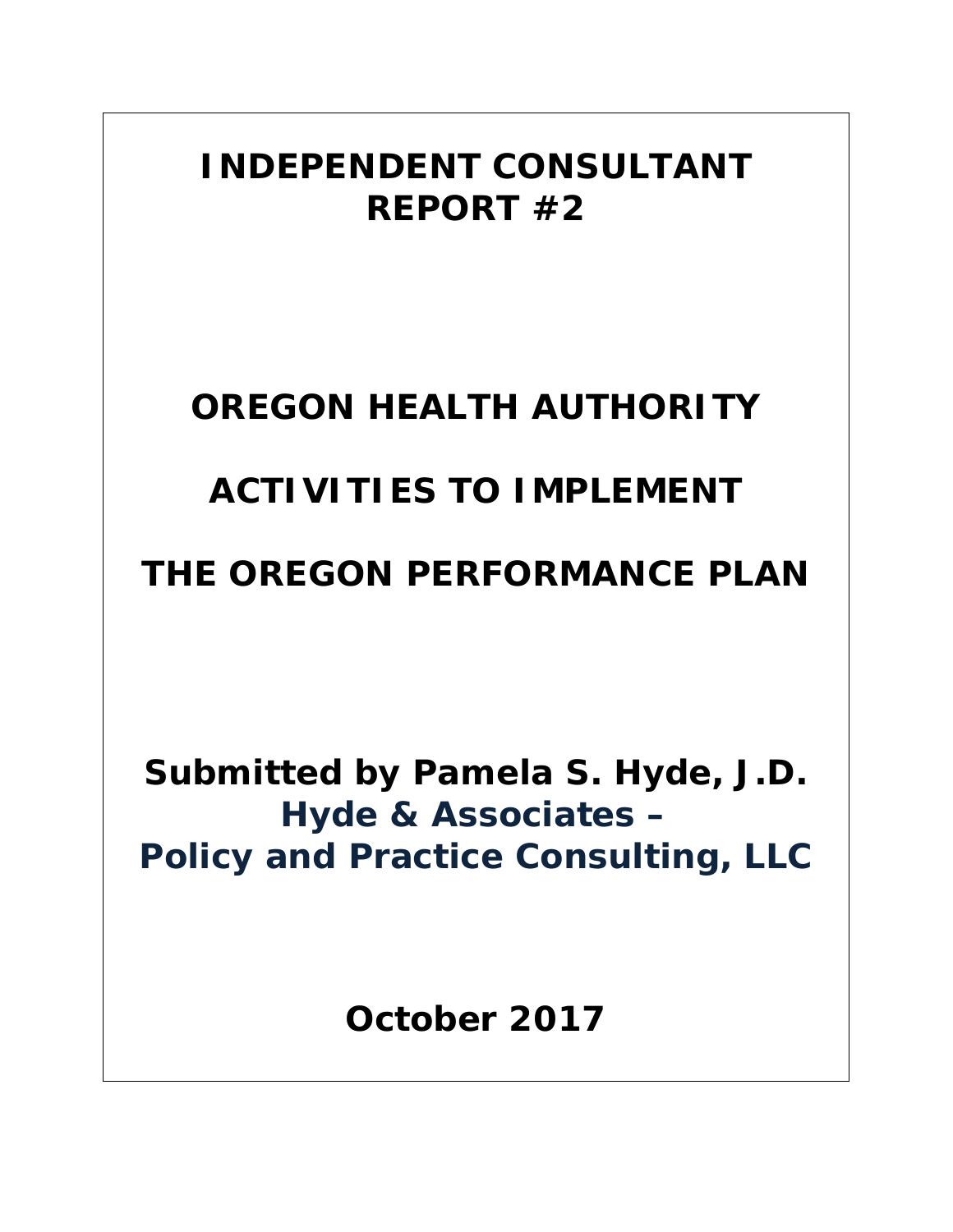# **ACKNOWLEDGEMENTS**

Many Oregon Health Authority (OHA)<sup>[1](#page-1-0)</sup> staff and Oregon behavioral health system stakeholders helped me over the last several months to understand Oregon's contracting and regulatory system and understand the status of various activities to implement the Oregon Performance Plan for Mental Health Services for Adults with Serious and Persistent Mental Illness (OPP). As with the first Independent Consultant Report, OHA staff met with me, provided me with materials and information, and briefed me on the State's plans for updating regulations and contracts to meet OPP as well as changing state and federal requirements. I continue to appreciate the openness with which OHA staff have worked with me to assure I had the information needed for this report, and to listen to my thoughts and suggestions as they continue with OPP implementation.

I will continue to call out for a special thanks key staff such as Cissie Bollinger and Michael Morris of OHA's Behavioral Health Policy unit within the Division of Health Policy and Analytics. Cissie and Mike have worked tirelessly and closely with me to get me the information I requested, explain unique aspects of Oregon's health system and transformation efforts, and assure I had access to the OHA staff and data I need to understand and report the status of OHA's activities and their impact on services for adults with serious and persistent mental illness (SPMI). As OHA leadership has changed, Cissie and Mike have remained the consistent voices pushing and leading OPP implementation and reporting, along with Royce Bowlin, Leslie Clement, Richard Wilcox, Geralyn Brennan, Rebecca Curtis, and Arthur Tolan. Many other staff and stakeholders too numerous to name have helped me, and helped the State do the work needed to move Oregon's behavioral health system along and to report on these activities and outcomes. A special word of thanks to Pat Allen, the newly appointed Director of OHA, who made time for me and for the USDOJ attorneys and expressed understanding and commitment to the OPP during the first annual meeting of OHA and USDOJ regarding the OPP.

Finally, a continuing note of thanks to John Dunbar and the other attorneys for the State of Oregon in this and in contracting matters, and the United States Department of Justice attorneys working on this project, especially Jessica Polansky in Washington, D.C. and Adrian Brown in Portland, OR. Their consultation and input have continued to help me understand Oregon's system, services, stakeholders, and constraints as well as the hopes and concerns about how the system is evolving and progressing. USDOJ leadership on this project is also undergoing change, therefore additional and different attorneys have become part of the USDOJ team for the future of this project, namely Judy Preston and Richard Farano. I have appreciated getting to know and work with them and to hear their perspectives on Oregon's system of services for persons with serious and persistent mental illness.

Respectfully and with gratitude,

Pamela S. Hyde, J.D. Hyde & Associates – Policy and Practice Consulting, LLC 7 Avenida Vista Grande B7, PMB 185 Santa Fe, NM 87508 [pshyde50@comcast.net](mailto:pshyde50@comcast.net)

<span id="page-1-0"></span><sup>&</sup>lt;sup>1</sup> See Appendix A for a list of acronyms used in this report.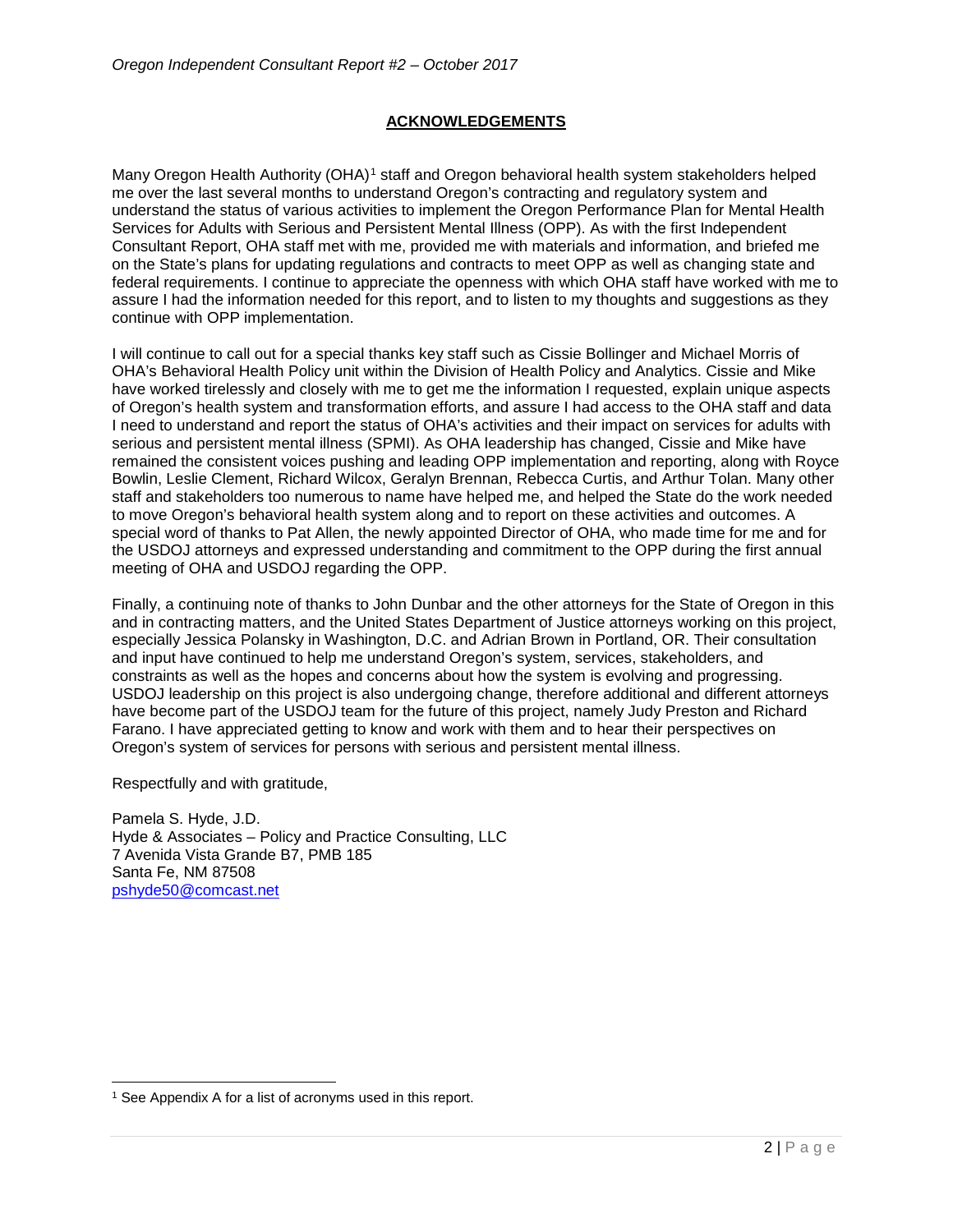# **INDEPENDENT CONSULTANT REPORT #2 October 2017**

# **OREGON HEALTH AUTHORITY ACTIVITIES TO IMPLEMENT THE OREGON PERFORMANCE PLAN**

# **TABLE OF CONTENTS**

| <b>TOPIC</b>                                                             |    |  |
|--------------------------------------------------------------------------|----|--|
| <b>ACKNOWLEDGEMENTS</b>                                                  | 2. |  |
|                                                                          |    |  |
| TABLE OF CONTENTS                                                        | 3  |  |
|                                                                          |    |  |
| INTRODUCTION - BACKGROUND AND SCOPE OF REPORT #2                         | 5  |  |
| Scope of IC Report #2                                                    | 5  |  |
| Table of OPP Provisions re Contracts and Regulations                     | 6  |  |
|                                                                          |    |  |
| STATUS OF OHA EFFORTS REGARDING CONTRACT AND REGULATORY                  |    |  |
| <b>CHANGES</b>                                                           | 10 |  |
|                                                                          |    |  |
| GENERAL COMMENTS ABOUT OHA CONTRACTS AND REGULATIONS                     | 11 |  |
|                                                                          |    |  |
| OHA CONTRACTS CRITICAL TO OPP SUCCESS                                    | 13 |  |
| County/CMHP Two-Year Contract 2017 - 2019 (FY 2018 and FY 2019)          | 13 |  |
| CMHP Boilerplate Language - Definitions                                  | 14 |  |
| CMHP Boilerplate Language - OPP Target Population(s) and                 |    |  |
| Expectations                                                             | 14 |  |
| <b>CMHP Boilerplate Language - Subcontracting Provisions</b>             | 15 |  |
| <b>CMHP Boilerplate Language - Quality and Accountability Provisions</b> | 15 |  |
| <b>CMHP Boilerplate Language - Corrective Action Plan Processes</b>      | 16 |  |
| <b>CMHP Service Element Language - Assertive Community Treatment</b>     |    |  |
| (ACT) Services                                                           | 16 |  |
| <b>CMHP Service Element Language - Crisis Services</b>                   | 17 |  |
| <b>CMHP Service Element Language - Rental Assistance</b>                 | 17 |  |
| <b>CMHP Service Element Language - Peer-Delivered Services (PDS)</b>     | 18 |  |
| CMHP Service Element Language - Acute Psychiatric Care                   | 18 |  |
| <b>CMHP Service Element Language - Supported Employment Services</b>     | 20 |  |
| <b>CMHP Service Element Language - Secure Residential Treatment</b>      |    |  |
| Facilities (SRTFs)                                                       | 20 |  |
| <b>CMHP Service Element Language - Criminal Justice Diversion</b>        | 20 |  |
| <b>Other CMHP Related Issues</b>                                         | 21 |  |
| CCO Five-Year Contracts (CYs 2013 - 2018, CY 2019 and CYs 2020 -         | 22 |  |
| 2024)                                                                    |    |  |
| <b>Status and Process for the Next CCO Contracts</b>                     | 22 |  |
| General Comments and Role of the CCOs                                    | 23 |  |
| <b>CCO Contract Definitions</b>                                          | 23 |  |
| <b>Specific OPP Services and Processes</b>                               | 23 |  |
| CCO Roles Compared to KEPRO and CMHPs                                    | 25 |  |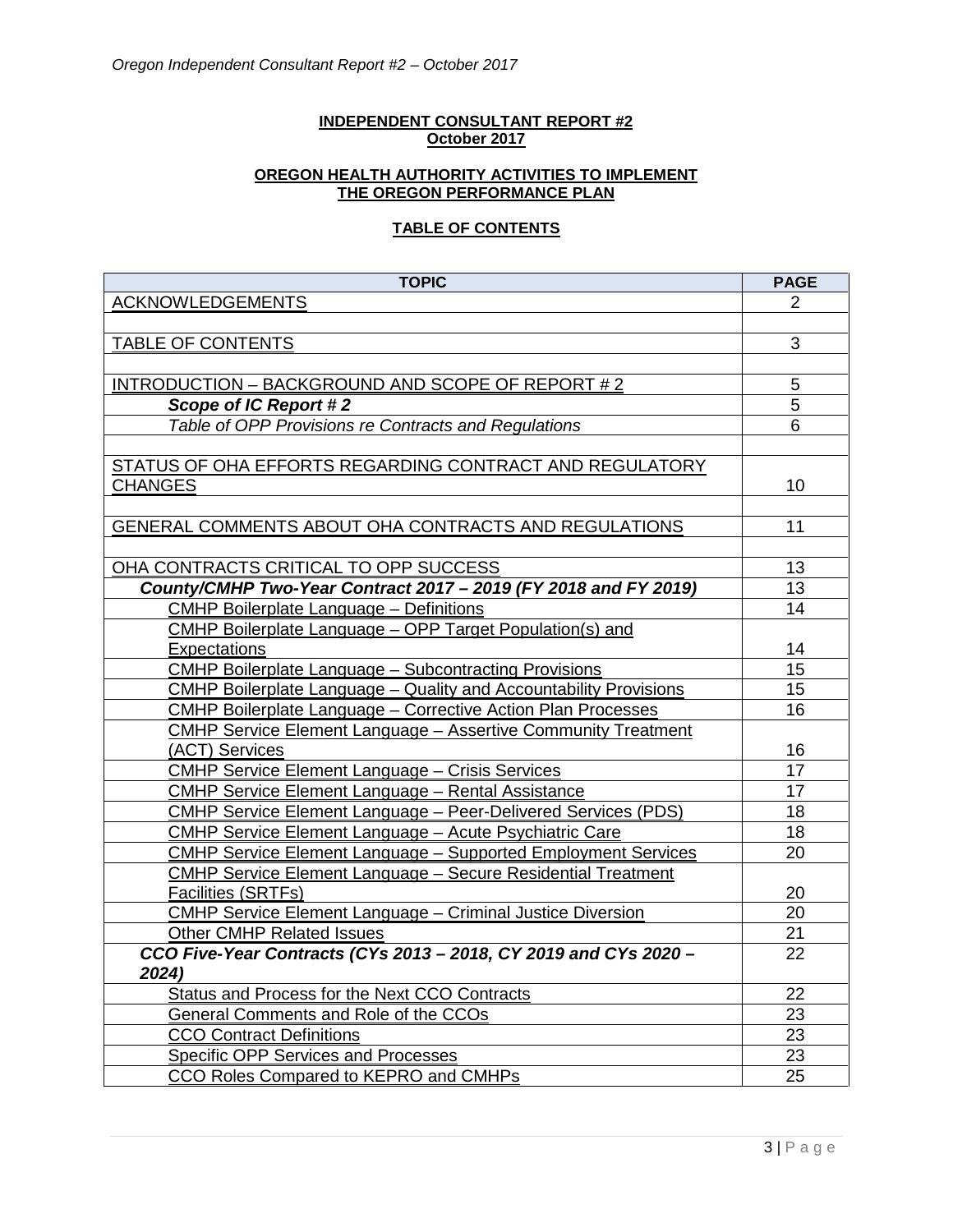| <b>TOPIC</b>                                                             | <b>PAGE</b> |
|--------------------------------------------------------------------------|-------------|
| <b>KEPRO Contract</b>                                                    | 26          |
| <b>Choice Model Services Contracts</b>                                   | 28          |
| <b>Jail Diversion Contracts</b>                                          | 28          |
| <b>Mobile Crisis and Rental Assistance Contracts</b>                     | 29          |
| Josephine County Interagency Agreement for Center of/for Excellence      |             |
| (OSECE and OCEACT)                                                       | 29          |
| <b>DPSST Interagency Agreement for CIT Training and Technical</b>        |             |
| Assistance and EOHSC/GOBHI Interagency Agreement for CIT and SIM         |             |
| <b>Training and Technical Assistance</b>                                 | 29          |
| MOU with the Oregon Criminal Justice Commission for Data Sharing         | 30          |
| <b>Independent Consultant Contract</b>                                   | 30          |
|                                                                          |             |
| <b>REGULATIONS</b>                                                       | 31          |
| <b>Outpatient Behavioral Health Treatment Services Regulations</b>       | 31          |
| <b>Crisis Services Regulations</b>                                       | 32          |
| <b>Acute Care Regulations</b>                                            | 33          |
| <b>State Hospital Admissions and Discharges Regulations</b>              | 33          |
| Residential Treatment Facilities for Adults with Mental Health Disorders |             |
| <b>Regulations</b>                                                       | 34          |
| Medicaid Related Regulations - General and Specific to Behavioral        |             |
| <b>Health</b>                                                            | 35          |
|                                                                          |             |
| STATUS OF OHA DATA AND NARRATIVE REPORTS                                 | 35          |
|                                                                          |             |
| <b>CONCLUSION</b>                                                        | 36          |
|                                                                          |             |
| APPENDIX A - ACRONYMS USED IN THIS AND OTHER INDEPENDENT                 |             |
| <b>CONSULTANT REPORTS</b>                                                | 37          |
|                                                                          |             |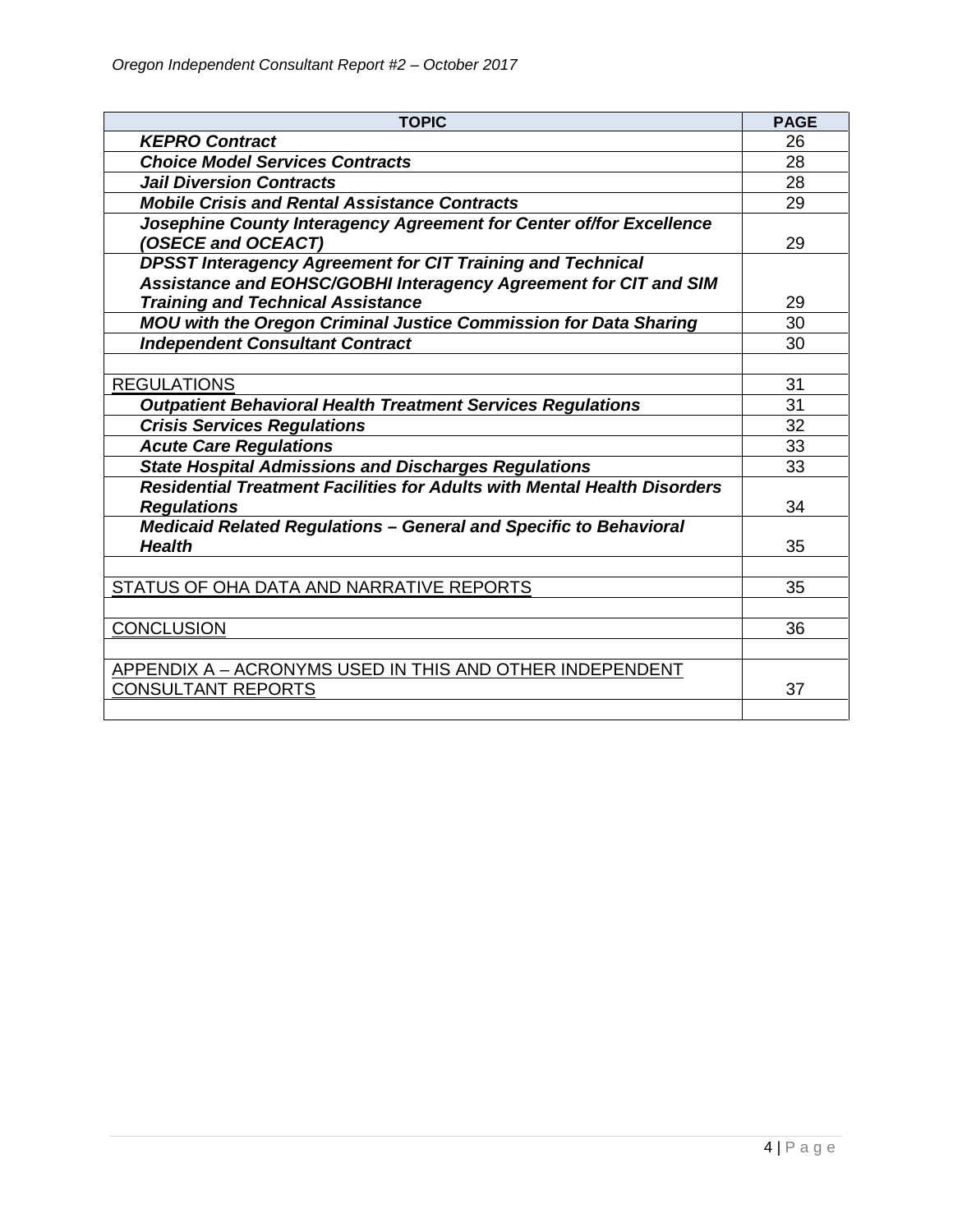# **INDEPENDENT CONSULTANT REPORT # 2**

# **OREGON HEALTH AUTHORITY ACTIVITIES TO IMPLEMENT**

### **THE OREGON PERFORMANCE PLAN**

# **Submitted by Pamela S. Hyde, J.D.** *Hyde & Associates – Policy and Practice Consulting, LLC*

#### **October 2017**

#### INTRODUCTION – BACKGROUND AND SCOPE OF REPORT #2

This is the second report of the Independent Consultant (IC) for the Oregon Performance Plan for Mental Health Services for Adults with Serious and Persistent Mental Illness (OPP). The overall context of the development of the OPP and the commitment of the State of Oregon represented in the provisions of the OPP were described in IC Report #1, dated March [2](#page-4-0)017.<sup>2</sup> This report is limited to specific provisions of the OPP having to do with contract and regulatory changes necessary to fully implement the OPP. IC Reports #3 through #5 will each address a subset of the ten (10) services and Performance Outcomes in Section D of the OPP as well as commitments about Quality and Performance Improvement in Section E of the OPP.

This IC Report #2 also includes a short section about the State's current data reporting about provisions of the OPP. However, since the timing of this report is prior to the availability of the first full year of data – Fiscal Year (FY) 2017 ending June 30, 2017, for which data will not be available until the State's data or narrative reports in early Calendar Year (CY) 2018 – this report will not include a full compliance assessment matrix similar to what was included in Appendix B of IC Report #1.

#### *Scope of IC Report #2*

This report focuses solely on those provisions of the OPP regarding commitments about contracts and regulations (or commitments requiring contract or regulatory changes) impacting services for adults with serious and persistent mental illness (SPMI), specifically those services and performance outcomes committed to in the OPP. In Subsection A.2. of the OPP, the State acknowledges Title II of the ADA "requires . . . 'a public entity shall make reasonable modifications in policies, practices, or procedures when the modifications are necessary to avoid discrimination on the basis of disability, unless the public entity can demonstrate that making the modifications would fundamentally alter the nature of the service, program, or activity.' 28 C.F.R. § 35.130(b)(7)." Those reasonable modifications can often be made in contracts and regulations governing service delivery for, in this case, adults with SPMI. The OPP specifies some of the modifications to be made and implies others.

OHA has been or is working to modify language or requirements in a number of contracts and regulations. This report discusses these and other regulations or contracts that might be considered for amendments, including:

- Community Mental Health Program (CMHP) Contracts, including Service Elements (e.g., Mobile Crisis services, Rental Assistance, Jail Diversion)
- Coordinated Care Organization (CCO) Contracts
- KEPRO Contract
- Choice Contracts

<span id="page-4-0"></span> <sup>2</sup> The first report and other materials related to the OPP can be found on OHA's website at <http://www.oregon.gov/oha/HPA/CSI-BHP/Pages/Oregon-Performance-Plan.aspx>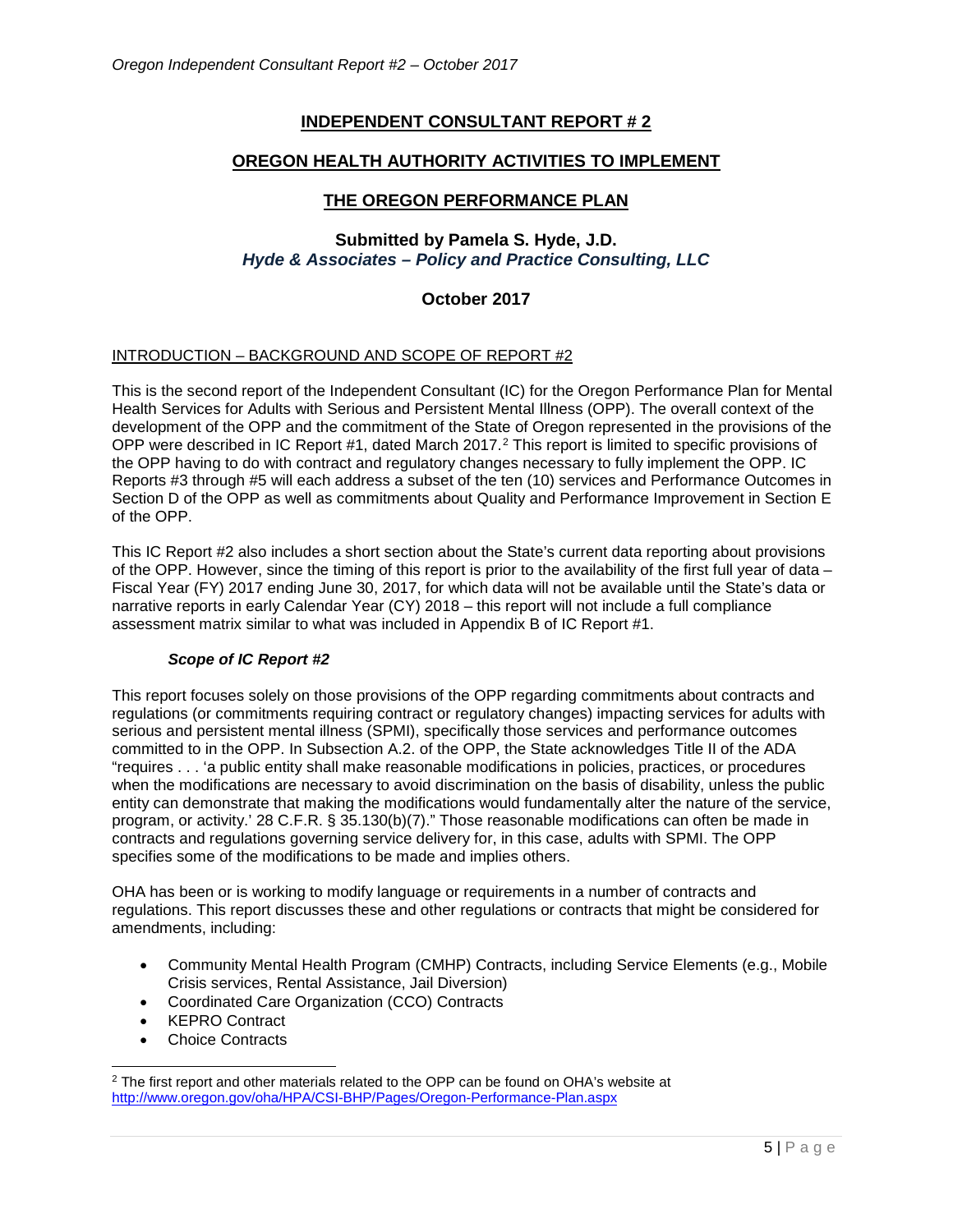- OCEACT and OSECE Agreement with Josephine County
- Interagency Agreement with DPSST for CIT Training
- Interagency Agreement with EOHSC/GOBHI for CIT and SIM Training and Technical Assistance
- Memorandum of Understanding (MOU) with the Oregon Criminal Justice Commission
- Outpatient Services Regulations (including Crisis Line Regulations)
- Acute Care Psychiatric Services Regulations
- Hospital Services Regulations
- Community Mental Health Regulations
- CCO and Medicaid Managed Care Regulations
- Medicaid Behavioral Health Services Regulations
- Other regulations cited in the various contracts or regulations listed above
- Independent Consultant Contract

Generally, the provisions in the OPP that reference or have implications for modifications of contracts or regulations are noted in the table below.

| <b>OPP</b><br><b>Provision</b> | <b>Topic</b>                            | <b>Critical OPP Language w/ Contract and/or Regulatory Implications</b>                                                                                                                                                                                                                                                                                                                                                                                                                                                                                                                                                                   |
|--------------------------------|-----------------------------------------|-------------------------------------------------------------------------------------------------------------------------------------------------------------------------------------------------------------------------------------------------------------------------------------------------------------------------------------------------------------------------------------------------------------------------------------------------------------------------------------------------------------------------------------------------------------------------------------------------------------------------------------------|
| $B.6.a. - o.$                  | <b>General Terms</b><br>and Definitions | Various definitions for specific services and processes, including:<br>Acute Care Psychiatric Facility or Acute Care Psychiatric Hospital<br>a.<br><b>Assertive Community Treatment</b><br>b.<br><b>CCO Region</b><br>C.<br><b>Competitive Integrated Employment</b><br>d.<br>Discharge Planning<br>e.<br>Evidence-Based<br>f.<br>Fidelity<br>g.<br>h. Homeless<br><b>Jail Diversion Services</b><br>i.<br><b>Mobile Crisis Services</b><br>j.<br>k. Peer-Delivered Services<br>Ready to Place/Ready to Transition<br>L.<br>m. Sequential Intercept Model<br><b>Supported Employment Services</b><br>n.<br><b>Supported Housing</b><br>0. |
| D.1.d.                         | <b>ACT</b>                              | "OHA may waive fidelity requirements regarding the number of individuals<br>served by a team and the proportional reduction in staff for ACT teams in<br>rural areas if the teams are unable to achieve fidelity. OHA shall report on<br>any such waiver to USDOJ."                                                                                                                                                                                                                                                                                                                                                                       |
| D.1.e. & f.                    | <b>ACT</b>                              | "By July 1, 2016, OHA will develop criteria for admission to ACT<br>consistent with the definition in this Plan and based on national standards<br>and provide them to USDOJ."<br>"Thereafter, OHA will incorporate those admission criteria into<br>administrative rules."                                                                                                                                                                                                                                                                                                                                                               |
| $\overline{D.8}$ .             | <b>Crisis Services</b>                  | "OHA will track and report the number of individuals receiving a mobile<br>crisis contact."                                                                                                                                                                                                                                                                                                                                                                                                                                                                                                                                               |
| $D.8.a. - c.$                  | <b>Crisis Services</b>                  | "By the end of year one (June 30, 2017), OHA will develop a methodology<br>to track dispositions after a mobile crisis contact."<br>"Six months after the development of the methodology, OHA will begin                                                                                                                                                                                                                                                                                                                                                                                                                                  |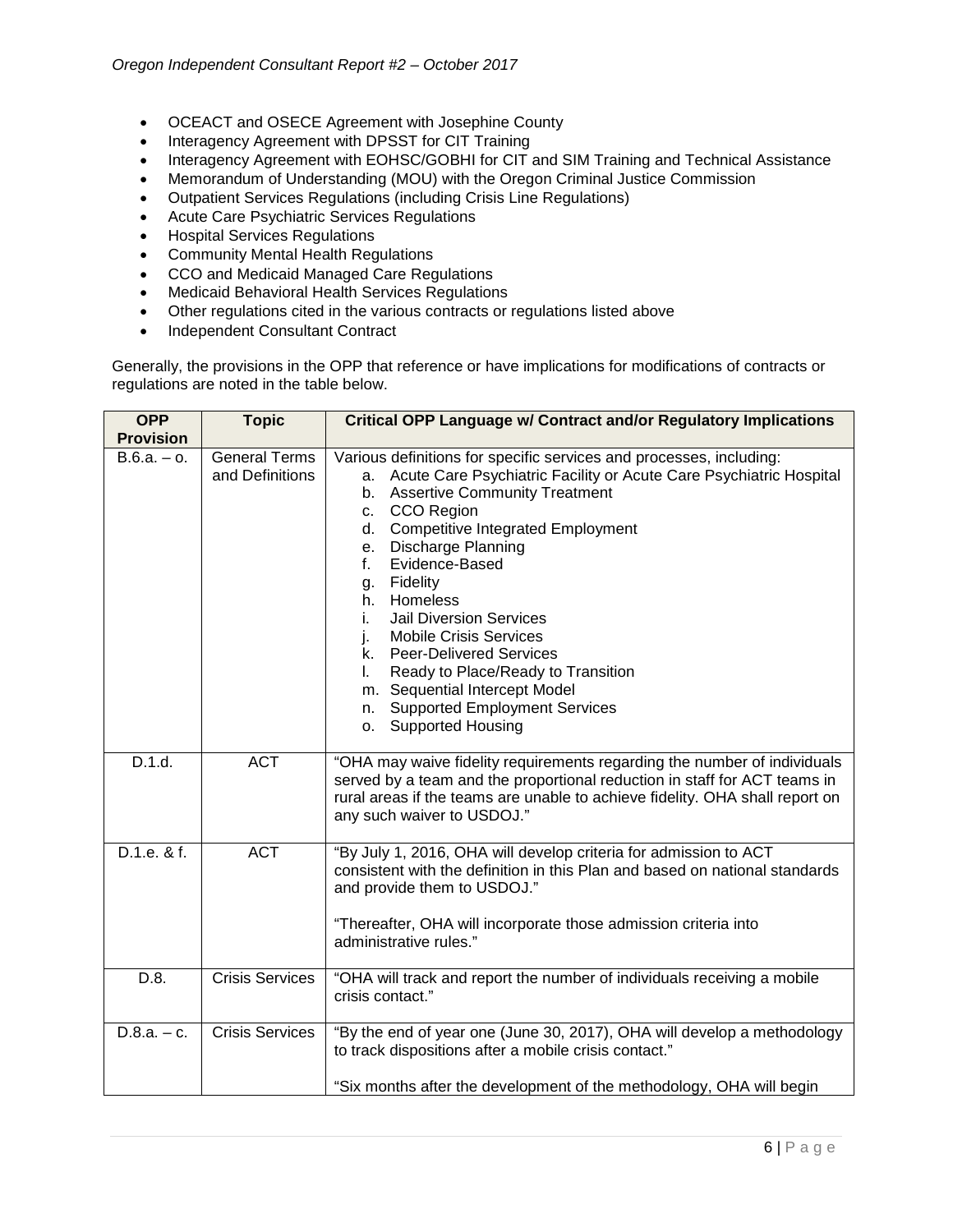| <b>OPP</b><br><b>Provision</b> | <b>Topic</b>                 | <b>Critical OPP Language w/ Contract and/or Regulatory Implications</b>                                                                                                                                                                                                                                                                                                                                                                                                                                                                  |
|--------------------------------|------------------------------|------------------------------------------------------------------------------------------------------------------------------------------------------------------------------------------------------------------------------------------------------------------------------------------------------------------------------------------------------------------------------------------------------------------------------------------------------------------------------------------------------------------------------------------|
|                                |                              | reporting the number of individuals whose disposition from mobile crisis is<br>admission to Acute Care."                                                                                                                                                                                                                                                                                                                                                                                                                                 |
|                                |                              | "By the end of year two (June 30, 2018), Oregon will report the number of<br>individuals whose dispositions after contact with mobile crisis result in<br>stabilization in a community setting rather than arrest, presentation to an<br>emergency department, or admission to a acute care psychiatric facility."                                                                                                                                                                                                                       |
| $D.9. - 11.$                   | <b>Crisis Services</b>       | "By the end of year one (June 30, 2017), for areas that are not rural or the<br>frontier, mobile crisis teams shall respond 'from the initial call to face to<br>face' within 1 hour."                                                                                                                                                                                                                                                                                                                                                   |
|                                |                              | "For frontier areas within 3 hours."                                                                                                                                                                                                                                                                                                                                                                                                                                                                                                     |
|                                |                              | "In rural areas within 2 hours."                                                                                                                                                                                                                                                                                                                                                                                                                                                                                                         |
| D.12.                          | <b>Crisis Services</b>       | "In frontier and rural areas, a person who is trained in crisis management<br>(such as a person from a crisis line or a peer) shall call within 1 hour."                                                                                                                                                                                                                                                                                                                                                                                 |
| D.13.                          | <b>Crisis Services</b>       | "OHA will develop and enforce uniform standards for hotline services and<br><b>County Crisis Lines."</b>                                                                                                                                                                                                                                                                                                                                                                                                                                 |
| D.20.f.                        | <b>OSH</b>                   | "OHA agrees that discharges from OSH of members of a Coordinated<br>Care Organization ('CCO') should be consistent with Oregon<br>Administrative Rules. OHA will work with CCOs to help them meet their<br>obligations regarding the discharge of their members from OSH,<br>consistent with the Oregon Administrative Rules."<br>[D.21 states, "The preferred discharge is one where an individual is<br>discharged from OSH within 72 hours of the determination that the<br>individual is Ready to Place/Ready to Transition." (RTT)] |
| D.22.                          | <b>OSH</b>                   | "OHA will enter into performance-based contracts to help it pursue<br>paragraphs D.20 and D.21. These contracts may be with Community<br>Mental Health Programs ('CMHPS'), CCOs, or with other entities, as<br>appropriate."                                                                                                                                                                                                                                                                                                             |
| D.29.                          | Acute<br>Psychiatric<br>Care | "OHA shall require acute care psychiatric facilities to report to OHA all<br>individuals who refused a warm handoff on a quarterly basis, and OHA<br>shall report this information to USDOJ, beginning with data for the second<br>quarter of year one (October 1, 2016 to December 31, 2016)."                                                                                                                                                                                                                                          |
| D.30.                          | Acute<br>Psychiatric<br>Care | "OHA will continue to require that individuals receive a follow up visit with<br>a community mental health provider within 7 days of discharge."                                                                                                                                                                                                                                                                                                                                                                                         |
| D.34.                          | Acute<br>Psychiatric<br>Care | " OHA will establish requirements for acute care psychiatric hospitals<br>to assess the housing needs of individuals with SPMI. OHA shall require<br>that, for all individuals with SPMI who are CCO members, the acute care<br>psychiatric facilities shall consult with the individual's CCO in developing<br>the assessment."                                                                                                                                                                                                         |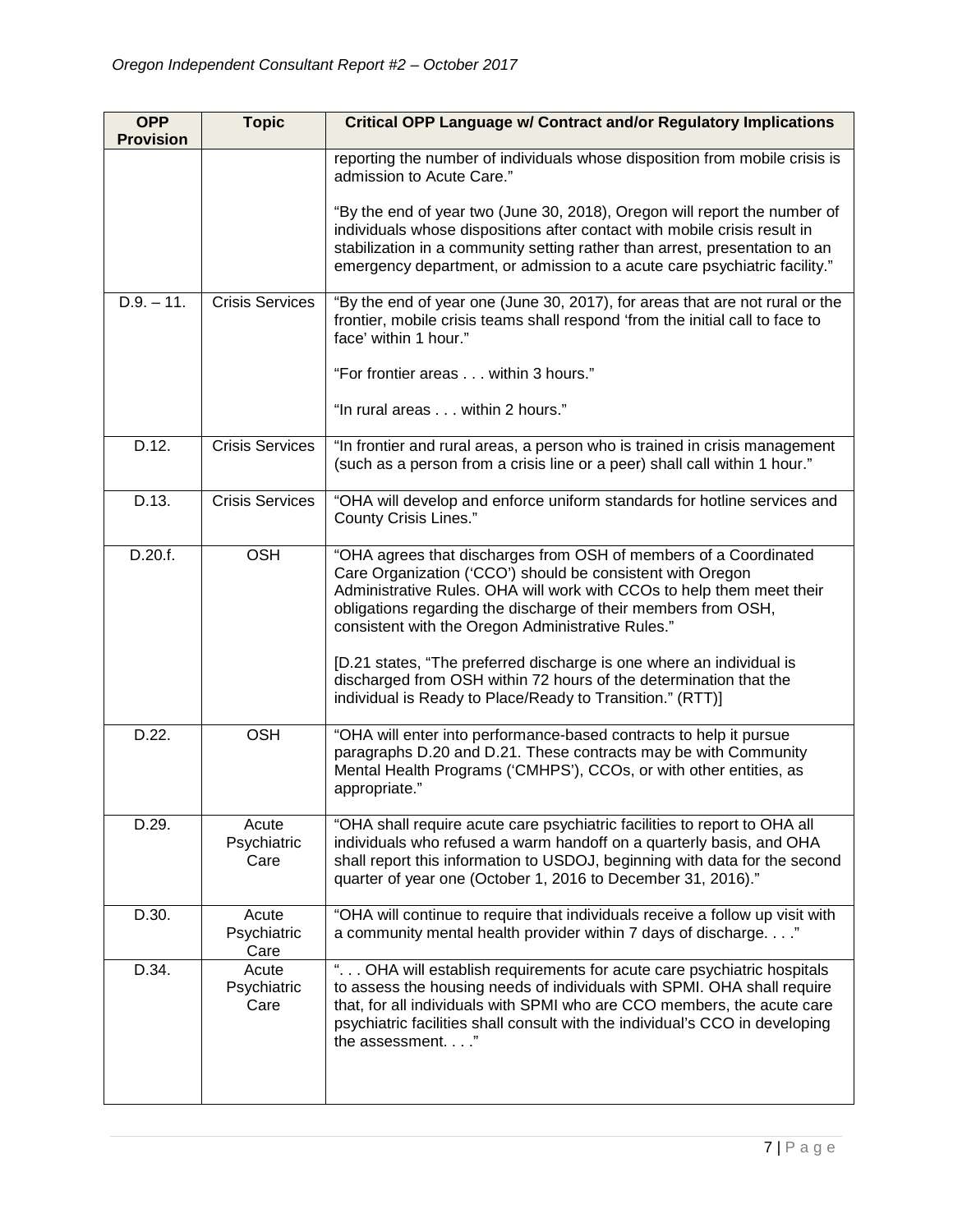| <b>OPP</b><br><b>Provision</b> | <b>Topic</b>                                            | <b>Critical OPP Language w/ Contract and/or Regulatory Implications</b>                                                                                                                                                                                                                                                                                                                                                                                                                                                                                                       |
|--------------------------------|---------------------------------------------------------|-------------------------------------------------------------------------------------------------------------------------------------------------------------------------------------------------------------------------------------------------------------------------------------------------------------------------------------------------------------------------------------------------------------------------------------------------------------------------------------------------------------------------------------------------------------------------------|
| $D.40.a. - b.$                 | Emergency<br>Departments                                | a. ". OHA will monitor the number of individuals with SPMI with two or<br>more readmissions to an emergency department for psychiatric reasons in<br>a six month period, and will continue to work with CCOs and CMHPs to<br>better address the needs of these individuals in less institutional settings.<br>b. " OHA will seek contract amendments to CCO contracts in 2018 that<br>will require that acute care psychiatric hospitals develop and implement<br>plans to address the needs of these individuals and address their needs in<br>less institutional settings." |
| D.46.                          | Supported<br>Employment                                 | D.45 states, "OHA will report the following: a. The number of individuals<br>with SPMI who receive supported employment services who are<br>employed in competitive integrated employment, as defined above. b. The                                                                                                                                                                                                                                                                                                                                                           |
|                                |                                                         | number of individuals with SPMI who no longer receive supported<br>employment services and are employed in competitive integrated<br>employment without currently receiving supportive services from a<br>supported employment specialist."                                                                                                                                                                                                                                                                                                                                   |
|                                |                                                         | D.46 states, "OHA will regularly monitor the foregoing data for the purpose<br>of improving Supported Employment services."                                                                                                                                                                                                                                                                                                                                                                                                                                                   |
| $D.49. - 50.$                  | Secure<br>Residential<br>Treatment<br><b>Facilities</b> | D.49. "Civilly committed individuals in secure residential treatment<br>facilities (SRTFs) whose clinical needs no longer necessitate placement in<br>a secure facility shall be moved expeditiously to a community placement<br>in the most integrated setting appropriate for that individual. a. These<br>moves shall be consistent with the housing provisions in paragraph D.50.<br>b. OHA will seek to reduce the length of stay of civilly committed<br>individuals in secure residential facilities, "                                                                |
|                                |                                                         | D.50. "Civilly committed individuals who are discharged from [SRTFs]<br>shall be moved to a community placement in the most integrated setting<br>appropriate for that individual. "                                                                                                                                                                                                                                                                                                                                                                                          |
| D.52.a.                        | Criminal<br>Justice<br>Diversion                        | D.52.a. "OHA will continue to report the number of individuals with SPMI<br>receiving jail diversion services and the number of reported diversions.<br>OHA will require, under new contracts with entities providing jail diversion<br>services that contract providers report the number of diversions pre- and<br>post-arrest. OHA will include this requirement in all RFPs for any new jail<br>diversion programs."                                                                                                                                                      |
| D.52.b. & f.                   | Criminal<br>Justice<br><b>Diversion</b>                 | D.52.b. "By July 2016, OHA will begin to work collaboratively with the<br>Oregon Sheriffs' Association and the Association of Community Mental<br>Health Programs to determine strategies to collect data on individuals with<br>SPMI entering jails."                                                                                                                                                                                                                                                                                                                        |
|                                |                                                         | D.52.f. "OHA shall continue to collect data regarding individuals with SPMI<br>enrolled in mental health services who are arrested, the county where<br>these individuals encountered law enforcement, existing jail diversion<br>services, the impacts of these services, and obstacles to the success of<br>these services"                                                                                                                                                                                                                                                 |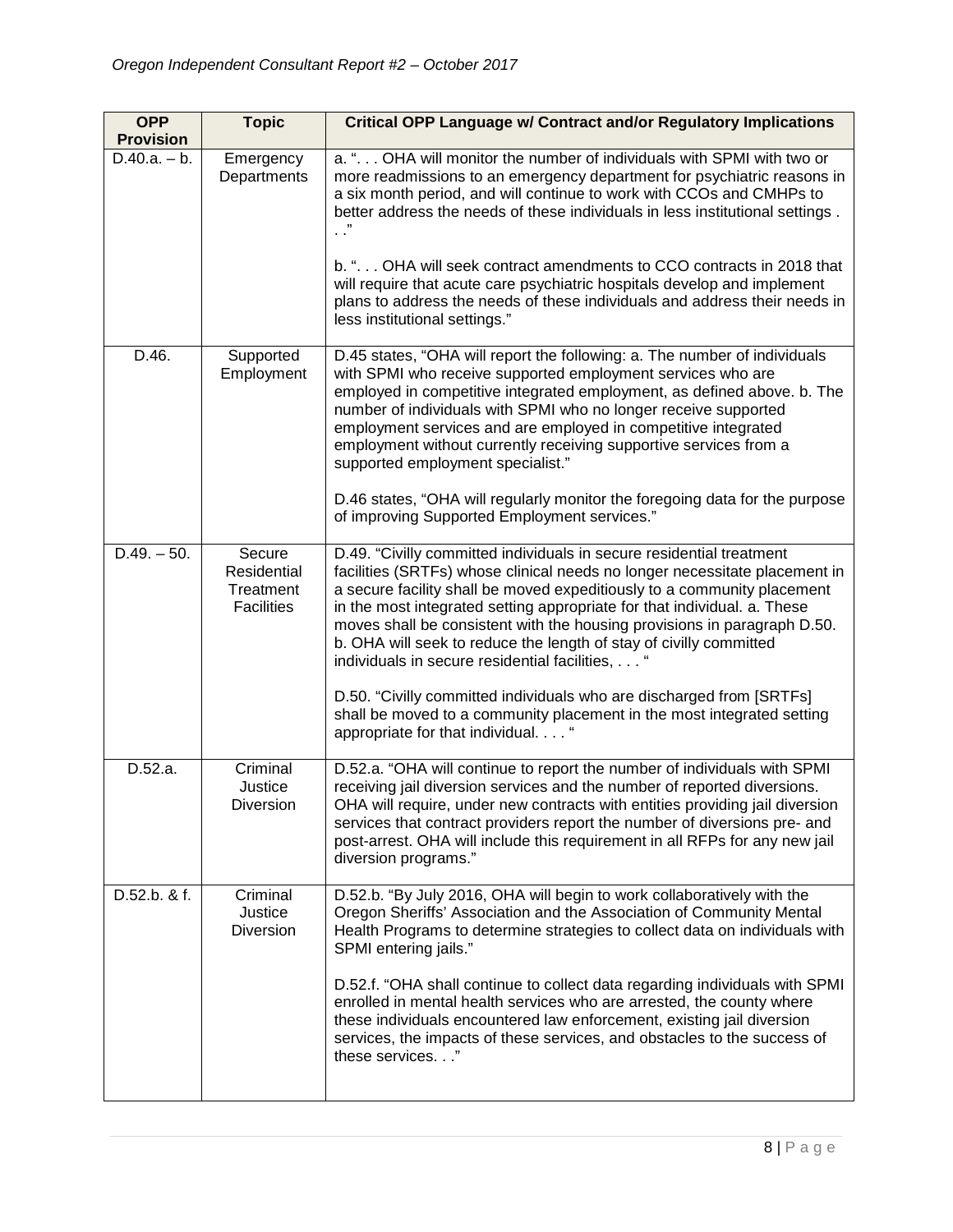| <b>OPP</b><br><b>Provision</b> | <b>Topic</b>                                       | <b>Critical OPP Language w/ Contract and/or Regulatory Implications</b>                                                                                                                                                                                                                                                                                                                                                                                                                                                                                                                                                                                                                                                                                                                                                                                                                                                                                                                                                                                                                                                                                                      |
|--------------------------------|----------------------------------------------------|------------------------------------------------------------------------------------------------------------------------------------------------------------------------------------------------------------------------------------------------------------------------------------------------------------------------------------------------------------------------------------------------------------------------------------------------------------------------------------------------------------------------------------------------------------------------------------------------------------------------------------------------------------------------------------------------------------------------------------------------------------------------------------------------------------------------------------------------------------------------------------------------------------------------------------------------------------------------------------------------------------------------------------------------------------------------------------------------------------------------------------------------------------------------------|
| D.52.c.                        | Criminal<br>Justice<br>Diversion                   | "By July 2016, OHA will contract with The GAINS Center to consult on the<br>expansion of the use of the Sequential Intercept Model by local<br>jurisdictions across the State, and will encourage local jurisdictions to<br>adopt and implement interventions in accordance with this model. New<br>funding for jail diversion services will require the county to adopt the<br>Sequential Intercept Model."                                                                                                                                                                                                                                                                                                                                                                                                                                                                                                                                                                                                                                                                                                                                                                 |
| D.52.f.                        | Criminal<br>Justice<br>Diversion                   | " OHA-funded jail diversion grants shall prioritize pre-charge diversion<br>activities."                                                                                                                                                                                                                                                                                                                                                                                                                                                                                                                                                                                                                                                                                                                                                                                                                                                                                                                                                                                                                                                                                     |
| E.1.                           | Quality and<br>Performance<br>Improvement<br>(QPI) | " The quality and performance improvement system will seek to<br>ensure compliance with these outcome measures and will seek to ensure<br>that the community-based services for individuals with SPMI describe in<br>this Plan are offered in accordance with the requirements of the Plan."                                                                                                                                                                                                                                                                                                                                                                                                                                                                                                                                                                                                                                                                                                                                                                                                                                                                                 |
| E.4.a.                         | QPI                                                | " OHA shall collect and utilize consistent, reliable data regarding<br>services for individuals with SPMI receiving publicly funded behavioral<br>health services"                                                                                                                                                                                                                                                                                                                                                                                                                                                                                                                                                                                                                                                                                                                                                                                                                                                                                                                                                                                                           |
| E.4.b.                         | QPI                                                | "OHA will issue regulations or enter into performance-based contracts<br>with CMHPs and other providers, either directly or through its CCOs that<br>specifically describe expectations with regard to the outcomes in Section<br>D and the services and supports to be provided to individuals with SPMI<br>consistent with the provisions of this Plan."                                                                                                                                                                                                                                                                                                                                                                                                                                                                                                                                                                                                                                                                                                                                                                                                                   |
| E.4.c.                         | QPI<br>(SE & ACT)                                  | "Supported Employment and Assertive Community Treatment Providers<br>shall continue to be reviewed annually for fidelity to a specific set of<br>standards that demonstrate that the program is following an evidence-<br>based model. Providers may not bill Medicaid or use General Funds<br>unless they are subject to this annual fidelity review. These reviews will<br>include interviews with participants in the program and their families when<br>appropriate. Regardless of a provider's overall fidelity score, if a fidelity<br>review identifies particular areas of weakness, OHA or the Oregon<br>Supported Employment Center for Excellence or the Oregon Center of<br>Excellence for Assertive Community Treatment shall provide technical<br>assistance or other support to the provider, in order to help the provider<br>remedy that deficiency. OHA or the relevant Center of Excellence shall<br>review the provider's implementation of any corrective measures, shall<br>evaluate whether the provider's performance in those areas improves,<br>and shall take further action as necessary to assist the provider in<br>remedying the deficiency." |
| E.4.d.                         | QPI                                                | "If a CMHP or CCO is acting in a way that OHA believes will frustrate<br>substantial performance of this Plan, OHA will develop a corrective action<br>plan, with timelines for implementation, oversight and monitoring by OHA."                                                                                                                                                                                                                                                                                                                                                                                                                                                                                                                                                                                                                                                                                                                                                                                                                                                                                                                                            |
| F.1.                           | Compliance<br>and Reporting                        | "OHA will contract with Pamela S. Hyde, who shall serve as the<br>Independent Consultant to assess OHA's performance under this Plan."                                                                                                                                                                                                                                                                                                                                                                                                                                                                                                                                                                                                                                                                                                                                                                                                                                                                                                                                                                                                                                       |
| F.6.                           | Compliance<br>and Reporting                        | " To the extent that quarterly information from third parties, such as<br>from jail diversion providers, is not currently available, OHA shall seek<br>contract amendments in any contract entered into after July 1, 2016 that<br>will require that data reporting be done on a quarterly basis."                                                                                                                                                                                                                                                                                                                                                                                                                                                                                                                                                                                                                                                                                                                                                                                                                                                                           |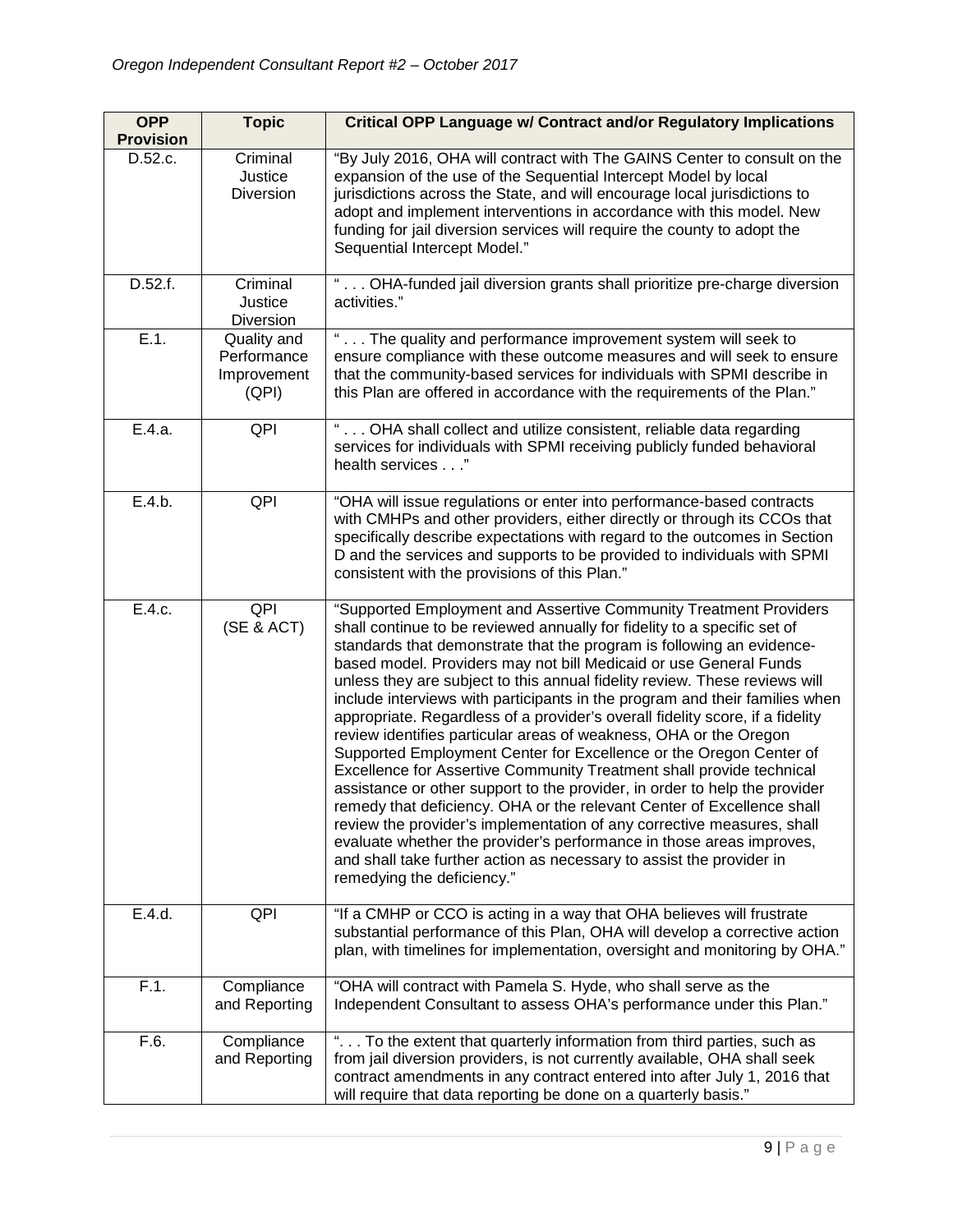In most cases, the OPP does not address when these contract or regulatory amendments have to be made. However, most of them are important to do soon because of the timing of contract or regulatory amendments and because many of the performance measures are dependent on those amendments being done sooner rather than later.

This report addresses the OPP provisions and the contracts and regulations listed above, and in some cases, other regulations or documents referenced in those listed contracts and regulations. This report will not address all the service elements or performance outcomes in each service area or subsection of the OPP. Those larger service element issues and performance outcomes will be addressed later in subsequent reports. Nor does this report assess actual compliance with elements of the OPP at this time.

A reminder about the drafting, review, and approval of IC Reports is in order. Subsection F.3. of the OPP provides that the IC "shall provide the report in draft to OHA and USDOJ, and OHA and USDOJ shall have 30 days to comment on the draft report." Hence, this report was drafted with information as of October 1, 2017, and was provided in draft to OHA and USDOJ in late October 2017. I considered comments from both of these entities in finalizing this report, with the intent of the IC report being to "aid in the resolution of this matter" as indicated in that subsection of the OPP.

### STATUS OF OHA EFFORTS REGARDING CONTRACT AND REGULATORY CHANGES

Oregon's publicly funded behavioral health system and services, especially those focused on adults with SPMI, are undergoing transformation with significant efforts underway to align the system and services with OPP commitments. Along with larger state and federal changes in Medicaid and other funding, OHA's significant efforts to address the commitments in the OPP have resulted in many changes being undertaken. As of the date of this IC Report #2, OHA has done considerable work revising the CMHP contract and service element language, with other amendments in process. Likewise, the Choice contracts, the OSECE and OCEACT contracts, and the outpatient services and crisis lines regulations have all been changed significantly or are in the change process. Changes are underway to the CCO contracts for CY 2018, and are being considered for the CY 2019 contract extension. The process by which entities will be selected to participate as CCOs in the coming years (e.g., CY 2020 -- 2024) has not yet been announced. However, OHA has indicated OPP related changes will be made no later than in the CY 2019 CCO contract. Changes have also been made to jail diversion, rental assistance, mobile crisis, and other services contracts. The KEPRO contract just became effective in October 2016, and includes some language reflective of the OPP. Changes have been made and additional changes are also underway to the outpatient services regulations. It is not clear whether the regulations governing inpatient hospitals or emergency departments, or the regulations governing the Medicaid CCOs are undergoing OPP related changes at this point.

This IC Report #2 is generally organized by contract or by regulation. This report will attempt to describe those changes underway on these various documents at a point in time, recognizing the dynamic nature of the system may make some of the findings in this report out-of-date soon after its release. However, this IC Report #2 will also note contract language or regulations that I perceive may yet need to be addressed in order to fully implement the commitments in the OPP.

Finally, the system issues and recommendations coming out of the Behavioral Health Collaborative, described toward the end of IC Report #1, are in discussion for implementation via various work plans and directives, as well as in contracts. Some of these are critical to the success of the OPP, or will have a significant impact on that success. For example, the approach to developing single points of accountability regionally or locally may have tremendous impact on how CCOs, CMHPs, and various providers work together and perform. That impact can be healthy and helpful or time-consuming and bureaucratic, depending on how it is implemented. Likewise, workforce expectations for various practitioners can be helpful in improving quality or can serve to create more significant workforce pressures without additional gain. Since these and other recommendations are in process, it will be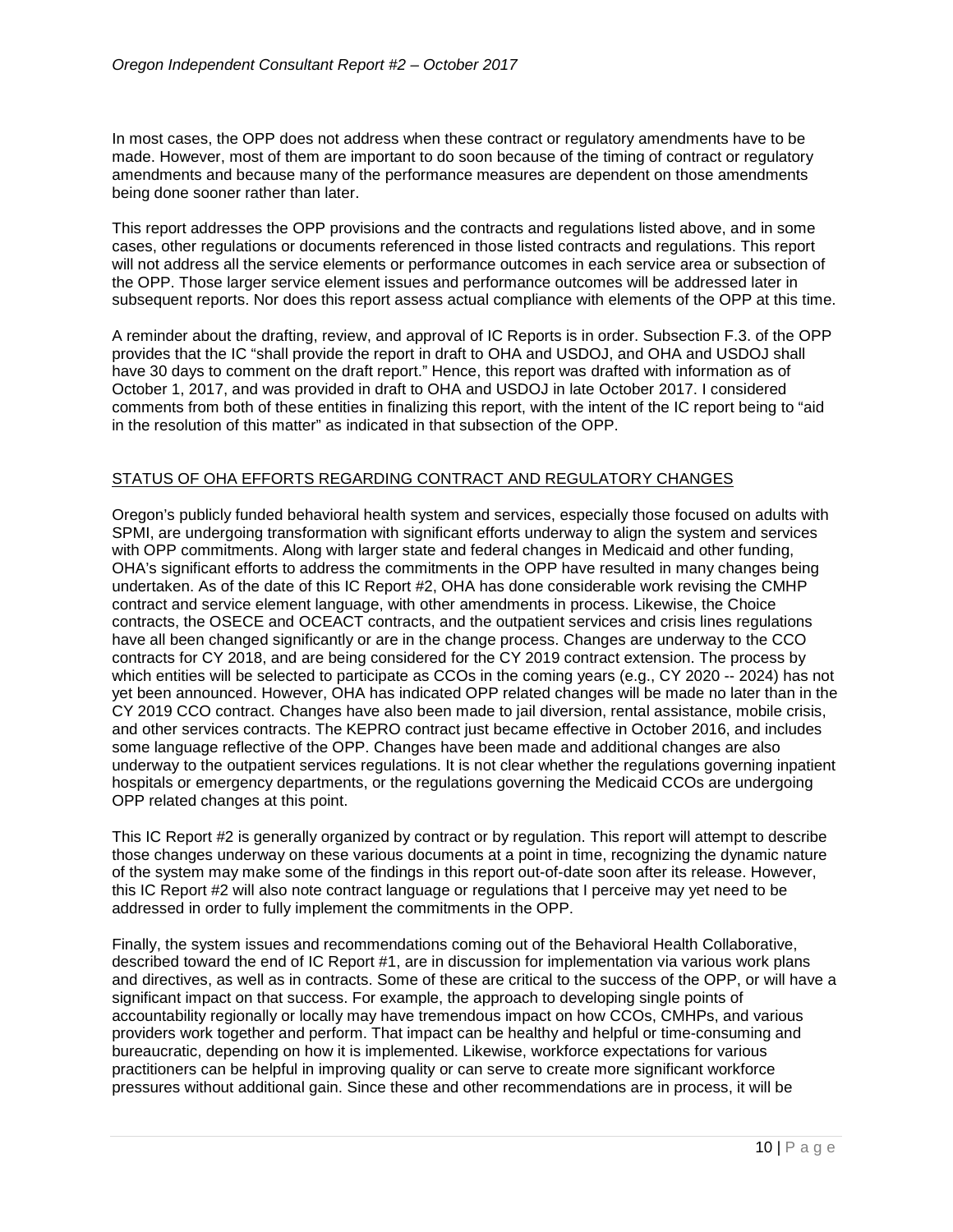important to make sure their implementation serves to improve rather than hinder the State's ability to implement and report on the performance outcomes and other commitments in the OPP for adults with SPMI.

Because OHA is in process with many of the issues addressed in this report, I will not assess compliance per se at this time, but rather indicate areas where contracts and regulations still need to be completed or adjusted (as of October 1, 2017) to meet the requirements or intent of the OPP. Areas identified below are examples of recommended changes rather than exhaustive of all changes or approaches either in process or that could be utilized to address the commitments and intent of the OPP. As there may be multiple approaches to addressing some of the issues in this report, recommendations in this report should not be considered compliance requirements at this point, but rather as approaches to consider in order to achieve compliance with the OPP as well as system improvements beyond OPP commitments and timelines.

# GENERAL COMMENTS ABOUT OHA CONTRACTS AND REGULATIONS

Several overarching issues arose as I reviewed the current state of the various contracts and regulations affected by the OPP. Because each of the contracts are developed by different staff responsible for different programs or different funding sources (for example, housing, Choice, Medicaid, CMHPs, OSH, etc.) and because the services are touched across these program and funding lines, I encountered considerable inconsistencies and suggest ways to make changes in common ways across all contracts and regulations. Some of the key issues that need to be addressed across all documents impacting services for adults with SPMI are described briefly below.

- *Definitions* OHA appears to have no consistent place or method for assuring terms important to the implementation of the OPP (or for overall management of the behavioral health system of care, for that matter) are defined consistently and with integrity to the OPP goals. OHA should consider having all contracts and regulations include all the definitions from the OPP or referenced in a single and consistent place for definitions, in order to insure service delivery, data collection, and reporting are done consistently across organizations and across time. It is also imperative that adults with serious and persistent mental illness (SPMI) be defined consistently as OHA utilizes that term for data collection, monitoring of performance outcomes, and expectation management. The definition of SPMI is not in the OPP, but is in earlier documents utilized by OHA, and is used in the same manner as data reporting on this population prior to and now during the OPP implementation.<sup>[3](#page-10-0)</sup> Some efforts have been made to create consistency in identifying the SPMI population as a priority or as the primary population for certain services, especially those services described in the OPP. However, the term itself is used inconsistently in some regulations and alternative terms are utilized at times. This will be discussed in more detail later in this report.
- *Expectations about Services and Collective Responsibility for Outcomes for Adults with SPMI*  OPP Subsection E.4.b. commits OHA to include in regulations or CMHP or CCO contract language to "specifically describe expectations with regard to the outcomes in Section D and the services and supports to be provided to individuals with SPMI consistent with the provisions of this Plan [OPP]." Currently no consistent language exists across contracts in particular, and in some respects, within regulations, about expectations for services or outcomes for adults with SPMI consistent with the OPP. OHA has indicated it does not want to reference the OPP within contracts or regulations since the OPP will be changed or no longer in effect at some point during the lifespan of these contracts. OHA has indicated it wants to ensure changes brought about by the OPP are systemic and will stay in place beyond the timeline of the OPP. While not specifically referencing the OPP itself makes some sense, it therefore becomes even more imperative for OHA to describe consistently its expectations of its funded partners for the joint success of

<span id="page-10-0"></span> <sup>3</sup> IC Report #1 discusses this definition at length on pages 10-12 of that report.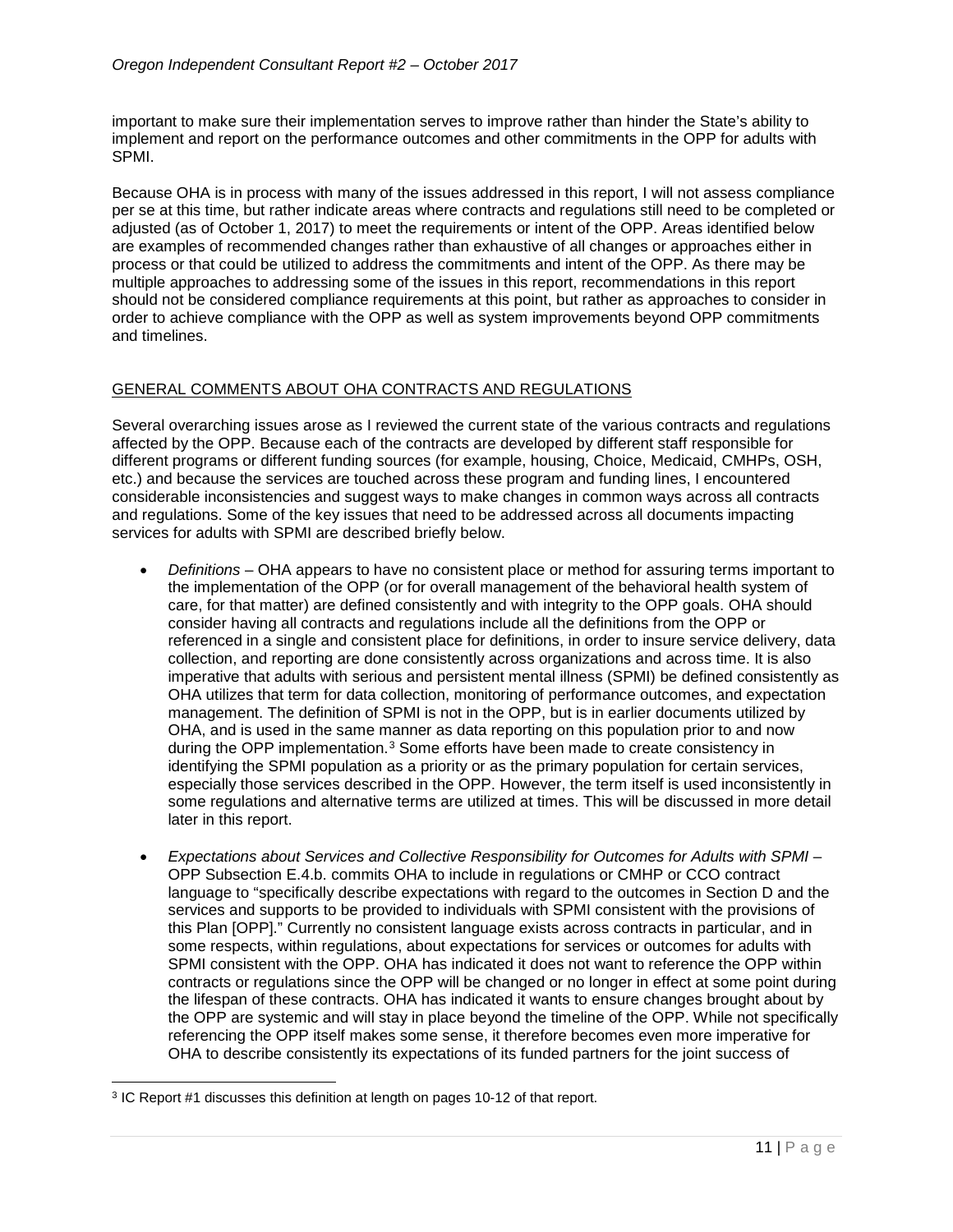services and outcomes for adults with SPMI. This should be done in a way so accountability is understood, embraced, and can be enforced across various funded entities. At no time should an adult with SPMI be without a clear point of accountability for his/her overall care and outcomes (not just the care contracted for or funded to one of the various entities). Examples will be discussed more fully later in this report.[4](#page-11-0) And at no time should a funded entity be able to say "that is not my responsibility," but rather to participate in State funding, an entity should be required to think and to say "how can I help facilitate the responsible party's ability to get that done" so the adult with SPMI is adequately served and his/her life is on track with his/her goals.

- *Relationship with Other Critical Entities*  Oregon's system of care for behavioral health services is somewhat fragmented – across community mental health (and addiction) programs, county public health programs, coordinated care organizations, service providers receiving funding directly as a result of an open Request for Proposals (RFPs), and the independent qualified agent required by Medicaid. The role of these various entities is not always clearly understood by other entities and by stakeholders in the system. I strongly recommend that OHA develop and disseminate a relatively simple, common, and consistent description of the role of these various entities, and include such a description in contract language or in appendices or regulations that can be part of common expectations and referenced consistently.
- *Subcontracting*  Almost all contracts have some sort of language regarding the ability of the contractor to subcontract the work to others, and the contractor will be responsible for the activities and outcomes of the contract, regardless of the use of a subcontractor. While these requirements may be different for contractors selected specifically to provide services, other contractors are expected to subcontract for service delivery (e.g., CCOs and in some cases, CMHPs). However, OHA should consider specific language about requirements that must be included in subcontracts in order to ensure a subcontractor cannot say they were unaware or are unable to comply with essential requirements. OHA may want to retain the right to review subcontracts before they are allowed, in some or all circumstances. This will be discussed further later in this report.<sup>[5](#page-11-1)</sup>
- *Quality and Accountability Provisions* Every contract and every regulation impacting adults with SPMI should have clear accountability provisions consistent with the outcomes committed to in the OPP and consistent across funded entities. That is, regulations should lay out the outcomes desired or expected for this population either within the language itself, or by reference to a website or other location or easily and publicly accessed document(s) identifying those desired or expected outcomes. Similarly, contracts should delineate these outcomes as well and to the extent possible, provide financial or other incentives to enhance the likelihood desired or expected outcomes will be achieved. In some cases, shared incentives or holding contractors collectively responsible for particular outcomes so that all succeed or fail together may be the best approach.
- *Data Collection Requirements* Each contract impacting the success of OPP elements (and arguably contracts more generally) must note the data collection requirements that must be met in order for OHA to have and report the data required by the OPP. These data collection needs often require explicit instructions via manuals or other documents that should be kept updated and referenced in each contract. How OHA counts adults with SPMI in various services and how

<span id="page-11-0"></span> <sup>4</sup> The most recent Choice Model Services contract language and the outpatient services regulation are two examples of significant revisions being more explicit about required or desired coordination efforts between partners within the system. The Choice and KEPRO contract language has incorporated specific OPP language and metrics as performance incentives. While additional changes may be needed, these approaches show OHA's efforts to implement the OPP through its contracts. These are discussed more fully later in this report.

<span id="page-11-1"></span><sup>5</sup> Note, I have requested subcontract language for a couple of items to see what and how requirements are passed along. I have not yet been provided with this subcontract language even though requested months ago. As would be expected, OHA apparently does not keep these subcontracts on file and must request them from the contractor when needed.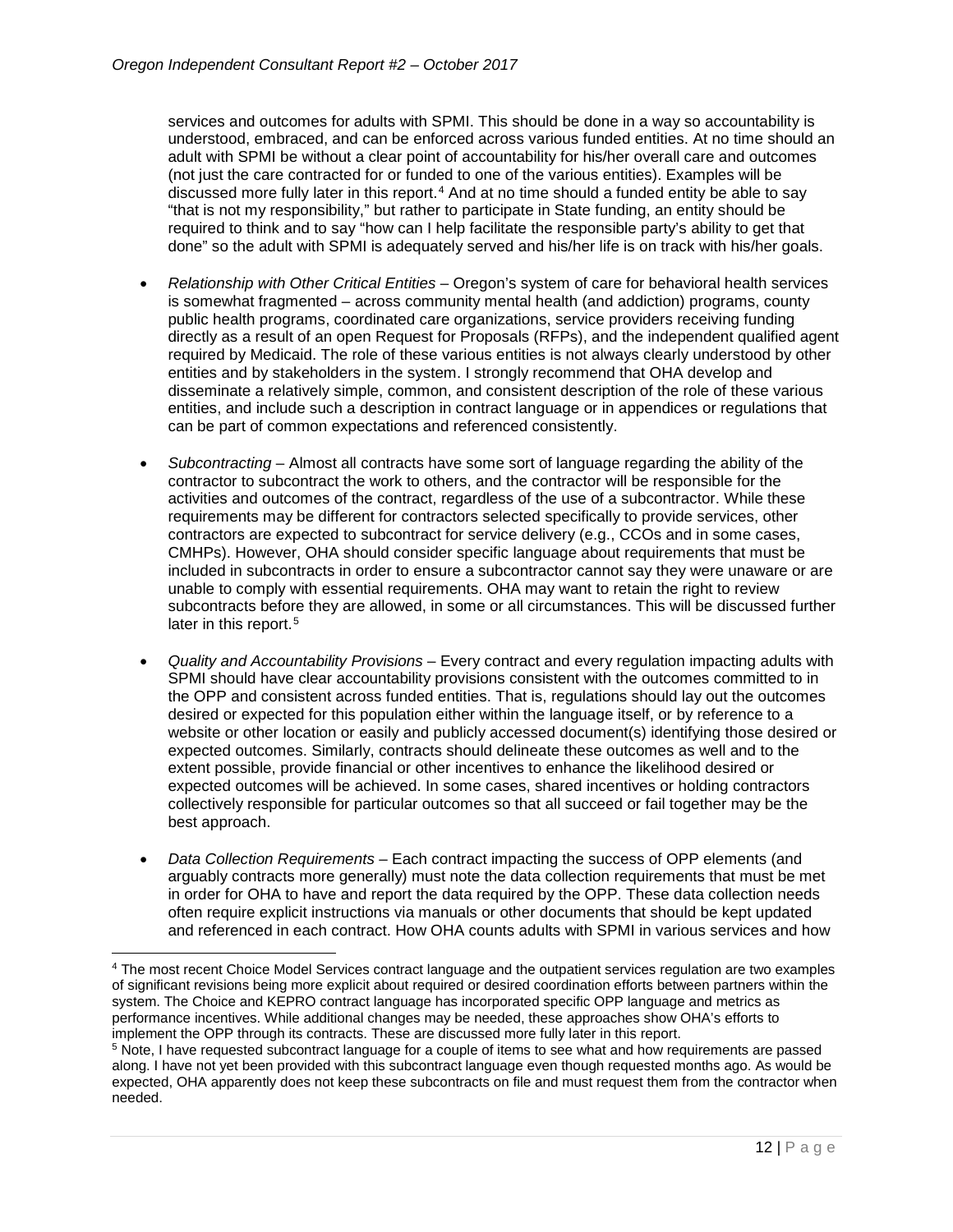it expects its contractors to provide that information to OHA (whether via MMIS, MOTS, surveys, etc.) needs to be clear and consistently applied throughout the State.

• *Corrective Actions* – In Subsection E.4.d., the OPP explicitly commits OHA to develop a corrective action plan, with timelines for implementation, oversight and monitoring by OHA, if a CMHP or CCO is "acting in a way that OHA believes will frustrate substantial performance of this Plan . . ." This obligation should be incorporated consistently into CMHP, CCO, and any other contracts impacting services for adults with SPMI. Alternatively, OHA should include consistent language across contracts to easily transfer or direct transfer of a contract and funding to another entity who can adequately implement the function or provide the services for adults with SPMI. This process (corrective action or transferring of a contract) should be expedited and in the discretion of OHA<sup>[6](#page-12-0)</sup> in order to assure services are provided and funding is appropriately spent to achieve the intended outcomes for adults with SPMI. The language should help entities who enter into these contracts know when the contracts are executed that: 1) OHA is serious about performance for adults with SPMI overall; 2) the contractor is a key part of that performance but is not the only entity capable of doing this part of the activities necessary to achieve performance; 3) because OHA is committed to these outcomes, it will be the judge of that performance by the contractor; and 4) OHA will take action to assure this contractor is able to perform at the level needed to achieve the performance desired and intended.

Examples of these general and specific issues about each of the contracts and regulations identified above are described in the next section of this report.

# OHA CONTRACTS CRITICAL TO OPP SUCCESS

This section of the report addresses the following:

- CMHP Contracts, including Service Elements (e.g., Mobile Crisis Services, Jail Diversion, and Rental Assistance, Choice Model Services, etc.)
- CCO Contracts and related Request for Proposals (RFPs) and/or Request for Applications (RFAs) for FY 2019 – 2023 (and potentially CMS request for approval)
- KEPRO Contracts
- OCEACT and OSECE Contracts
- EOHSC/GOBHI Interagency Agreement for CIT and SIM Training and Technical Assistance
- Interagency Agreement with DPSST for CIT Support
- MOU with the Oregon Criminal Justice Commission
- Independent Consultant Contract

# *County/CMHP[7](#page-12-1) Two-Year Contract 2017 – 2019 (FY 2018 and FY 2019)*

This contract or interagency agreement (Agreement) with the County for Community Mental Health Programs (CMHPs) was completed in the spring of 2017 to cover services and responsibilities for years two and three of the OPP (FY 2018 and FY 2019), July 1, 2017 through June 30, 2019. It has changed in

<span id="page-12-0"></span><sup>&</sup>lt;sup>6</sup> To the extent state statutes significantly constrain this process, OHA should consider requesting in the next legislative session changes consistent with the OPP goals and intent.

<span id="page-12-1"></span> $\frac{7}{1}$  The distinction between a County, a CMHP, and a LMHA (local mental health authority) are important in certain circumstances. This Interagency Agreement indicates it is with the political subdivision of the State of Oregon, or County. Some counties directly provide CMHP responsibilities and/or services; others contract for such responsibilities and/or services. Technically, OHA enters into agreements with an LMHA – a county or counties designated locally to perform this function. The Agreement is the mechanism by which the State provides a County Financial Assistance Award (CFAA) to the LMHA. The LMHA sometimes delegates the functions and services to a separate CMHP and sometimes the LMHA operates directly as the CMHP. As used in this report, CMHP means the program, regardless who runs or operates it in a particular jurisdiction or geographical area.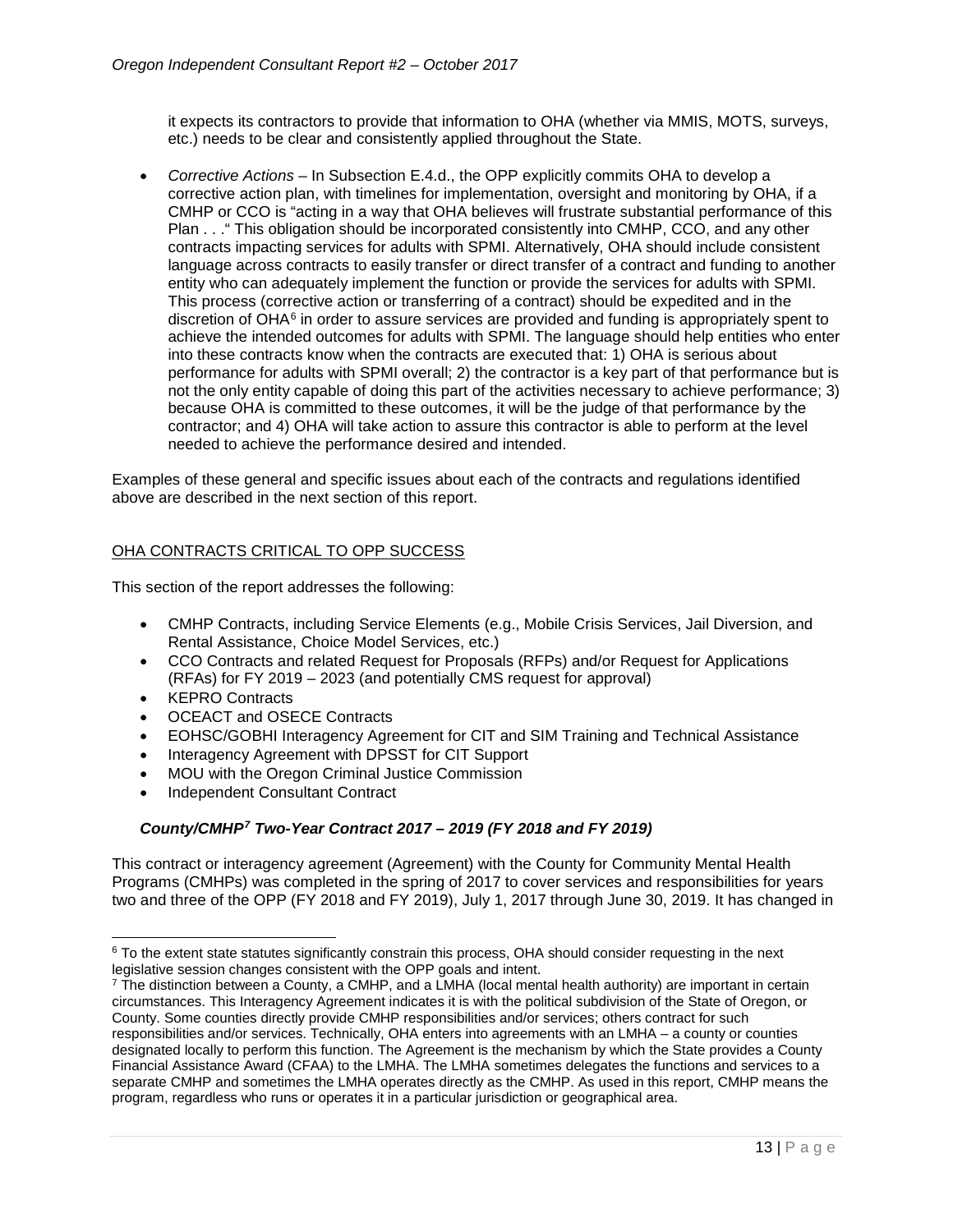significant ways from the prior two-year CMHP Agreements which covered the two years prior to the OPP (FY 2016 and FY 2017) so covered year one of the OPP (FY 2017, July 1, 2016 through June 30, 2017). These changes in the current CMHP Agreement reflect OHA's efforts to meet its commitments in the OPP. As is usually the case, actions in the most recent State legislative session (ending in July 2017) require additional changes, so amendments are underway this fall. Because of commitments or requirements about the length of time Counties have to review and discuss these changes, those amendments are in process for the current two-year contract. It is critical that as many changes needed for the OPP be incorporated as these contracts are being amended. Anything that is not able to be accomplished now should be started now so that they can be included in the next amendments in 2018 and in the next two-year contract, the 2019 – 2021 biennial contract (for FY 2020 and FY 2021), planning for which will begin in mid-2018. As of this report, I have not seen the final proposed amendments for the current contract, although I understand OHA is taking this opportunity to make additional amendments to help implement OPP commitments. This section's comments reflect only the CMHP contract language in place as of October 1, 2017. I will consider any further amendments made as I look at services and other requirements in future reports.

The existing CMHP Agreement boilerplate language (Recitals through Exhibit J), contains several issues that should be addressed to help implement the OPP commitments.

CMHP Boilerplate Language – Definitions: CMHP Agreement boilerplate language does not include specific definitions similar to the OPP. While some of these definitions may exist in the service element language or in regulations to which CMHPs are subject (see further discussion below), it is hard on the face of the document(s) to determine whether CMHPs are on notice about and are required to utilize all of the definitions critical to OPP success, especially since the regulatory language is not always consistent (see further examples in this report). Some but not all of these critical definitions are in the State's outpatient regulation (OAR 309-019), but that regulation is not cited in boilerplate language. While other types of services or service needs are defined (e.g., gambling disorder and problem gambling), there is no mention of adults with SPMI in the boilerplate language. Some service definitions are included in the language of specific service elements. However, by the Agreement alone, stakeholders would find it difficult to know whether the State requires CMHPs and their subcontractors to consider adults with SPMI a priority or target population and whether CMHPs are subject to the OPP definitions (and other OPP requirements, for that matter).

An example of confusion discussed by various stakeholders, including CMHPs, is the definition of SPMI. In the CMHP Agreement boilerplate language, "mental health services" are defined as "treatment services for individuals diagnosed with serious mental health illness, or other mental or emotional disturbance, posing a danger to the health and safety of themselves or others." This term needs to be changed to incorporate the appropriate designation of SPMI and to remove the artificial differentiation between SMI (or in this case, the term "serious mental health illness" which is inaccurate for all kinds of reasons) and SPMI. Likewise, some of the service element language utilizes the term serious mental illness (SMI) without any mention of SPMI (e.g., MHS 20 – Non-Residential Mental Health Services for Children, Youth, and Adults). It is not clear from this language whether SMI and SPMI are synonymous or different and if the latter, what services for individuals with SPMI are to be provided. For example, service element MHS 20 requires care coordination services for individuals living in residential treatment programs. Yet KEPRO (described later in this report) is responsible for care coordination for certain individuals in some residential treatment programs, and hence, there is significant opportunity for confusion about roles. Likewise, even care coordination requirements are different in different OHA contracts. SPMI, care coordination, and other key terms need to be defined consistently throughout all documents so roles are clear and not duplicative, and so data reported for OPP purposes are consistent, whether reported by OHA, CMHPs, CCOs, KEPRO, or service providers. I understand OHA has made the commitment to use the term SPMI consistently and will be changing contracts accordingly.

CMHP Boilerplate Language – OPP Target Population(s) and Expectations: Oregon's Community Mental Health Programs are the primary source to ensure service delivery of non-Medicaid State or locally funded mental health services for adults with SPMI. They also play a critical role in helping to coordinate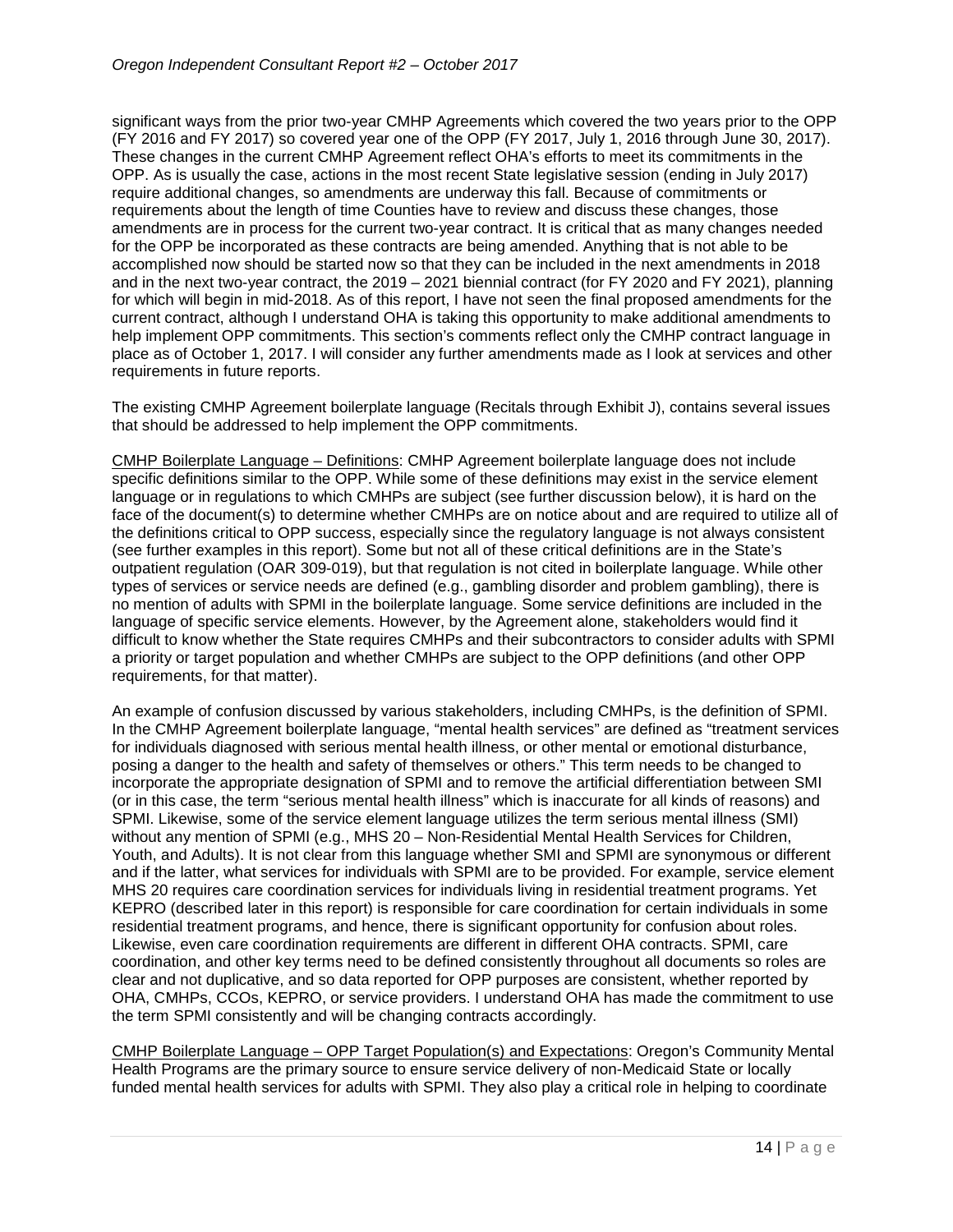all mental health services in a particular geographic area for this and other populations with mental health service needs, regardless of fund source. As such, it is critical this role be noted and specified in the State's Agreement with any CMHP and with any other entity receiving State provided or State administered funds. Similarly, the CMHP Agreement should specify what this role entails in terms of specific coordination requirements with other key State and local entities such as housing authorities, law enforcement and jail administrators, physical health authorities, authorities responsible for addiction services, local inpatient units, OSH, etc. The CMHP Agreement should specify what kinds of staff need to have what kind of coordinating roles for these responsibilities. That is, OHA should specify in the CMHP Agreement that the CMHP should designate an individual responsible for each of these coordination responsibilities. While these various responsibilities could be performed by one or more individuals (at the CMHP's discretion), it is imperative the individuals doing these duties have some expertise and sufficient time to play this coordination role for individuals served as well as for systems with which CMHPs must collaborate.

As indicated earlier in this report, all contract language impacting adults with SPMI needs to identify this population as a priority and delineate the role of various system players and this particular partner's role in helping OHA succeed in addressing the needs of this population. This language needs to identify the expectations for the various system players to work together and effectively to assure OHA is able to meet its commitments to adults with SPMI. If these matters are addressed in other documents, they need to be made an exhibit or referenced so that CMHPs, their providers/subcontractors, as well as other stakeholders can find this language easily.

CMHP Boilerplate Language – Subcontracting Provisions: While the boilerplate language makes it clear a CMHP can fulfill its obligations by providing or purchasing services through a subcontractor (referred to here as "Provider," although that term includes the CMHP if services are provided directly by the CMHP), the requirements of such providers are delineated in Exhibit H and are primarily administrative in nature except where Substance Use Disorder Services and Problem Gambling Services are required to be provided (Exhibit H.1.c.). A section of Exhibit H similar to this should be included to delineate the requirements for Providers of services for adults with SPMI. Similarly, while subcontracted provider agreements are required to include provisions "necessary to implement Service delivery in accordance with the applicable Service Descriptions, Specialized Service Requirements and Special Conditions" and are subject to OHA review upon request, OHA needs to consider specific language regarding services for adults with SPMI necessary for any provider/subcontract agreement. OHA may also want to consider – at least for the time period of the OPP and immediately following – requiring any language in a subcontractor/Provider agreement impacting this population and the services addressed in the OPP be reviewed and maybe even receive prior approval by OHA. Anecdotal reports from providers suggest that language in some subcontract/provider agreements may be inconsistent with the intent or desired outcomes of the OPP. However, I have not yet seen such subcontract language so cannot confirm these reports at this time.

CMHP Boilerplate Language -- Quality and Accountability Provisions: Exhibit D.8. addresses specific performance standards and quality measures, including the criteria to measure specific outcomes sought. While some of the performance outcomes committed to in the OPP are included in this section (e.g., housing status, employment status, criminal justice involvement, average daily population (ADP) in the state hospital (OSH), and average length of stay (ALOS) on the OSH Ready to Transition (RTT) list), some of these are not consistent with the data specifications used by OHA in its quarterly data and/or narrative reports about the OPP. OHA should seriously consider including all the performance measures in the OPP in this section, and specify the particular criteria for measuring these outcomes for adults with SPMI. In addition, to be performance-based, OHA should consider including financial incentives for meeting or exceeding OPP related metrics.

Likewise, while this subsection of Exhibit D indicates "[t]he criteria are applied on a countywide basis each calendar quarter . . .," neither this section nor other parts of the boilerplate language include a requirement that data be reported on a quarterly basis to assist in accurate OPP data reporting. Slow reporting can skew OPP data and make it difficult for OHA and for me as IC to determine whether the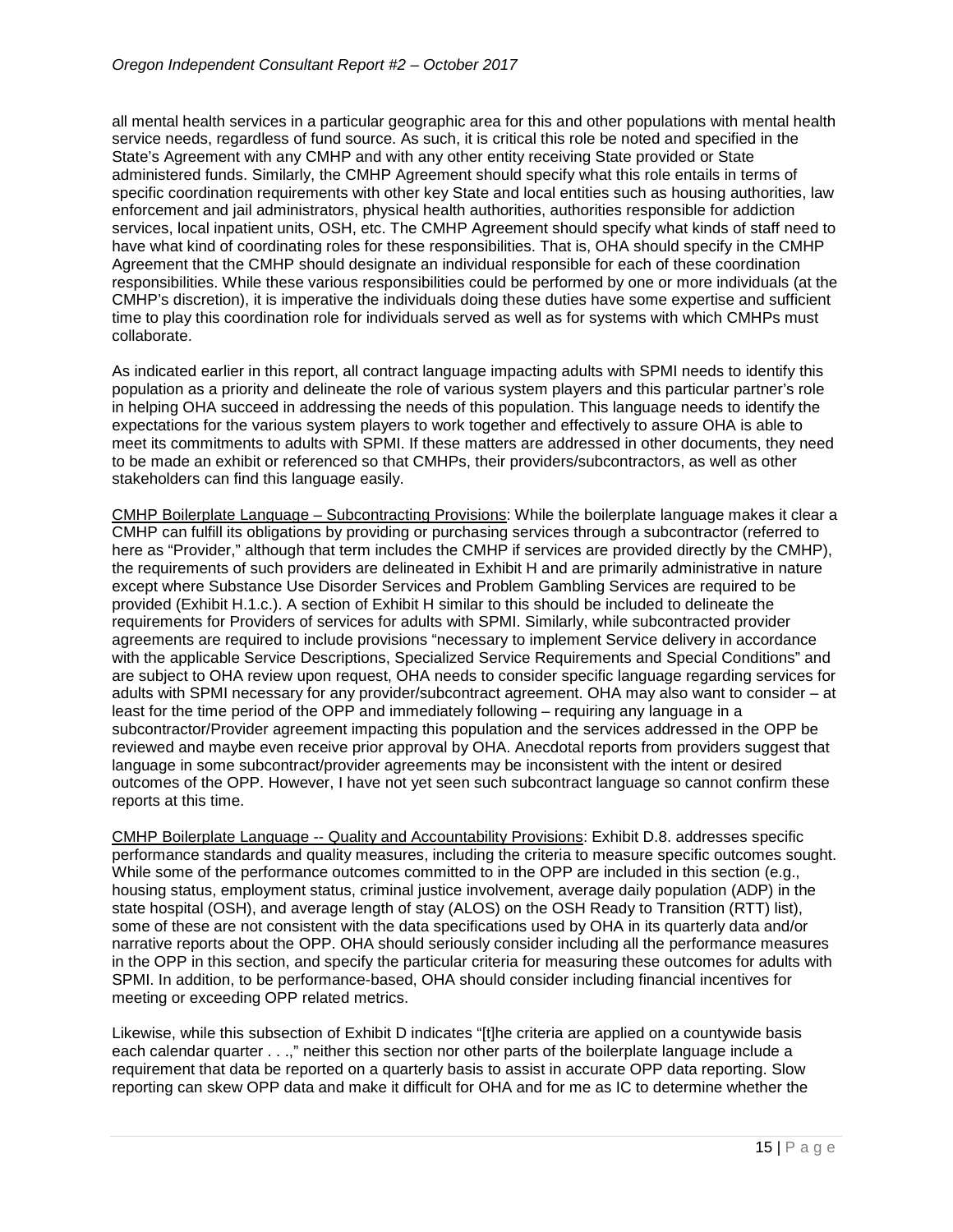State is meeting its commitments and whether any particular part of the State is having difficulty helping OPP meet its Statewide goals. Section F.6. of the OPP indicates that all data for the OPP are to be provided by OHA quarterly and that to the extent quarterly information is not currently available from "third parties," "OHA shall seek contract amendments in any contract entered into after July 1, 2016 that will require data reporting be done on a quarterly basis." While CMHPs are generally required to report quarterly or more frequently, this requirement is sometimes indicated explicitly and at other times by reference to a website and guidance document. It is important that the CMHP Agreement require such frequent reporting in a consistent manner, especially for the specific OPP services provided for adults with SPMI, *and* that OHA be able to withhold funding until such required reporting is accomplished.

Note: Exhibit E.8. and Exhibit H.2.f. also address reporting requirements, and the latter provides a link to the MOTS resource guide which does provide timelines for reporting into MOTS. Other federal and state requirements guide how frequently and within what timelines Medicaid billing data must be provided in MMIS. However, since the CMHP Agreement is about services funded by sources other than Medicaid, these other documents or guidelines are not referenced in the boilerplate language. Rather the MOTS manual is referenced in service element language with specific requirements about quarterly or more frequent reporting for certain purposes. When survey data are the source of data reporting for OPP performance measures, instructions likely require data to be submitted quarterly. However, without a specific requirement in each Agreement that any requested data be provided quarterly or sooner, and funds will be withheld until such data are provided, OHA may be subject to insufficient data reporting from its partners to meet its commitments in the OPP.

Some of the regulations do include requirements for quarterly reporting of data about individuals receiving particular services (e.g., reporting regarding individuals receiving ACT services, O.A.R. 309-019-0255). However, this requirement needs to be more broadly stated in the CMHP Agreement for all adults with SPMI, specifically for all services in the OPP.

Finally, the CMHP Agreement should indicate OHA's efforts and commitments regarding quality and performance improvement for adults with SPMI in Section E of the OPP. These commitments should be translated into language requiring CMHPs to assist with these efforts in ways that will help OHA meet its Statewide commitments for this population.

CMHP Boilerplate Language – Corrective Action Plan Processes: The CMHP Agreement includes Exhibit F.6., which addresses the potential of County default, and F.8., which describes the process OHA will use to terminate a CMHP Agreement. However, nowhere does this or other boilerplate language specify the ability of OHA to determine that a CMHP's actions need to change or be improved to help it meet its OPP commitments, nor does it indicate the ability of OHA to require development of "a corrective action plan, with timelines for implementation, oversight and monitoring by OHA." (OPP Subsection E.4.d.) Unless a regulation or other document exists that obligates CMHPs and specifies OHA's ability to develop and oversee such a corrective action plan, this CMHP Agreement needs to incorporate this authority and specify under what circumstances and how OHA will determine the CMHP "is acting in way that OHA believes will frustrate substantial performance of this Plan" (the OPP). Such language also needs to specify how funding will be impacted until the corrective action plan is adequately implemented. If this authority is specified elsewhere, that other authority source needs to be referenced in the CMHP Agreement. I understand OHA has committed to including corrective action plan language or reference in this and other contract language.

CMHP Service Element Language – Assertive Community Treatment (ACT) Services: Exhibit MHS 37 – ACT Services, does include a definition of ACT which is mostly consistent with the OPP, although the word "consumer" is used in the CMHP language whereas the word "individual" is used in MHS 37. Similarly, the definition of SPMI in MHS 37 is not entirely consistent with the SPMI definition utilized by OHA for purposes of the OPP. A consistent definition should be used, with qualifying language regarding which persons with SPMI are appropriate for ACT in regulations or elsewhere in MHS 37 – ACT. The regulations governing ACT are referenced in MHS 37 – ACT although the numbering of these regulations may have changed and needs to be updated for accurate reference (O.A.R. 309-019-0210 – 0240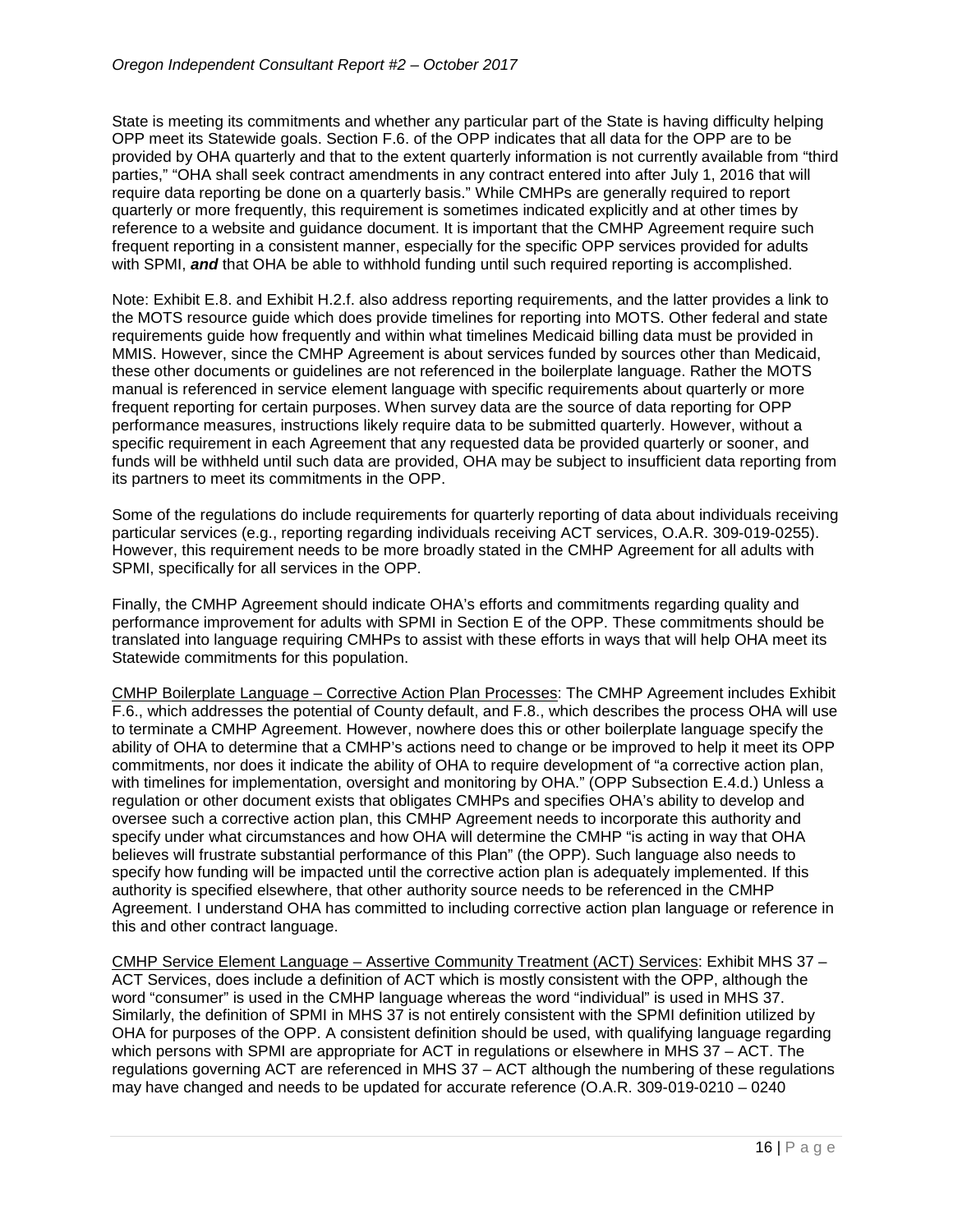compared to 309-019-0226 – 0255). Those regulations define SPMI and ACT slightly differently than the definitions in or used for the OPP, and reference "Providers" – ostensibly CMHPs or subcontracted CMHP providers.

Competitive Integrated Employment (CIE) is also defined in this service element language and is precisely the definition used in the OPP. The data reporting requirements in this service element does require the CMHP to provide quarterly reports on individuals served by ACT with specific data elements listed that are consistent with OPP requirements, along with a few other elements. However, important concepts such as "homeless" and "ready to transition" defined in the OPP, are not defined in this MHS 37 – ACT Services for purposes of data reporting. This list is also consistent with the regulation with a minor difference around Medicaid "Referrals and Outcomes" which probably should be cleaned up, but is not significant. The language in this service element also specifies that a month's funding may be withheld for any month with missing reporting requirements, but only until the CMHP submits the required reports. Hence, the CMHP can be late in providing data and still be paid at some point, potentially resulting in OHA data reporting being inaccurate, although generally this inaccuracy would be undercounting. Nothing in this language provides a fiscal incentive for meeting or exceeding any specific performance outcomes for ACT services or for adults receiving ACT services. While a corrective action plan approach could be used for this purpose, given the statutory constraints on this approach, it is likely not to be as strong or as a fiscal incentive to assist in achieving a performance-based approach.

The language in MHS 37 – ACT Services does require CMHPs to "implement a plan, in consultation with their respective CCO and OHA, to develop a qualified Provider network for individuals to access ACT services." The language also notes that ACT services must be provided by Providers meeting ACT fidelity standards in regulations referenced here. The CMHP is also required to work with their respective CCO(s) to increase the number of eligible individuals with SPMI served by ACT teams. Language similar to the OPP regarding referrals and waiting lists is also included. However, nothing is included regarding OPP commitments to provide other evidence-based services when an individual is denied, refuses, or is unable to access ACT services. Likewise, no consequence is stated for failure to take these actions.

While this service element has been changed to address some of the issues included in the OPP, further changes would help to strengthen requirements to assure CMHP provided or purchased ACT services are meeting the goals established in the OPP.

CMHP Service Element Language -- Crisis Services: All CFAAs with LMHAs (see Footnote 7) now include State funding for mobile crisis services. The language in Exhibit MHS 25 – Community Crisis Services for Adults and Children (Crisis Services) does include extensive definitions, including definitions of mobile crisis services consistent with the OPP. Outpatient regulations governing crisis services are referenced although regulation numbering may need to be updated. Service requirements and reporting requirements do appear to be generally consistent with the OPP, including the timeline for reporting quarterly. No financial incentive for meeting or exceeding performance outcomes is included. While this service element language references frontier, rural, and urban areas, the OPP references frontier, rural, and "areas that are not rural or the frontier." This subtle but critical distinction requires definition either here or within the regulations so that CMHPs know how to report and know what parts of their geographic area fall within these three designations. The discussion about this issue in the outpatient services regulation makes it clear that this language needs to be clarified there and should be clarified here as well. Similarly, no reference to crisis hotlines or standards for such lines is included here, although such standards are contained in the newly revised outpatient services regulation discussed later in this report.

CMHP Service Element Language – Rental Assistance: All State rental assistance funding is provided to LMHAs or their designee through the CFAA (see Footnote 7). Exhibit MHS 37 – Rental Assistance Services (RAS) addresses assistance with housing through funding for activities such as finding a rental unit, payments to landlords, financial budgeting, community navigation, and maintaining healthy relationships to help support maintenance of living in community settings. Persons identified as eligible for this service are individuals who are 18 years of age or older with serious mental illness (SMI) who are transitioning from OSH, from a licensed residential setting, or are homeless (as federally defined) or at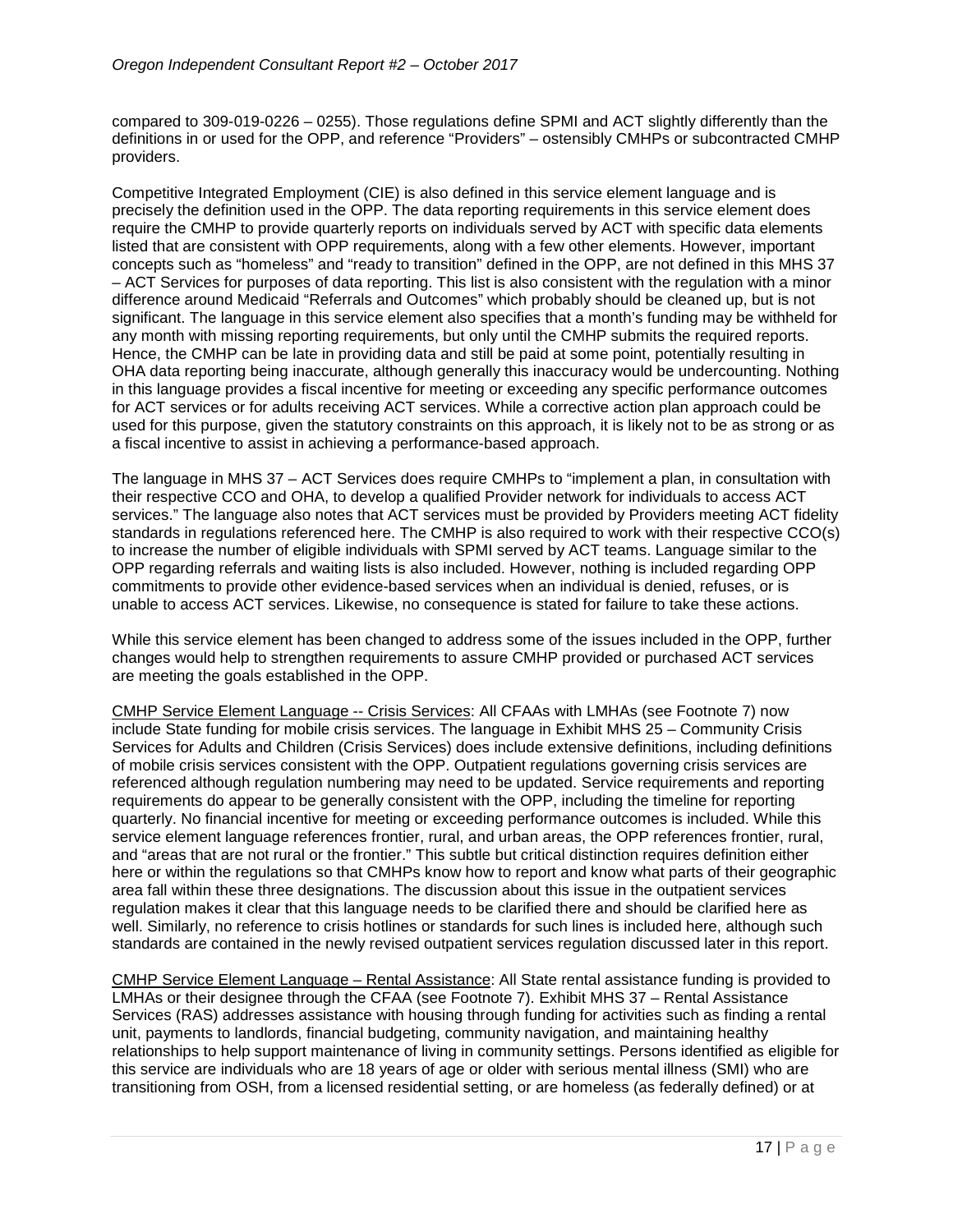risk of being homeless, or without supported housing are at risk of reentering a hospital or licensed residential setting, Regulations are referenced here but the definition of SMI in regulations is not consistent with SPMI. Critical terms in the OPP are not included in MHS 37 – RAS. For example, SPMI, homeless, supported housing, are not defined or prioritized. Data are required quarterly, but no financial incentives for serving individuals with SPMI, using supported housing units versus other kinds of rental units, or helping individuals stay in stable housing situations are included. To the extent OHA is using data from this service element to report on OPP performance measures regarding supported housing, it is unclear how accurate those data are at this point. This service element does include language requiring coordination with CCOs and CMHPs to develop a plan to bill Medicaid for Medicaid eligible services. However, no further language about how to do this coordination, or having a staff specialist in housing is included.

Finally, a separate Exhibit MHS 39 – PATH provides funding and language for the federally funded PATH program which serves persons who are SMI and homeless. These funds are governed by federal requirements and language. Individuals served with PATH funds are not counted for OPP supported housing reporting purposes. OHA indicates PATH funding is not generally utilized for OPP related housing services. If it is used for these purposes, it would only pay for initial security deposits or one-time rental payments to prevent eviction of an adult with SPMI in or moving into supported housing as defined in the OPP.[8](#page-17-0)

CMHP Service Element Language – Peer-Delivered Services (PDS): Exhibit MHS 37 – PDS describes PDS similarly to but not consistent with the OPP definition and is not completely consistent with the definition used in the recently revised outpatient regulation (O.A.R. 309-019-0105). These and other relevant regulations are not referenced in MHS 37 – PDS. The terms used within the MHS 37 – PDS description are terms used elsewhere in regulations and statute, including especially H.B. 2304, passed during the recent legislative session. Some of the requirements in that bill are consistent with the PDS language in the OPP and some go beyond the latter. Some terms such as "person centered care" are now defined in law (and in regulation) but are not referenced in MHS 37 – PDS, but are relevant to PDS services. This legislation requires OHA to adopt rules assuring CCO members are protected against underutilization and inappropriate denials of services, including the right to have access to peer-delivered services through peer support specialists and other enumerated peer workers. All these definitions and requirements need to be lined up in various OHA documents and regulations to assure CMHPs, CCOs, and other service providers all assure appropriate access to peer workers/advocates and peer-delivered services. MHS 37 – PDS does require quarterly reporting on a list of outcome measures consistent with and even beyond what is committed to in the OPP. However, some of these outcomes are a bit nebulous (e.g., "increase in a social support system) without further clarification or guidance, which presumably is provided in the "forms and procedures prescribed by OHA" but not referenced in this MHS 37 – PDS. Note: later in this report is a discussion of the KEPRO contract which defines similar terms inconsistently with the definitions in the service element language and the OPP. At this time, no State dollars other than Medicaid are being provided for PDS services. Consequently, this service element language will not be included in future amendments to the CMHP contracts until or unless such State funding is appropriated.

CMHP Service Element Language – Acute Psychiatric Care: OHA indicates persons served by this service element are not included in the data reports provided for OPP purposes. However, Exhibit MHS 24 – Acute and Intermediate Psychiatric Services (A&IPS) includes service descriptions for both acute

<span id="page-17-0"></span> <sup>8</sup> O.A.R. 309-032-0311 et seq. cover mental health services for homeless persons funded through the PATH program which is not used or used infrequently to provide supported housing as described in the OPP. This regulation was last updated in June 2017. It defines serious mental illness with a reference to another regulation and does not define SPMI. The definition of homeless is also different and more extensive than the OPP definition of that term, which is specifically limited to persons with SPMI in the OPP. Generally, federal programs allow states to define populations such as SMI or SPMI in their own way. OHA has indicated it is attempting to utilize the SPMI terminology and definition to address that adult population who are utilizing high level services such as ACT, long term care at OSH, SRTF services, etc. OHA may want to consider how the PATH regulations need to be amended to help avoid system confusion about priorities, services, populations, and goals.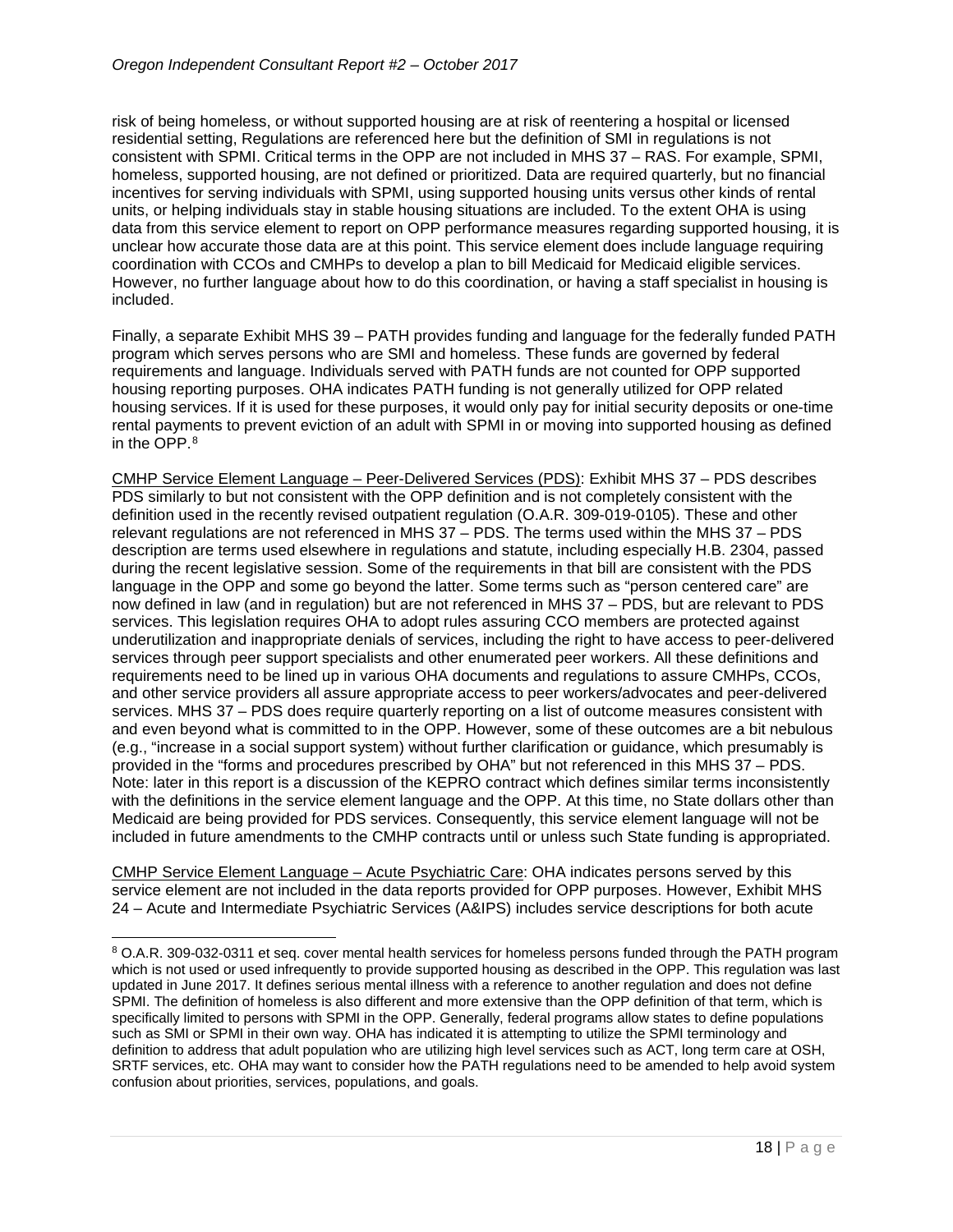psychiatric inpatient services and for intermediate psychiatric inpatient services for persons on a waitlist for admittance to OSH. Regulations are referenced for outpatient and civil commitment services and processes (although numbering should be checked to assure consistency with the most recently updated regulations). The OPP defines acute care psychiatric facility or hospital (ACPF) as "a hospital that provides 24-hour-a-day psychiatric, multi-disciplinary, inpatient or residential stabilization, care and treatment, for adults ages 18 and older with severe psychiatric disabilities." A review of this language with the language describing MHS 24 services and responsibilities should be conducted to assure services are being provided and data are being collected consistently for purposes of the OPP commitments. MHS 24 – A&IPS prescribes the role of CMHPs in funding services for individuals in hospital or secure residential treatment facilities (SRTFs) who are receiving acute inpatient services and are not eligible for federally funded Medicaid services or have not yet been assigned to a CCO, or who are in need of intermediate psychiatric care services, specifically Long-Term Psychiatric Care (LTPC) – presumably in OSH. Such individuals could be adults with SPMI who are civilly committed, within the intent of the OPP, but could include others as well. While the regulations governing Oregon State Hospital Admissions and Discharges (O.A.R. 309-091-0000 – 0035) are referenced, they do not actually define LTPC services or the relationship among the various entities in this process. This regulation and this Exhibit, along with the CCO and KEPRO contracts, would be good places to describe and/or require specific roles and coordination/collaboration expectations among the various parties involved in these decision-making, care coordination, and funding responsibilities. Otherwise, it is left to the State to assure all of these parties are working together to assure appropriate care is provided and individuals are returned to the most appropriate community and evidence-based service environments as quickly as possible. Like other Exhibits described in this section, this language requires quick reporting (within 12 hours of admission or discharge from a provider facility). However, this information is required to be provided to the Oregon Patient and Resident Care System, a system different than the ones used by OHA for OPP reporting. No outcomes beyond these two measures are indicated in this Exhibit, and no financial incentives or other performance-based provisions are provided to reduce the use of LTPC, reduce the time spent on the OSH waitlist, or reduce the use of facility-based as opposed to community-based services for persons in need of acute or intermediate psychiatric care. Since CMHPs would likely be working with ACPFs under contract with CCOs and for which CCOs bear some responsibility for payment up to the time LTPC is determined to be needed, the earlier comments about OHA oversight of subcontracting language are relevant here as well.

A separate contract with an inpatient and residential treatment provider for acute and intermediate psychiatric input services was provided to me with the same MHS 24 code as the CMHP service element language. This language with the inpatient provider organization is similar in many respects to that of the agreement with the CMHPs but covers those who are Medicaid eligible but for whom authorization by the CCO for acute care has ended and who are waiting LTPC and are therefore no longer the responsibility of the CCO. The contract includes a little more language about how this process works for such individuals. This contract provides funding directly by OHA to the inpatient or residential facility in this circumstance. This contract raises the issue of the CCO responsibility which will be discussed at greater length later in this report. It is critical that OHA take this opportunity to work with CCOs, CMHPs, and CMS to determine how to assure an individual's care and treatment remains the responsibility of a single entity during these critical transitions. Otherwise, much administrative effort is spent and incentives are discontinued so that CCOs and/or CMHPs no longer bear the responsibility for the individual's care at critical junctures. This leaves OSH and/or entities such as KEPRO to make determinations about continued stay or appropriate care planning and leaves specialty contracts such as Choice contractors (most of whom are LMHAs/CMHPs but could also be a  $CCO$ )<sup>[9](#page-18-0)</sup> to take responsibility. These handoffs are opportunities for system failures and certainly opportunities for confusion, and therefore need to be addressed in order to assure continued improvement in Oregon's system of care for adults with SPMI consistent with the state's OPP commitments.

<span id="page-18-0"></span><sup>&</sup>lt;sup>9</sup> At the time of this report, three of the 19 Choice Model contracts are with CCOs and the remaining 16 are with LMHAs/CMHPs. However, these State funds are direct contracts and not part of the CCO Medicaid capitation payments or the CFAA funding agreement (see Footnote 7).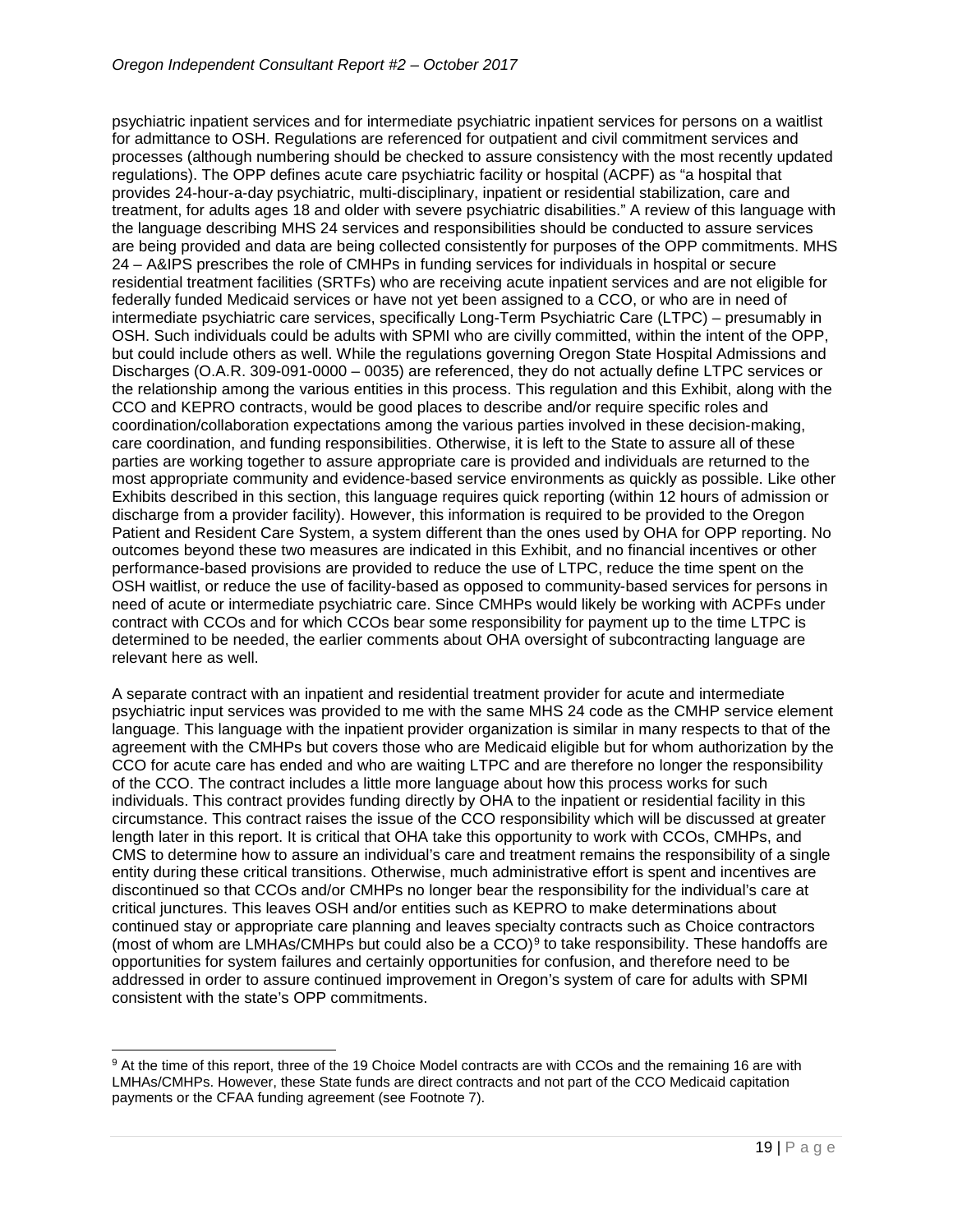CMHP Service Element Language – Supported Employment Services: Exhibit MHS 38[10](#page-19-0) – SES describes SES and competitive integrated employment (CIE) in a manner consistent with the definitions in the OPP. MHS 38 – SES also describes Individual Placement and Support (IPS) SES by reference to the national fidelity standards for this evidence-based practice and indicates this is what CMHPs are to provide, consistent with fidelity standards established in O.A.R. 410-172-0740 (which could not be found on the Secretary of State's regulation website) and also references fidelity standards on the OHA website. Providers are required to report quarterly using the OHA MOTS system. Performance measures for reporting are consistent with OPP commitments, although the terms "individual with SMI" and "individuals with SPMI" are used without differentiation by definition. The reporting requirements imply the latter are individuals who are part of an ACT program while the former are not. No financial incentives are included to encourage improvements on these measures.

CMHP Service Element Language – Secure Residential Treatment Facilities (SRTFs): Exhibit MHS – Residential Treatment Services describes residential treatment services as provided in facilities defined in regulation (O.A.R. 309-035-0105 and 0260, although the subsection references are inaccurate and need to be updated). This regulation also defines CMHP (with slightly different language than the relatively new outpatient regulation, 309-019-0100 et. seq.), but does not define SPMI or any of the other important concepts defined in the OPP such as ready to transition (RTT) or peer-delivered services (PDS). Services to be provided are listed as are performance requirements, although the latter includes additional services that may be provided (e.g., additional staffing; interpreter services; medical services and medications; rental assistance, room and board, and personal and incidental funds; and non-medically approved services). No actual performance is specified as required, nor are any of the OPP requirements or goals about adults with SPMI in SRTFs identified. Reporting is required in MOTS with reference to the resource guide which does specify some timelines.

A separate service element – Exhibit MHS 28A – SRTF – requires compliance with O.A.R. 039-035-0100 – 0190, a regulation covering "residential treatment facilities and residential treatment homes for adults with mental health disorders," including SRTFs. This regulation has an extensive list of definitions that should be compared to definitions in other regulations and contracts, and with the OPP. The regulations provide extensive guidance about the nature of the environment and setting that must be maintained (including individual furnishings), residents' rights, administration, record-keeping, staffing, fire safety, and other facility issues. The regulations also include a section on the admission process (0163) which needs review and perhaps revision to assure an SRTF will accept any individual appropriately referred who meets common Statewide criteria, with only an exception process when the SRTF has reason to deny admission. Also, the timelines in this regulation need review, given the increasingly tight turnaround required when an individual at OSH is determined to be ready to transition from OSH. Similarly, the section of these regulations governing termination of residency (0170), should be reviewed to include the role of CCOs and KEPRO in determining when the individual is ready to move to a less restrictive environment. Finally, the last section of this set of regulations (0190) provides an extensive description of the process for person-centered service planning. This description may need slight modifications to identify the roles of various actors in Oregon's current system (e.g., KEPRO or Choice providers). Nevertheless, it is an excellent description that should be updated and utilized or referenced for other documents that require or should require or reference person-centered planning.

CMHP Service Element Language – Criminal Justice Diversion: All State jail diversion funding is provided to LMHAs through the CFAA (see Footnote 7). Exhibit MHS 37 – Jail Diversion begins with a description of SPMI and is clear jail diversion is focused on adults with SPMI. However, SPMI is defined with reference to 11 diagnostic categories rather than the five listed in the definition of SPMI utilized for OPP data reporting (which is based on the prior SPMI definition and data reporting utilized consistently by OHA prior to the July 1, 2016 date of the OPP and since). While the diagnoses listed in this service element language may just be more detail, they reference the "USDOJ agreement" (which presumably means the 2012 agreement in which SPMI was defined) and therefore, to avoid confusion, should be grouped into the five categories utilized then and currently for OPP data reporting.

<span id="page-19-0"></span> $10$  Referred to previously as MHS 37 - SES.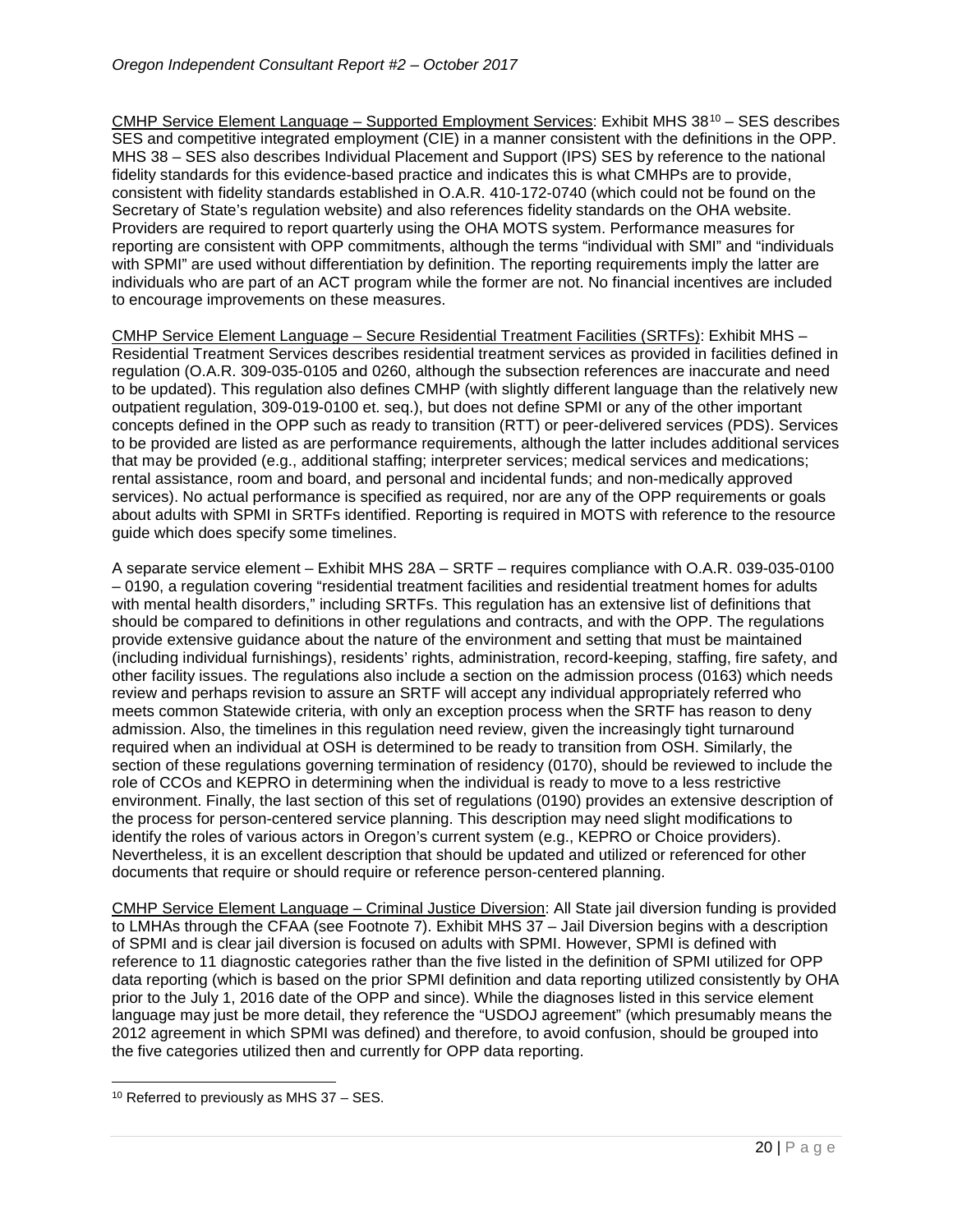As the State committed in the OPP, this service element language requires CMHPs to adopt the Sequential Intercept Model (SIM) approach to jail diversion utilizing various points of interception to prevent further penetration into the criminal justice system[.11](#page-20-0) This language also includes the terms "prebooking and post-booking" to incorporate the various OPP language concerning pre-arrest and precharge diversion. MHS 37 – Jail Diversion also includes quarterly reporting requirements through a survey-type reporting format rather than MOTS. This survey defines jail diversion services as "any service that is provided to divert individuals with mental illness charged with low-level, non-violent crimes from the criminal justice system or OSH." This definition for reporting purposes is not consistent with the service element language or the OPP. It could allow individuals with other than SPMI to be counted, and it by definition appears to indicate only those who have been charged with a crime should be counted. This definition should be revised to align with the service element and the OPP language. While the service element and the survey both request or require pre- and post-booking information, there is no specific language requiring prioritization of pre-booking diversion activities, nor are any financial or other incentives for such prioritization included, as required by OPP Subsection D.52.f. OHA may want to consider a review of this OPP section compared to this service element's reporting and other requirements to see if additional reporting by the CMHP will assist in identifying the desired information such as the county where individuals with SPMI encountered law enforcement, the existence of and impact of jail diversion services, and obstacles to their success.

Other CMHP Related Issues: No CMHP service element language regarding the financial role or responsibility of CMHPs for individuals in need of emergency department (ED) care was provided to or found by me. Because hospitals are generally required to see and assess those who present for emergency care and must provide sufficient services to stabilize the emergency situation,<sup>[12](#page-20-1)</sup> ED visits in Oregon as in most states are likely funded by Medicaid, Medicare, or commercial insurance, or are considered part of hospitals' uncompensated care. However, to the extent CMHPs have responsibilities for mobile crisis services, helping to assure adults with SPMI do not have to go to EDs, their role is a critical. Likewise, adults with SPMI who go to EDs for services, whether voluntarily or through law enforcement transport, and who are the responsibility of the CMHP should be followed and assisted with service needs beyond the ED as part of the CMHP's overall responsibility. A description of the CMHP's role in such encounters is addressed to some extent in regulation at O.A.R. 309-032-0311 and 309-032- 0860 (however, CMHPs are defined differently in these two regulations). However, these regulations do not provide a specific description of CMHP responsibilities for care coordination or other assistance for adults with SPMI who are in EDs, nor do they identify expected performance or outcomes for EDs, CMHPs, or CCOs.

Finally, as indicated earlier in this section, the CMHP boilerplate language does include two outcome measures regarding ADP and ALOS in the Oregon State Hospital (OSH). However, that language does not distinguish civilly committed adults with SPMI from other persons in OSH for which the County/CMHP is responsible. This language also does not provide any direction or requirements of the Counties or CMHPs with regard to interactions with OSH regarding admissions or service/discharge planning (including for ACT), coordination or collaboration with CCOs about these interactions, or interface with other critical players such as acute care psychiatric facilities/hospitals, emergency departments, KEPRO, etc. To the extent a County/CMHP is a Choice provider, that contract (discussed later in this report) is relevant to these issues. To the extent these issues are covered in regulations, those would also be relevant. However, this is a clear example of the need for a consistent set of language about roles, responsibilities, and expectations across the system in all contracts, regulations, guidance, and other documents impacting Oregon's approach to any persons in need of behavioral health services, especially for adults with SPMI. Without this common language, all responsibility for the overall system of care

<span id="page-20-0"></span> <sup>11</sup> Policy Research Associates, Inc, which operates the SAMHSA GAINS Center, recently introduced the "Intercept 0" idea, to help train and encourage service providers to anticipate and prevent individuals with behavioral health needs from interacting or becoming engaged with the criminal justice system at all. See, [https://www.prainc.com/introducing](https://www.prainc.com/introducing-intercept-0/)[intercept-0/.](https://www.prainc.com/introducing-intercept-0/)<br><sup>12</sup> See, Emergency Medical Treatment and Labor Act, [https://www.cms.gov/Regulations-and-](https://www.cms.gov/Regulations-and-Guidance/Legislation/EMTALA/)

<span id="page-20-1"></span>[Guidance/Legislation/EMTALA/.](https://www.cms.gov/Regulations-and-Guidance/Legislation/EMTALA/)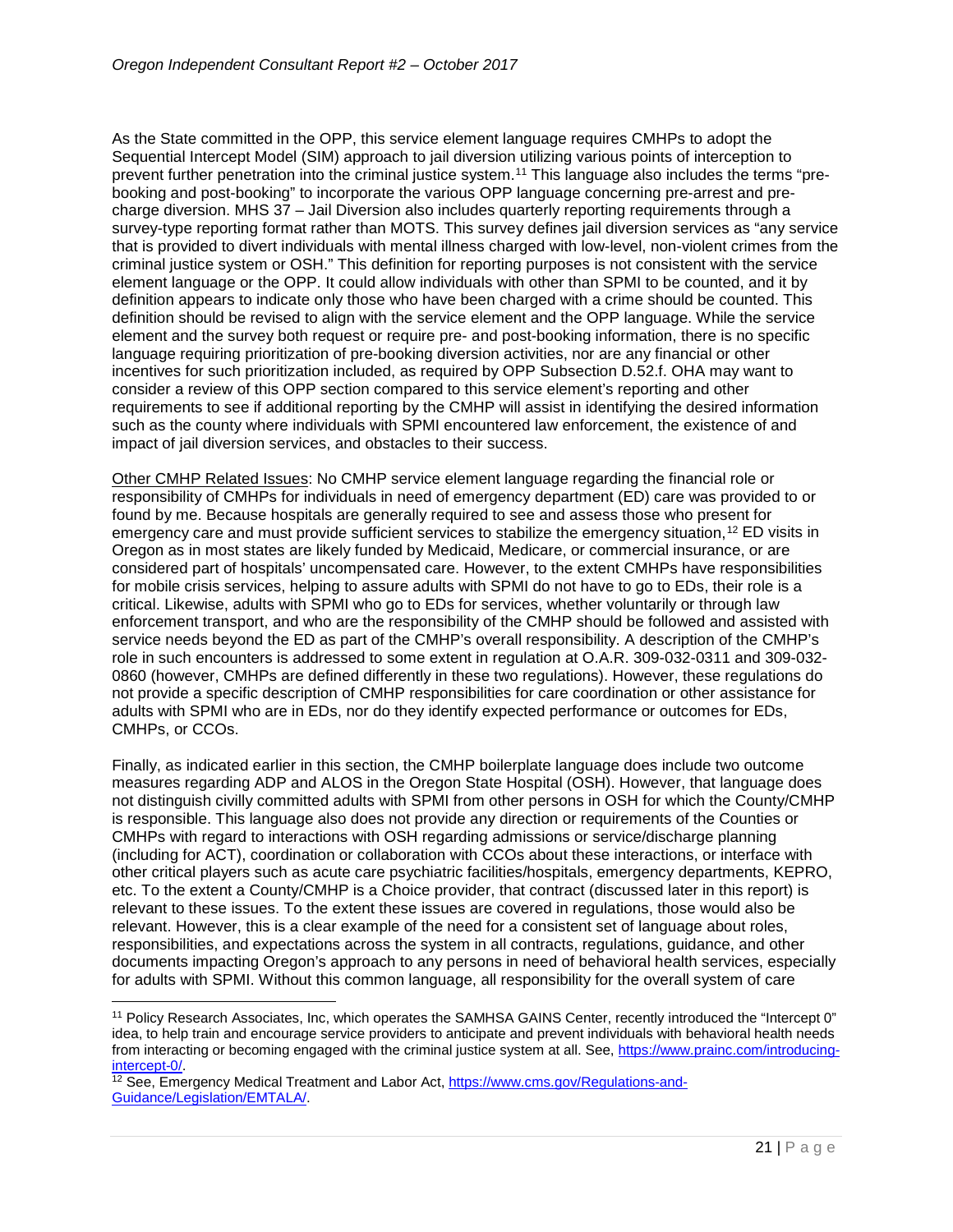resides with OHA which has little direct responsibility for service delivery except for OSH. All entities under contract with OHA need to have the same requirements and expectations imposed for the overall success of the system of services for adults with SPMI.

### *CCO Five-Year Contracts (CYs 2013 – 2018, CY 2019 Extension, and CYs 2020 – 2024)*

Status and Process for the Next CCO Contracts: The Oregon CCO contracts are for five calendar years (CYs) and are amended each year to address any new State or federal requirements, any rate changes, and any changes in OHA's needs, without major changes to the underlying contract language. Because these contracts utilize Medicaid funds, they must be approved by the Centers for Medicare and Medicaid Services (CMS) before they can be executed. The contracts in place now are in the process of being amended for CY 2018, the final year of this five-year process. OHA has indicated it intends to extend this contract one additional year (for CY 2019) and incorporate OPP requirements in that contract extension. The next five-year contract (for CY 2020 – 2024) would then have to be developed in 2018 in order to be developed, reviewed, approved, and executed before January 1, 2019.

In IC Report #1, a tentative timeline was provided by OHA for the CCO contract development for 2019 – 2023. That tentative timeline indicated November 2017 would be the time for USDOJ and IC review of the contract template for the next five-year contract. Since then, OHA has indicated the CCO contracts for the next five-year period may need to be procured in some fashion, either through a Request for Applications (RFA) or Request for Proposals. The former would provide current CCOs the opportunity to apply to continue as a CCO with clear indications about what OHA is looking for in the future to which CCOs would need to respond. The latter would allow current CCOs or new organizations to bid to become a CCO with proposals scored and the best proposals selected (hence, existing CCOs would not be guaranteed the right to continue in that role). Given this pending decision about the type of procurement process for the CY 2020 – 2024 contract, any RFA or RFP document itself will be absolutely critical for OPP purposes. Any such RFA or RFP is also likely to include draft contract language to which CCOs and/or organizations proposing to become a CCO would have to agree to be bound. While the RFA or RFP and the draft contract could be amended, if any such changes were significant, it could slow down the process or require the process to begin anew. As a consequence, it is critically important for USDOJ and me as IC to be provided an opportunity to review and comment on any such documents in confidence, before they are released to the public. I would not be able to make any determination of compliance with the OPP until I have reviewed those documents, and in fact until I have seen the final contract language OHA is proposing to utilize for the next five-year CCO contracts. Similarly, given the decision to extend the CCO contracts for one-year (CY 2019) and include OPP related language, the timing and process for this extension is equally critical for OHA to share with USDOJ and the IC. We have been promised a timeline for both processes but have not yet seen either. OHA must make changes to address OPP issues in the CY 2019 contract extension language. Otherwise, the entire three years of the OPP timeline will have passed without any changes to the CCO contract specific to OPP commitments, and that would be a compliance issue. In any case, OHA must build in sufficient time for USDOJ and IC review before contract amendments or a procurement process begins.

In the meantime, I have been provided with contract amendments for the CCO contract for CY 2018. As of the time of this report, these amendments were already in process pending review and approval by CMS when the language was provided to me. While I will comment about the current contract and these proposed amendments in a general way, these comments may or may not reflect the reality of what OHA is proposing for the CY 2019 or for the next five-year contract. Without this proposed new contract and CY 2019 contract extension language as well as the procurement document(s) to review, neither USDOJ nor I as IC can give meaningful input for the CY 2019 or the CY 2020 – 2024 period. Presumably OHA is considering the OPP commitments as these documents are being developed. What follows are general comments about the CY 2018 contract as I am aware of this language as of October 1, 2017. Hopefully, these comments will provide some assistance to OHA as it develops the procurement process and the language for the CY 2019 extension contract and the next five-year contract. However, given the status of the process, the comments will not be as extensive as the comments earlier in this report about the CMHP Agreement language.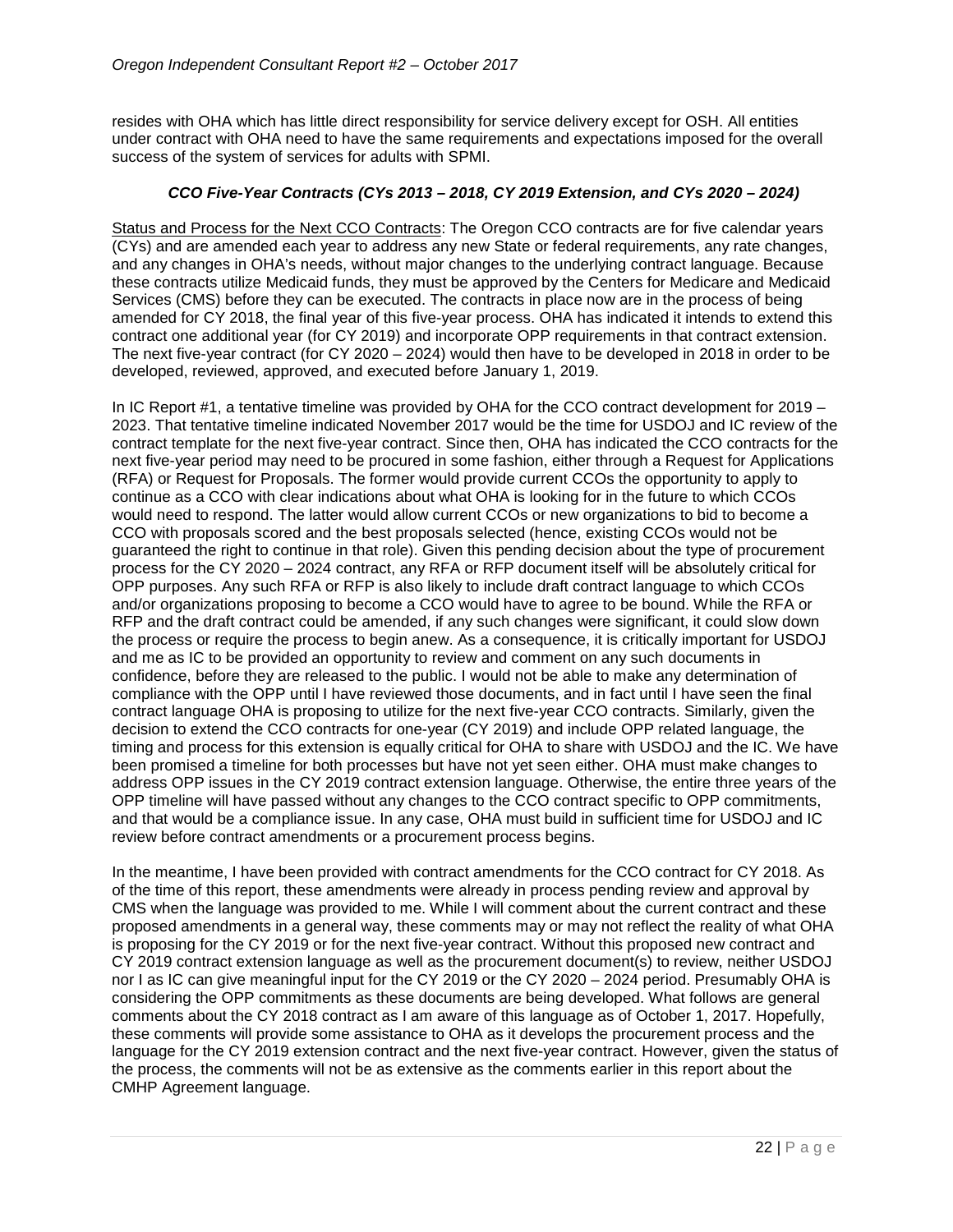General Comments and Role of the CCOs: In general, this CY 2018 contract language (and the KEPRO contract language) is significantly different from other OHA services contracts because of the Medicaid funding source and the federal government's role in that program. The contract language also references different regulations and has different emphasis (e.g., an interest in increasing value-based purchasing). It seems obvious from the language that different OHA staff, with different histories and understandings of their responsibilities, and different philosophies and cultures about the relationship between the State and the contracted entities, have written these different documents very differently. To the extent OHA is committed to creating a single and effective system of care – a single Oregon Health Plan – especially for adults with SPMI, now is the time for the contracting approach for Medicaid and non-Medicaid funded services to be consolidated and made consistent regardless of the entity with whom the State is contracting or to whom it is providing funds. As indicated earlier, this means similar definitions, similar expectations and collective responsibility, similar role definitions, similar subcontracting and corrective action requirements, and similar quality and accountability and data reporting requirements. Most of these issues are not adequately addressed in the current CCO contract language.

It should be the successful community living and the health/behavioral health of individuals served, not the type of contract, program, fund source, or relationship among entities, that drives the contract development process and language. OHA leadership needs to take on this culture shift, which may require significant discussions among various staff and contracted entities. This is not a matter of picking one approach over the other. Rather, the best elements of both approaches would help the system as a whole get clearer about the various entities' roles, and the manner in which individuals with SPMI should be served and helped to succeed by effectively utilizing public resources. Similarly, requiring CCOs, CMHPs, KEPRO, and other entities to which the State provides resources to work collectively to create common pathways to success for individuals in need in a given locality might help to reduce duplication and confusion of effort. Such a requirement could also help OHA work toward a method of incentivizing outcomes sought for this (and for other) critical populations. This would also be consistent with the recommendations of the Behavioral Health Collaborative noted in IC Report #1.

CCO Contract Definitions: Terms are currently defined in the CCO contract primarily by reference to regulations that are specific to Medicaid (O.A.R. 410-141-000 and 410-120-0000). A few terms are defined within the CCO contract itself, some of which are specific to a particular population (e.g., wraparound and system of care, terms generally used as a description of service and approach for youth with specific types of behavioral health needs and multi-system involvement). Regulations generally utilized for issues affecting adults with SPMI do not appear to be specifically referenced. Terms such as long term psychiatric care (LTPC), ACT, supported employment, and other terms important for the success of the OPP are used in various places in the contract without inclusion or reference to definitions that would help assure consistency with CMHP and other providers of care. The definitions list in the Medicaid regulations might be a good place to put all critical definitions for adults with SPMI to provide one common place for reference for all relevant documents.

Specific OPP Services and Processes: While several services and processes central to the OPP are referenced and required in the CCO contract language, collaboration and other specific requirements included in the OPP are not often clear in the CCO contract. For example, ACT services are required to be provided without reference to fidelity measures or fidelity reviews. While the CMHPs are required to work with the CCOs if additional ACT services are needed, the CCO contract language does not mention collaboration with CMHPs in developing additional ACT teams. The process for applying for LTPC in OSH is described with only general language about working with "the appropriate OHA Team in managing admissions, discharges and transitions from LTPC . . . to ensure that Members are served in and transition into the most appropriate, independent, and integrated community-based setting possible." (Section 4.i.(2)(d), page 51 of 241). Similarly, a section on crisis, urgent, and emergency services for mental health needs describes CCO responsibilities to have written policies and procedures and monitoring systems that provide such services for mental health emergencies. However, neither the regulations incorporating the OPP commitments nor other OPP requirements and goals about such services are referenced or delineated.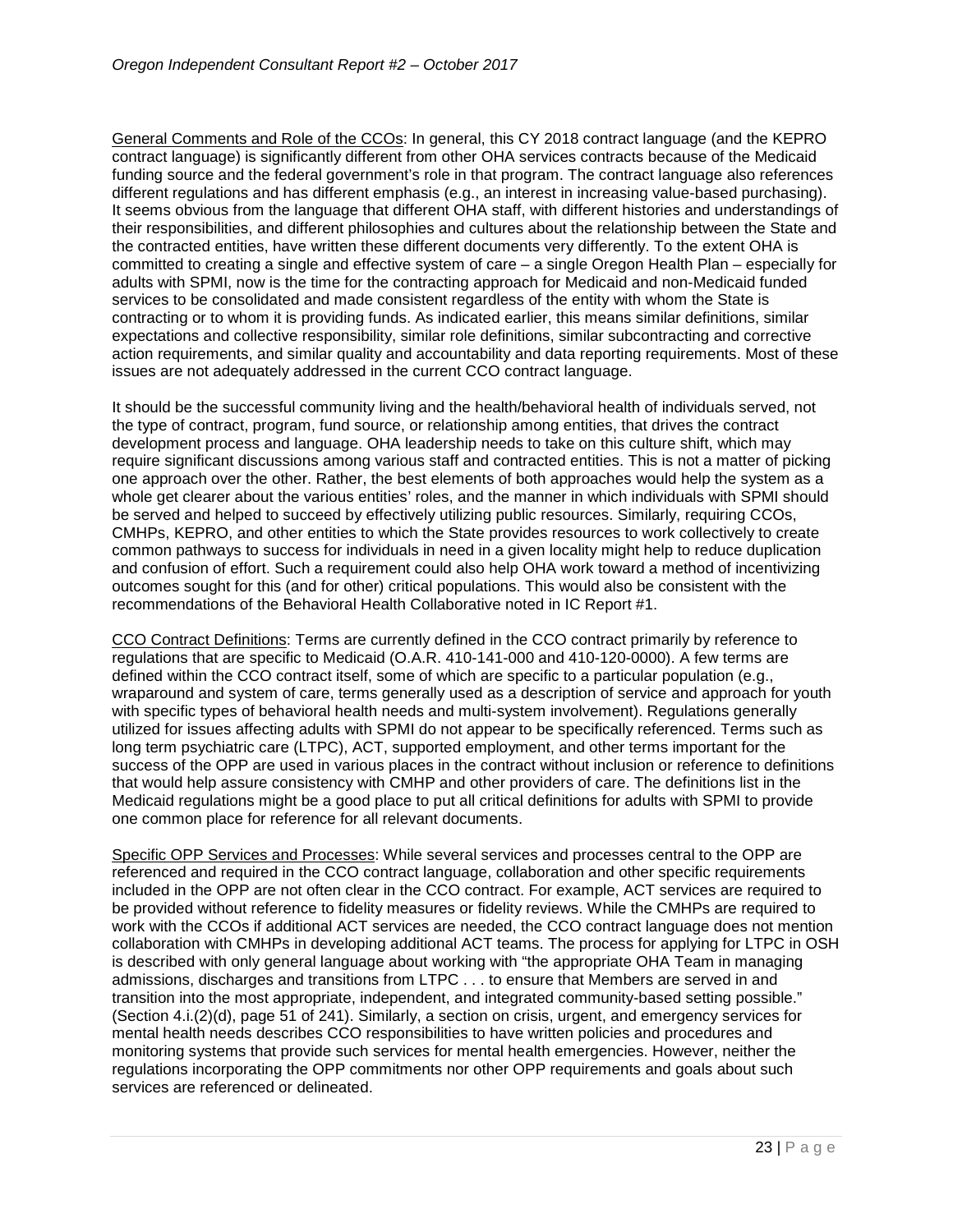Similarly, the section of the contract regarding acute inpatient hospital psychiatric care says simply that the CCO shall provide such services for members who do not meet criteria for LTPC and shall submit data through the OPRCS, a data system not utilized for OPP data reporting. LTPC services are of course considered non-covered services for the CCO. Neither this section nor others I could find describe the OPP processes regarding warm handoffs or other goals reducing or limiting the utilization of acute care where it can be safely avoided. Likewise, I could find no language about criminal justice diversion, peerdelivered services, quality and performance improvement consistent with Section E of the OPP, or incentives for outcomes sought in the OPP. Language regarding residential treatment is also largely nonexistent for adults, since many of those Medicaid covered services are not covered in the managed care portion of Oregon's Medicaid program. (See further discussion of this issue below.) Housing and the role of the CCO to assist members obtain and retain supported housing in community living settings is also not clear from this language. CCOs should have responsibility by contract terms for their members regardless of the setting in which they live or receive services, even if that responsibility is not to fund those settings and services, but rather to stay in touch and coordinate transitions for times the Member will return to the community and CCO financial responsibility for their services resumes.

Language about care coordination responsibilities is included in the CCO contract and also in O.A.R. 410- 141-3160 which was updated in the Spring of 2017, more recently than the CCO contracts in 2016. This regulation is quite explicit about care coordination services. This new regulation is specific about CCOs' responsibilities for hospital and specialty services for "adults with serious behavioral health conditions." This regulation should be amended to include specific reference to individuals with SPMI as well, along with other OPP services for this population). This regulation also requires CCOs to assure "transitional services and supports for [such adults] facing admission to or discharge from acute psychiatric care, residential treatment settings and the state hospital." This language should be sufficient to require CCOs to play a more central role in the care of their members who are in OSH or SRTFs, even if that care is not their financial responsibility during that time. Likewise, this regulation requires CCOs to "ensure that members with high needs, multiple chronic conditions, or behavioral health issues are involved in accessing and managing appropriate preventive, health, behavioral health, remedial and supportive care and services." This language and the KEPRO contract care coordination language should be compared and perhaps could be utilized more extensively by OHA to assure the physical health as well as the behavioral health needs of adults with SPMI are met. This language may also be utilized to assure CCOs are addressing supported housing needs and services to prevent criminal justice involvement, although language more specific to those issues is needed. Care coordination responsibilities, whether by KEPRO, CCOs, or CMHPs should be described similarly to assure that the entity responsible for this activity must do so consistently from one setting to another. This care coordination language in regulations might be a good place to describe all care coordination requirements for reference in all relevant documents.

Language explicitly giving OHA the authority to review and approve contracts/subcontracts for services, especially for adults with SPMI, should be considered. Financial and/or other incentives need to be included to encourage outcomes sought in the OPP for this population. For example, contracts and subcontracts should assure admission criteria, fidelity requirements, and tracking denials processes are followed, and OHA is alerted when individuals referred are on a waitlist for more than 30 days. Similarly, the authority to take corrective action when individuals referred are improperly rejected should be clearly stated. Mobile crisis response times should be included or a specific reference to the regulation where these are delineated should be included with clear incentives and/or corrective actions taken when these response times are not met. CCO responsibilities for assisting OSH with discharge planning (as committed to in OPP Subsection D.20.f.) and meeting timelines in the OPP should be explicit, with (as committed in OPP Subsection D.22.) performance metrics and performance incentives included. Similarly, the requirement to document linkages to appropriate behavioral and primary health care in the community along with the requirement to offer a warm handoff to a case manager, peer bridger, or other community provider prior to discharge from an acute care psychiatric facility (ACPF) needs to be explicit in contracts and required in subcontracts, along with documentation of such and collection of data regarding whether the warm handoff was successful as described in OPP Subsection D.29. Likewise, the requirements that ACPFs (or hospitals) assess the housing needs of individuals with SPMI, make that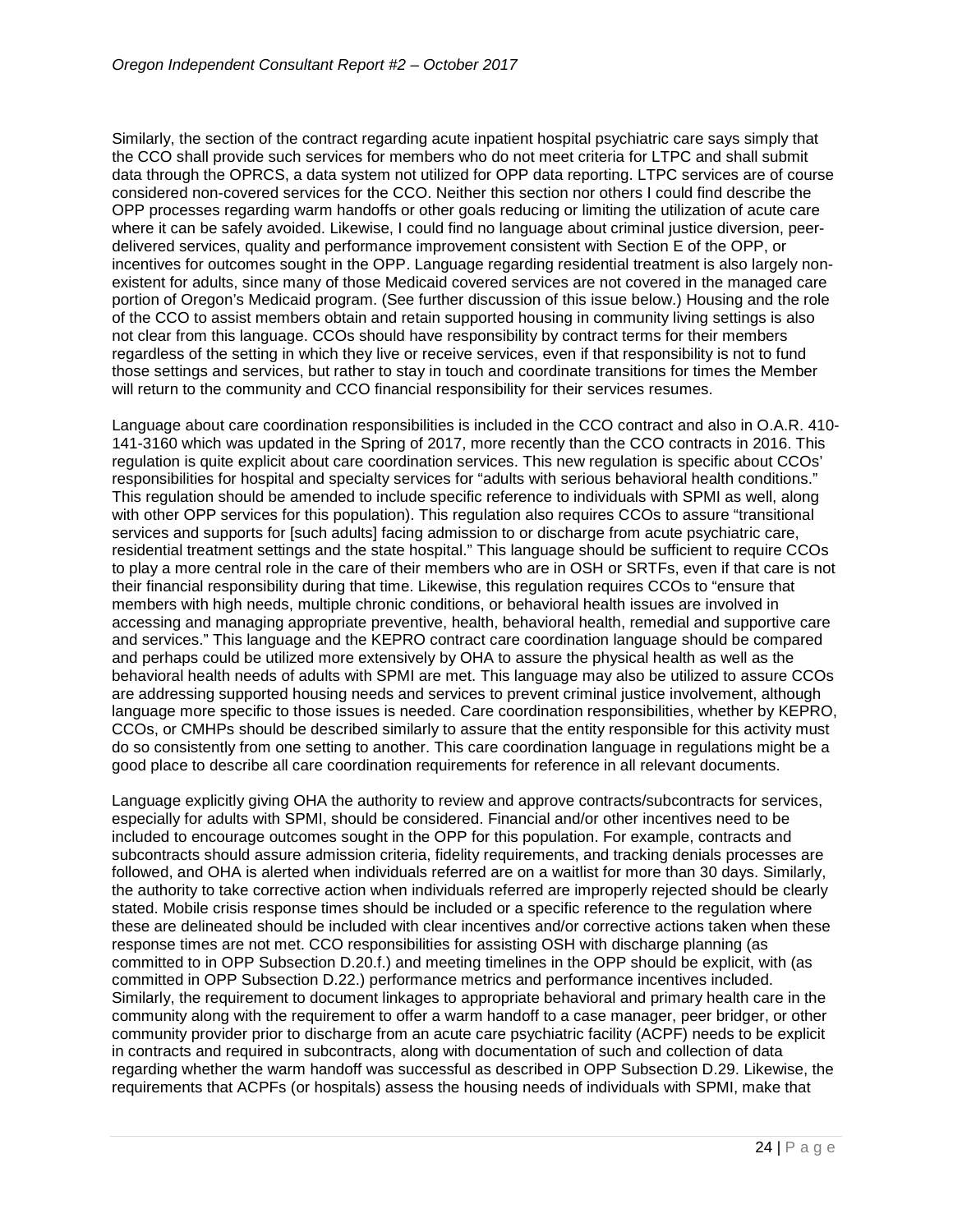housing part of the discharge plan, and notify the community provider regarding the plan for housing should all be explicit, either in a referenced rule or in contract language, along with requirements for documentation and data collection about these issues as described in OPP Subsection D.34. Any subcontract between a CCO and an ACPF should transfer these requirements and references to the ACPF/hospital.

The CCO contract does include in Exhibit G a short section on reporting about cooperative agreements with publicly funded programs, but it simply requires reporting about MOUs in place and reporting about involvement with local mental health authorities or CMHPs, specifically whether these public programs are represented on the CCO's board, advisory council, or quality assurance committee, or if the CCO has a subcontract with these public programs. The contract also includes in Exhibit B a section on subcontracting, and does require the subcontract to provide for termination or imposition of other sanctions if the subcontractor's performance is inadequate. Exhibit D includes language regarding OHA's role in overseeing or reviewing subcontract arrangements. These two parts of the CCO contract might be important to consider for other contracts impacting OPP commitments.

The CCO contract mentions quality in a number of ways, but I could find no language specifically requiring a quality improvement plan or any performance metrics or financial incentives to assure the performance outcomes sought by the OPP commitments will be achieved. OHA should consider requiring a quality improvement plan and reporting on the successes and barriers encountered. This plan could be for services in general, but specifically to include OPP services and measures or specifically for services and measures in the OPP for adults with SPMI. The KEPRO contract and the OSECE/OCEACT contracts have language about such a plan and reporting that might be considered. The CCOs are paid utilizing a managed care payment for covered lives for certain types of services and uses a risk corridor approach to incentivize performance and limit CCO and State risk. Given the OPP commitment to revise this and the CMHP contracts to be performance-based, especially with regard to Subsections D.20. and D.21. regarding discharges from OSH, the CCO contract should be revised to include performance-based payments or consequences to incentivize the achievement of these goals. Finally, acknowledging the CCO's role in the State's quality and performance improvement efforts outlined in OPP Section E would be helpful as OHA continues to work on its behavioral health delivery system.

The point of these and other examples is that the various contracts do not yet line up together and do not totally comport with the goals of the OPP. Before the next version of this contract is released for CY 2019 or for the procurement process for CY 2020 – 2024, the OPP along with the three main contracts with entities providing or funding services need to be reviewed and made consistent for all things associated with adults with SPMI, especially those issues in the OPP.

CCO Roles Compared to KEPRO and CMHPs: At this juncture in OHA's development of a single integrated health care system including behavioral health for all Oregonians in need of publicly funded services, three key policy issues need to be seriously considered:

- *Medicaid funded services* It is time to bring all residential and any other outstanding behavioral health services from the fee-for-service Medicaid system and incorporate them into the regular managed care part of the Oregon Health Plan. This would make CCOs responsible for their members who are adults with SPMI regardless of the service setting in which services are being provided. This would also reduce confusion and hold a single entity responsible for the successful treatment and community living of adults with SPMI, with one set of contractual language and one set of regulatory guidance.
- *Individuals who are not Medicaid eligible* Oregon should take this opportunity to consider how to make all services for persons with behavioral health needs, regardless of the fund source of those services, commonly managed and overseen. CMHPs provide critical coordination of all service systems and all funding for many non-Medicaid services critical for the population of adults with SPMI (housing, jail diversion, crisis services, etc.). State law (O.R.S. 414.153) requires a written agreement between CCOs and the LMHA served by the CCO, outlining the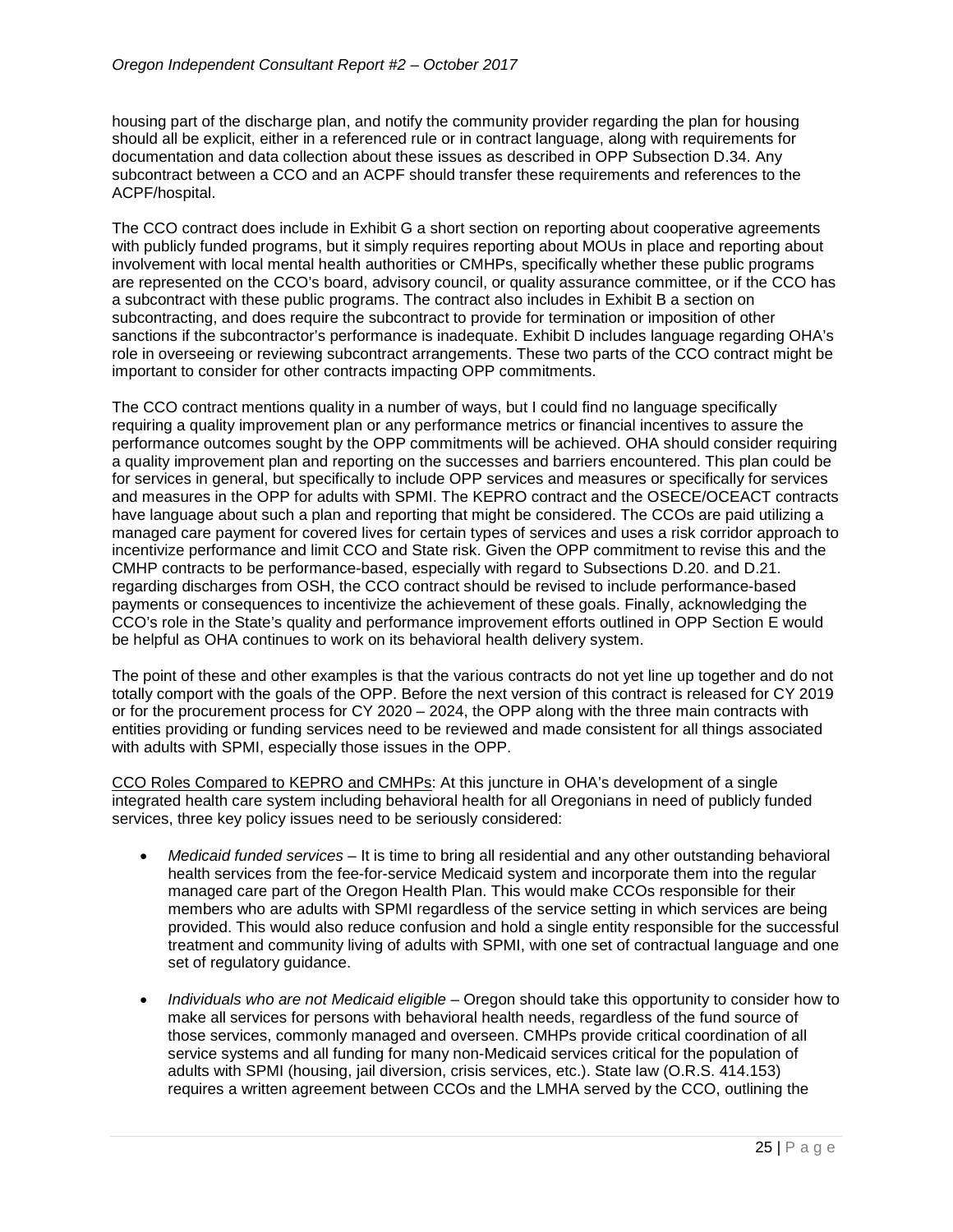responsibilities of the LMHA in cooperation with the CCO. OHA currently leaves most of these relationships to the local area, out of respect and deference to each local area's unique desires and capacities. However, this makes for difficult navigation of systems and services statewide. Some consideration of the CCO's responsibility to contract with CMHPs that provide services or to utilize CMHPs' special capacity for system management should be considered. Alternatively, giving CMHPs the first option or the requirement to serve as the CCO (that is, manage the Medicaid dollars) for the populations they serve might be considered. Another alternative is to find a way (as proposed in the BH Collaborative recommendations) to hold the CCOs and CMHPs jointly accountable for delineated performance outcomes. The OPP measures would be a good area in which to test approaches to joint accountability.

• *Services provided by the State (especially OSH)* – The idea that an individual who is admitted to OSH is no longer a "member" of the CCO during the time the individual is in the hospital is not a good way to assure coordination of care over the life or treatment trajectory of adults with longer term needs. Roles and decision-making responsibilities are confused, and financial incentives are misplaced when the CCO is not responsible for paying for OSH services. OHA should seriously consider and begin now to create a way for CCOs to maintain responsibility for a member, even while they are in State-operated services. One way to do this is to shift all or a portion of State funding from OSH to CCOs and let them do the care coordination and be responsible and have financial incentives to keep adults with SPMI out of OSH to the extent possible or help them get out of OSH as soon as possible. This would not be an easy transition, for all kinds of reasons, but including this concept in CCOs contracts for the next five years and noting the process for coming to this end goal, would need to start with the next five-year contracting process if not in the CY 2019 contract extension language. An alternative to this approach that might be somewhat easier would be to change the concept of CCO "membership" to include times when the individual is in a service setting for which the CCO is not financially responsible but for which the CCO is still responsible for care coordination and transition planning and success. Financial incentives or other consequences would need to be included to make this work; for example, a small portion of the monthly per member payment continuing to the CCO while the adult with SPMI is in OSH to continue responsibility but incentivize discharge planning and community follow-up. Another example might be the CCO losing a portion of the monthly payment in the month before and/or months after a set time which should be the time a member is no longer in OSH or similar noncovered setting. The point is, CCOs being required to help coordinate care for members in OSH or SRTFs, but without financial incentives is not consistent with a managed care approach to overall care. At the very least, specific language regarding expectations and requirements of CCOs for admission processes, participation on interdisciplinary treatment teams, and discharge planning should be included more explicitly in future CCO contracts.

# *KEPRO Contract:*

This contract was effective October 1, 2016 and covers the time period July 1, 2016 through June 30, 2019 (FYs 2017, 2018 and 2019), precisely the same time period as the OPP. However, because it was drafted prior to the completion and implementation of the OPP, it has some of the same limitations and some of the same strengths as the CCO contracts in that it was developed and written from a different programmatic perspective, e.g., Medicaid program culture and requirements rather than non-Medicaid funding source culture and requirements, and inconsistency of language with the OPP. However, OPP commitments are evident in some of this language. OHA should seriously consider making a few amendments to this contract to incorporate additional OPP requirements regarding adults with SPMI, especially as it relates to individuals in SRTFs. Consideration should be given to recommendations earlier in this report about moving residential services for this population from fee for service (FFS) Medicaid to managed care and CCO responsibilities, along with consideration of putting CCOs at some or total risk for the care of members admitted to OSH. This would reduce KEPRO's role, but would simplify the system and provide closer to a single point of accountability for such members' care. Without such amendments, it could be difficult for OHA to meet some of the commitments made in the OPP for this particular population.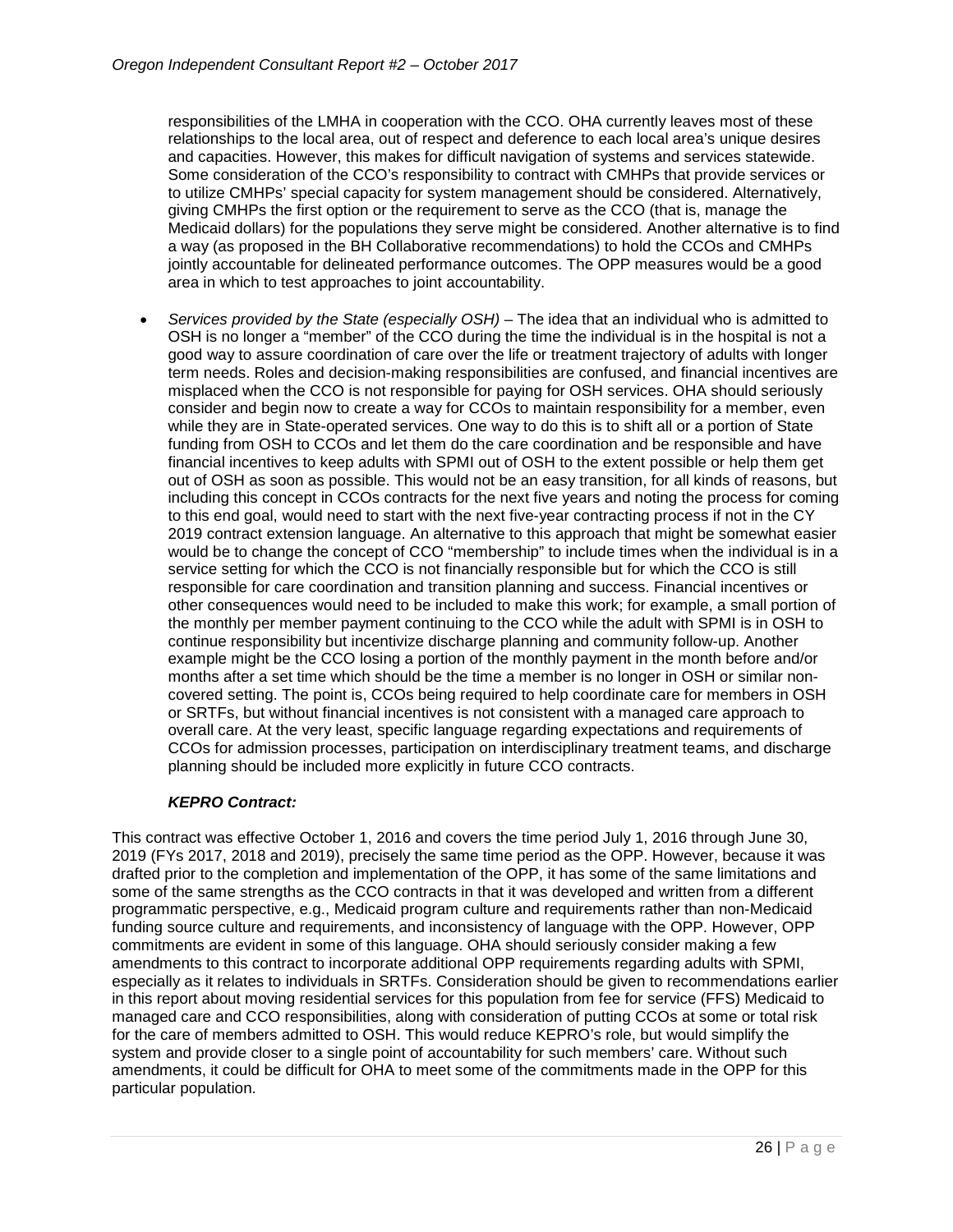While the KEPRO contract has many strengths just as does the CCO and the CMHP contracts, OHA and Oregon's system would benefit from an analysis of and efforts to line up language about all critical and similar functions in the various contracts touching Oregon Health Plan (OHP) members. Starting with those functions impacting adults with SPMI would be less overwhelming than tackling the entire OHP population and services, but would be a significant first step in helping move toward the OHP stated goal of a single system of care, and would reduce confusion, help meet OPP commitments, and perhaps increase efficiency of limited state and federal funds utilized for this and other OHP populations. Amendments to the KEPRO contract now rather than waiting until the end of the contract period is important to this process of lining up requirements and expectations across all system players. KEPRO is required to provide care coordination for FFS "clients." Presumably, this is the same role CCOs provide for managed care clients or CCO members. Yet the care coordination language is significantly different. Care coordination is also required of CMHPs for certain purposes as noted earlier in this report, yet the language in that Agreement is significantly less specific. This language in all of these contracts should be compared to determine how to utilize the best language consistently for all three purposes/entities and where to specify relevant differences.

The KEPRO contract also has explicit language in Exhibit A Subsection 5.b. regarding Disease Management (DM) and Intensive Case Management (ICM) – concepts often seen in managed care arrangements – and requires "stratification of these services by assigning FFS clients to unique, mutuallyexclusive morbidity categories, based on patterns of disease and expected healthcare resource requirements." This stratification must be affirmed monthly. These stratifications and the explicit contract requirements of KEPRO for each stratification – especially for high acuity, high risk clients – could have significant impact on some or all adults with SPMI. An analysis would be in order to assure the requirements of KEPRO for each stratification level will not inhibit meeting the needs of adults with SPMI, and especially the services described in the OPP. KEPRO's contract requires it to "make reasonable best efforts" to achieve expected DM and ICM outcomes, including some outcomes similar to the OPP. These include reducing non-emergent utilization of emergency departments, maintaining or improving health functioning of long-term services and support recipients, and maintaining or improving health functioning of long-term psychiatric care recipients. Similarly, strong language about conflict free case management, community transition plans, and person-centered planning is included in the KEPRO contract. While the terms are not the same as in the OPP, similar intent can be inferred although I strongly recommend the language be standardized in all contracts. This language may be an example for use in CCO and in other OHA contracts and regulations impacting this population.

Exhibit F Section 2 includes specific performance metrics and incentive payments for reducing lengths of stay in SRTFs and reducing the number of days until discharge after an individual is placed on the RTT list at OSH. These performance metrics are consistent with the OPP goals and could be an example for other OHA contracts impacting this population. However, since other populations within OSH and SRTFs could be part of the data count for KEPRO's performance incentives and since the monthly amount is capped at a specified number of clients for which it can bill for performance incentive payments, it is possible some adverse incentives could exist in this arrangement. However, without additional analysis, on its face, this contract is evidence of OHA attempting to meet some of its commitments in the OPP utilizing performance-based contract approaches. OHA may want to utilize similar approaches in the CMHP and CCO contract amendments to help incentivize each part of the system and to set common expectations about outcomes sought.

A nurse triage and healthcare advice line are required for all KEPRO clients, including those receiving DM and ICM services. The language and requirements for these lines is relatively specific with standards delineated at Exhibit A Section 6. These triage and advice lines are not considered to be subject to the new uniform standards for hotline services and County Crisis Lines committed to in OPP Subsection D.13. (See description later in this report.) However, OHA may want to look at both set of standards to determine where consistency in requirements will increase the coordination, quality, and outcomes of all crisis or helplines within Oregon's health and behavioral health systems.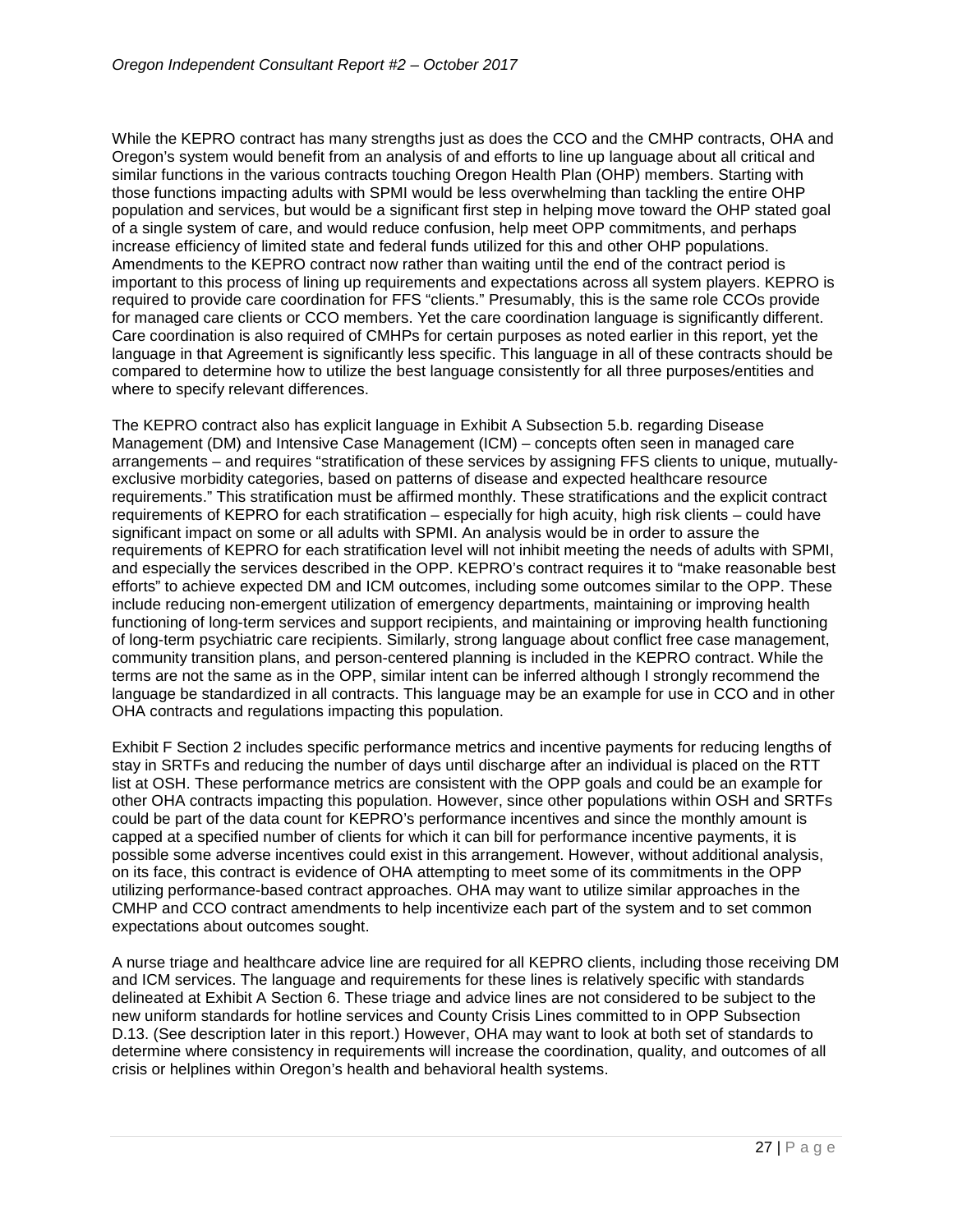Definitions in the KEPRO contract are missing key OPP terms such as SPMI, warm handoff, supported housing, ready to transition, and mobile crisis services. However, the recently amended outpatient behavioral health treatment services regulations (see description later in this report) are referenced in appropriate places. The contract language utilizes the term "chronic mental illness" (CMI) as defined by Oregon Revised Statutes (ORS) 426.495 in Subsection 7.b.(5). This definition is very similar to the OPP definition of SPMI. Hence, OHA may want to consider utilizing the term SPMI and indicating it is the same as CMI in Oregon statutes or indicate the term CMI utilized in the KEPRO contract is the same as SPMI utilized in other OHA contracts and documents. Alternatively, OHA could work with the legislature to revise terms for consistency so confusion can be reduced about priority populations and who is to be served in various circumstances.

Consistent with OPP commitments, KEPRO reporting requirements seem consistently to require data at least every 90 days if not sooner.

### *Choice Model Services Contracts*

This contract language for Choice Model Services provided by CMHPs (MHS 37 – Choice Model Services) was revised effective October 1, 2017<sup>[13](#page-27-0)</sup> and has been significantly amended to account specifically for OPP definitions, specified population, desired outcomes, and expectations. With minor exceptions, these changes reflect the approach OHA can and will eventually need to take to bring contracts to maximum effectiveness for adults with SPMI. A few minor differences should be reviewed to assure the language is as it needs to be (e.g., SPMI includes Bipolar Disorder as a separate diagnostic category; the RTT definition is different from the OPP and references the State Hospital Admissions and Discharges regulation which does not define RTT and needs to be updated). However, critical concepts such as discharge planning, supported housing, ACT, and peer-delivered services are defined largely as they are in the OPP. While "warm handoff" is not defined in this contract, "face-to-face" is defined to allow in person meetings or meetings via telehealth where voice can be heard and the person can be seen. This definition may be helpful in other documents impacting the warm handoff process. Choice contractors are CCOs or LMHAs (see Footnote 9) to which OHA has provided State funding specifically to collaborate and be the point of contact for critical transitions of persons with SPMI between OSH and other facility-based service settings and community providers. Choice providers are also held to being conscious of and communicating identified capacity needs to CCOs, CMHPs, and OHA. Choice contractors provide the critical Exceptional Needs Care Coordination (ENCC) function through a CCO, County, or CMHP staff person. As indicated earlier, the various roles of the CCO care coordination activities, provider case managers, hospital discharge planners, KEPRO staff, Choice providers, and others needs to be documented and shared widely.

It should be noted that Choice providers have responsibility for these same ENCC functions for persons who are not the subject of the OPP, that is, for persons who are admitted to OSH by guardian authorization. Performance metrics and incentives include specific discharge timeline goals and measures consistent with the OPP, and the contract language includes data reporting requirements in the performance payment. Only individuals who are adults with SPMI are included in the incentive metric and only such individuals are counted for the OPP data reporting.

#### *Jail Diversion Contracts*

In Subsection D.51., the OPP commits OHA to reporting on jail diversion services and specifically to requiring, "under new contracts with entities providing jail diversion services, that contract providers report the number of diversions pre- and post-arrest [now collectively referred to as pre-booking]. OHA will include this requirement in all RFPs for any new jail diversion programs." As of the time of this report, I have not been provided any new jail diversion RFP language beyond the one issued prior to the OPP

<span id="page-27-0"></span><sup>&</sup>lt;sup>13</sup> I have not been provided so have not seen contract language for the three non-CHMP Choice Model contractors (see Footnote 9). Presumably, it is the same as the language described here except perhaps with different boilerplate contract language due to the different entity being engaged.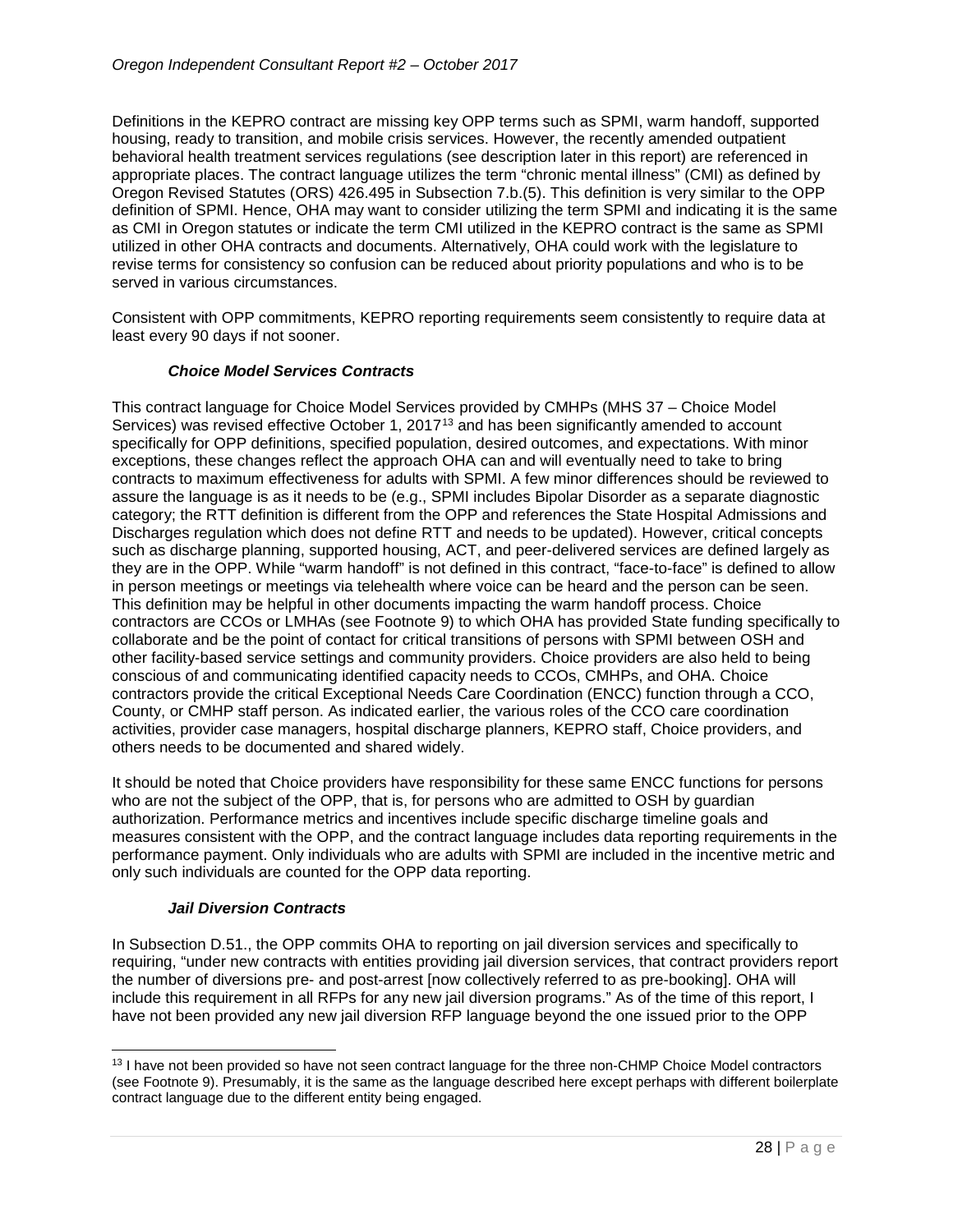effective date for services in FYs 2016 and 2017, which did not include this requirement. However, OHA has indicated any new jail diversion RFP will include such language. Since these State funds are provided to counties through the CFAA (see Footnote 7), the earlier discussion of this CMHP service element language applies. I have not seen so cannot comment on subcontract language to providers for this service.

#### *Mobile Crisis and Rental Assistance Contracts*

Since State funds for these services are provided to counties/CMHPs through the CFAA (see Footnote 7), the earlier discussion of CMHP service element language applies. I have not seen so cannot comment on subcontract language to providers for these services or on any contracts for these services that are with entities other than counties/CMHPs.

#### *Josephine County Intergovernmental Agreement for Centers of/for Excellence (OSECE and OCEACT)*

OHA has a contract with Josephine County to be the Center of Excellence for ACT (OCEACT) and the Supported Employment Center for Excellence (OSECE).[14](#page-28-0) This contract was amended in July 2017 and now extends to June 30, 2019, concurrent with the timeline of the OPP. The contract language has been changed to align OCEACT's and OSECE's functions to be consistent with the goals of the OPP, including additional data collection and quarterly reporting, performance outcome monitoring consistent with and beyond OPP commitments, technical assistance to address program plans of correction, and use of fidelity requirements consistent with newly promulgated regulations as committed to in the OPP. No performance incentive payments are included in this contract as the contractor is paid a flat quarterly amount upon submission of quarterly invoices and required quarterly reports. However, the contractor is charged with creating a set of measures to track the efficacy [sic] of the technical assistance plans and identify barriers to ACT program implementation and improvements. The contractor is also charged with using these measures to identify system or regional level issues, service gaps, and accessibility of services and create system level recommendations.

What is not clear from this contract language is OCEACT's role if any in waiving fidelity requirements in rural areas or in assuring individuals referred but denied or who refuse ACT services are provided with alternative evidence-based services. OCEACT's role in identifying when waitlist numbers indicate ACT teams need to be increased is also not stated. However, other players may have roles in these functions as indicated in other parts of this report.

Finally, several key OPP related terms are used but not defined in this contract (e.g., homeless, individual placement and support model of supported employment, etc.). Similarly, the contract requires the contractor to assess fidelity of ACT programs based on the Dartmouth ACT fidelity scale found in the SAMHSA toolkit with Oregon modifications, and to assess fidelity of SE programs based on the Dartmouth IPS Practitioner Manual and Fidelity Implementation Guides. These are neither defined nor are references made to the outpatient regulations in which these fidelity requirements have been recently added. I recommend these be tied more closely together with references so no concern can emerge about inconsistency between fidelity requirements being used by the centers and required by the regulations.

### *DPSST Interagency Agreement for CIT Training and EOHSC/GOBHI Interagency Agreement for CIT and SIM Training and Technical Assistance*

Subsection D.52. of the OPP commits OHA to contract with The GAINS Center to consult on the expansion of the use of the Sequential Intercept Model (SIM) by local jurisdictions across the State. That contract was executed and The GAINS Center was onsite in early 2016 with a report produced as a result

<span id="page-28-0"></span><sup>&</sup>lt;sup>14</sup> This contract provides Josephine County funds to provide similar technical assistance and training issues for supported education, but that service is not part of the OPP.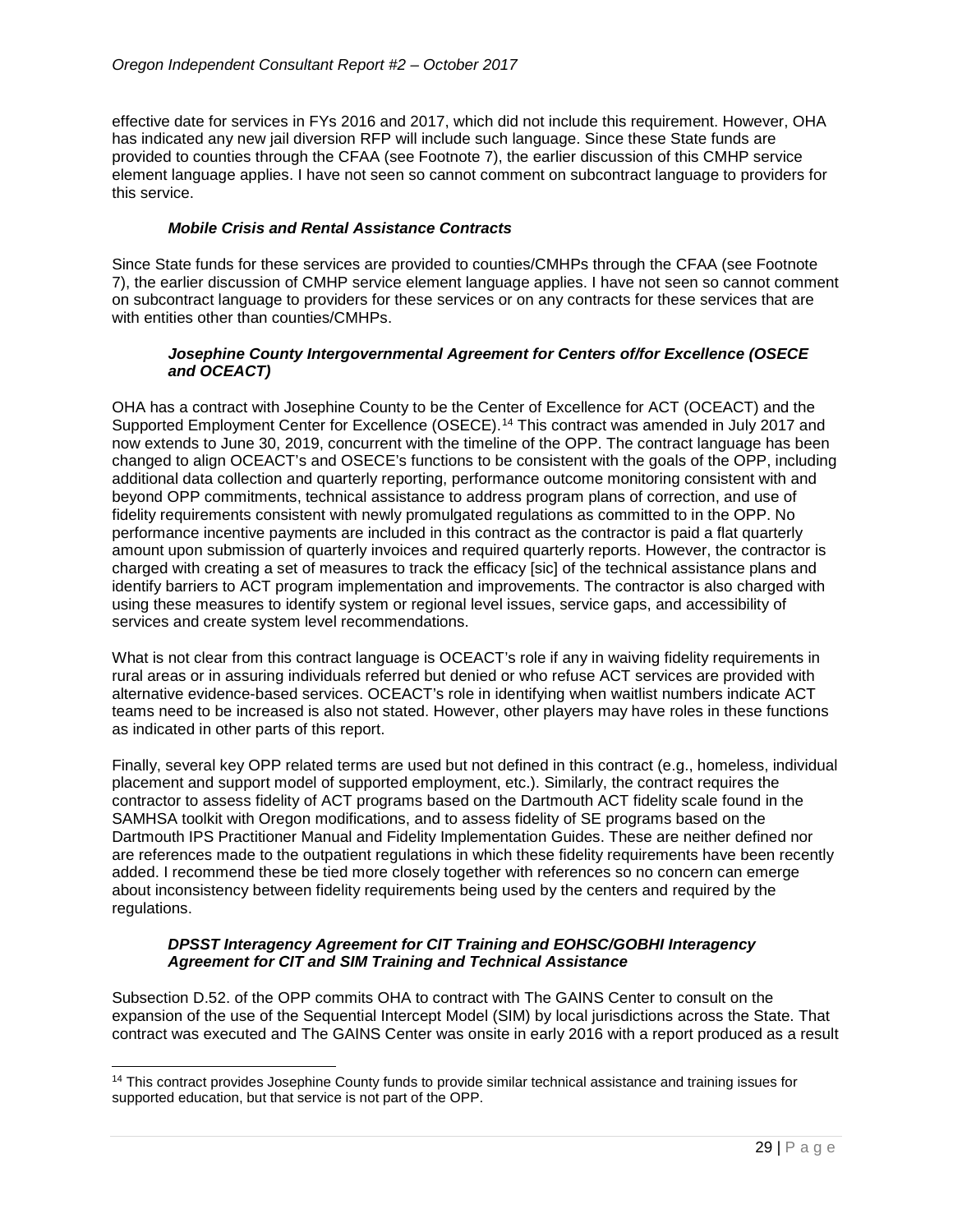of that effort. In late June 2017, OHA entered into an Interagency Agreement with the Oregon Department of Public Safety Standards and Training (DPSST) to provide training and technical assistance for law enforcement regarding the Crisis Intervention Team (CIT) approach to community policing and crisis resolution involving persons with mental illness. This CIT effort is designed to help jail diversion efforts statewide. DPSST provided this training multiple times in September and October with a statewide CIT conference in early October.[15](#page-29-0) OHA also entered into an Intergovernmental Agreement with Eastern Oregon Human Services Consortium (EOHSC)<sup>[16](#page-29-1)</sup> to provide training and technical assistance to counties, law enforcement, and other community entities regarding CIT and to "offer SIM mapping facilitation to communities statewide to identify gaps and opportunities for CIT and Jail Diversion program development." The most recent amendment to this contract was in March of 2017, which also extended the Agreement through June 30, 2019 (the end of FY 2019, in line with OPP timelines). In conversation with Greater Oregon Behavioral Health, Inc. (GOBHI)<sup>[17](#page-29-2)</sup> leadership and briefly with The GAINS Center staff, I learned about additional SIM training provided by GOBHI in September 2017. This train-thetrainers event included over 20 Oregon participants representing over 15 Oregon counties and statewide trainers. GOBHI also co-sponsored with DPSST and the Washington Criminal Justice Training Commission (WCJTC) a series of training events during 2017 throughout the State for criminal justice and mental health professionals as well as service recipients and advocates. These events were focused on CIT (the "Memphis Model") to assist local law enforcement and local jurisdictions interact more positively with persons with mental illness who encounter law enforcement officers. GOBHI and DPSST have formed a CITCOE or Center of Excellence to further expand CIT concepts in conjunction with the SIM approach to service delivery and jail diversion. While the GOBHI SIM training was funded through the GAINS Center rather than directly by the State, this effort and the Interagency Agreements clearly are helping to implement the State's commitment in the OPP to encourage local jurisdictions to adopt and implement interventions in accordance with this SIM approach.

# *MOU with the Oregon Criminal Justice Commission for Data Sharing*

OHA entered into an agreement with the State's Criminal Justice Commission (Statistical Analysis Division) in the summer of 2017 to exchange data about individuals receiving Medicaid funded mental health services who have been arrested and/or charged with a crime locally. This MOU was explicitly drafted to further the goals of OPP Subsection D.51 – 53. I have been briefed on this data-sharing arrangement and how it may help to address OPP issues,<sup>[18](#page-29-3)</sup> however, I understand the details are still a work in process. Therefore, I cannot yet comment on the sufficiency of this language or the progress of this MOU at this time.

# *Independent Consultant (IC) Contract*

Section F of the OPP commits OHA to contracting with me as Independent Consultant to assess performance and whether OHA is meeting the provision of the OPP. That contract was entered into effective July 1, 2016. The contract also provides for IC consultation to assist in implementing provisions of the OPP. OHA has been open to and accepting of informal consultation and suggestions as I have met with them throughout the first 15 months of this engagement. OHA also committed to facilitate the IC's access to documents, staff, and other information necessary to assess OHA's implementation of the Plan, and make a designated contact person available to respond to requests by the IC. As indicated in the Acknowledgments section of this report, I have experienced that OHA has largely fulfilled this commitment to date and continues to try to do so to the best of its ability. Where this report or IC Report #1 indicate I have requested but not yet seen certain contracts or other documents, the OHA project Director and I have been or are in discussion about getting access to that information.

<span id="page-29-0"></span> <sup>15</sup> Se[e http://www.oregon.gov/dpsst/CPE/Documents/summer%202017%20CIT%20newsletter.pdf](http://www.oregon.gov/dpsst/CPE/Documents/summer%202017%20CIT%20newsletter.pdf) for DPSST's latest CIT Newsletter, including upcoming training events.

<span id="page-29-1"></span><sup>&</sup>lt;sup>16</sup> EOHSC is the parent company under which GOBHI operates. See Footnote 17 below.

<span id="page-29-2"></span><sup>&</sup>lt;sup>17</sup> GOBHI serves as both a CMHP and a CCO for several counties in central and eastern Oregon. See, www.gobhi.org.

<span id="page-29-3"></span> $\frac{18}{18}$  The status of this MOU was also discussed at the recent annual meeting between OHA and USDOJ.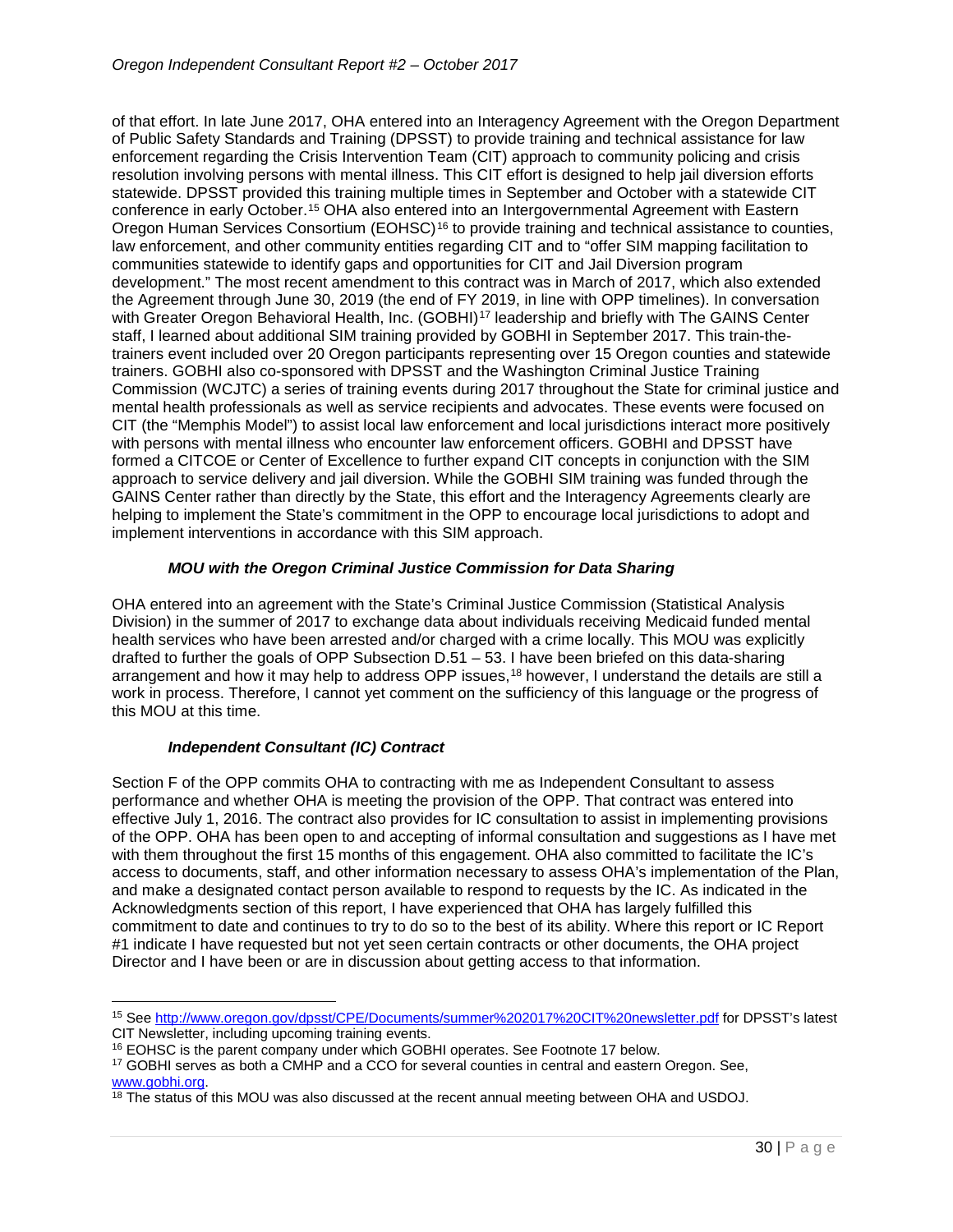### REGULATIONS

OHA has engaged in considerable effort to revise regulations relevant to OPP services and commitments, and continues to make additional changes. This section describes some of the strengths and weaknesses of a few critical regulations OHA has amended, and comments briefly on regulations not yet changed. Generally, OHA is working to make its regulations consistent with OPP commitments and goals to the extent possible and practicable, and will need to continue that process across program and funding sources (e.g., regulations impacting Medicaid behavioral health services), utilizing the best language already in regulations or proposed in upcoming amendments for reference or repetition in other critical regulations. Some of these amended and yet to be amended regulations are discussed below with recommendations or suggestions about approaches for consideration.

#### *Outpatient Behavioral Health Treatment Services Regulations*

O.A.R. 309-019-0100 et. seq. provides the behavioral health field in Oregon with service delivery standards for outpatient behavioral health treatment services. This set of regulations has been amended twice since the OPP became effective, most recently in June 2017. OHA is continuing to work on this regulation and expects to release for public comment another version of the regulation in early 2018. These regulations include some definitions utilized in the OPP (e.g., acute care psychiatric hospital, mobile crisis services, peer-delivered services, although this definition is slightly different from the one in the OPP). However, other important definitions are not included. Some definitions critical to OPP implementation such as "mobile crisis response time" and "warm handoff" are included in these regulations, the latter by reference to another set of regulations governing acute care services (O.A.R. 309-032). Interestingly, SPMI is not defined in this regulation.

To OHA's credit, O.A.R. 309-019-0151 does now cover mobile crisis services and incorporates the OPP standards into regulation. However, in Subsection (3)(a), response times are written for counties rather than "areas" as indicated in OPP Subsection D.9 – 12. It is not clear how counties that have rural, frontier, and other areas (urban and suburban) in their boundaries are supposed to track and report these response times. Similarly, this subsection of the regulation refers to counties classified as "urban" rather than to "areas that are not rural or the frontier." OHA has indicated it will revise this part of the regulation to either define urban as including suburban or define urban as any area that is not rural or the frontier. These references and issues exist in O.A.R. 309-019-0152 as well. O.A.R. 309-019-0151 Subsection (4) requires CMHPs to establish by July 1, 2018 (for FY 2019) internal policies to monitor the number of instances that mobile crisis response times exceed the maximum response times established. This subsection also indicates OHA will review these records and a sample of mobile crisis events at the time of the site certification review to evaluate adherence to the maximum response times. However, this Subsection does not say what proportion of calls must meet response time requirements in order for certification to continue without sanction or interruption. While it is not reasonable to require 100 percent of all calls to meet required response times, it will be important that CMHPs as well as the public know whether 90, 95, 98 or some other percentage of calls are expected to meet the standards while working to meet 100 percent as a quality improvement goal.

This regulation also does not require CMHPs to track or report "the number of individuals whose dispositions after contact with mobile crisis result in stabilization in a community setting rather than arrest, presentation to an emergency department, or admission to an acute care psychiatric facility." OHA has committed in the OPP to develop a methodology for tracking such dispositions by June 30, 2017 with reporting to begin six months after the development of the methodology. OHA's performance on this commitment will be addressed in a later IC report. However, as OHA amends the outpatient regulation in early 2018, it should strongly consider putting this requirement if not the actual methodology in the revised regulation.

O.A.R. 309-019-0190 provides standards for services and supports for individual in the criminal justice system due to substance use issues. Given the OPP's emphasis on criminal justice diversion for adults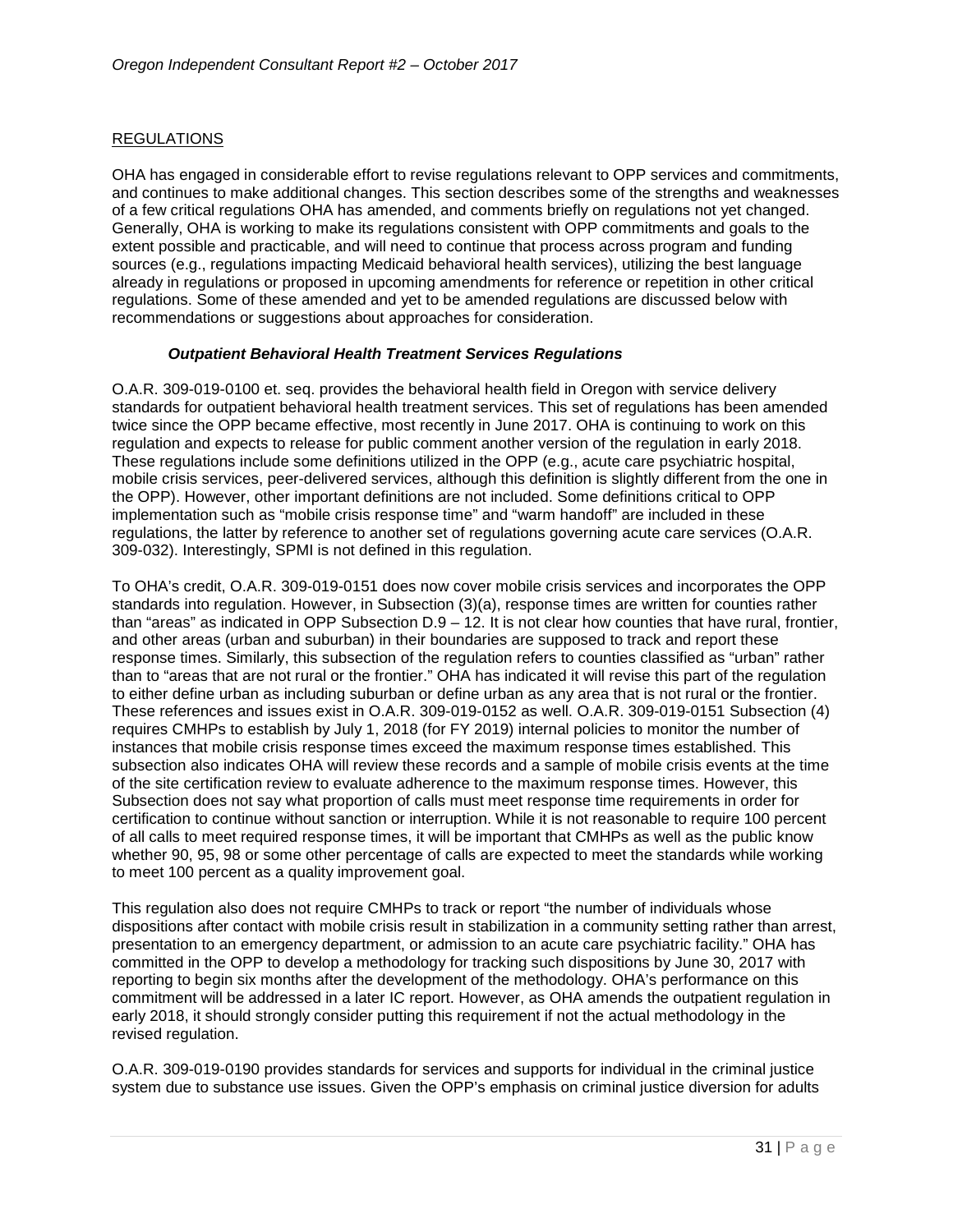with SPMI, OHA may want to amend this regulation to include a section to address services for and tracking of arrests of such individuals to assist with performance of Subsection D.51. of the OPP.

O.A.R. 309-019-0225 – 0295 cover ACT and supported employment (SE) services and do now incorporate commitments from the OPP, including fidelity standards, admission criteria,[19](#page-31-0) provider qualifications, program operational standards, and waiver of fidelity requirements (by OHA). Note, the definition of community-based in this set of regulations includes a statement indicating ACT services may not be provided to individuals residing in a residential treatment facility or residential treatment home licensed by OHA except in certain indicated circumstances. This statement should probably be in a separate subsection and should be revised to be clear that ACT services may never be provided to adults with SPMI residing in secure residential treatment facilities (SRTFs). This clarification will help facilitate the discharge planning process for adults with SPMI at OSH being recommended for release to an SRTF.

Several key OPP terms are defined in these regulations, namely "fidelity," "hospital discharge planning," "individual placement and support (IPS) supported employment services," and competitive integrated employment" – all terms important to the contract with Josephine County for OSECE and OCEACT functions (see discussion earlier in this report), and all consistent with or nearly consistent with the OPP. These regulations also describe requirements of the ACT admission process with timelines that may impede OHA's ability to meet the OPP OSH discharge timelines. This process also allows the provider to make the final decision regarding whether it will admit a person referred to its ACT program. This may be contrary to the OPP commitment in Subsection D.2. stating "individuals who meet the admission criteria for ACT will be admitted to ACT." OHA may want to consider amending this regulation to allow a provider to request an individual not be admitted to its program, but leave to OHA or some other independent reviewer the final decision. Anyone denied to an ACT program who meets criteria will need to be admitted to another ACT program. The responsibility of the CCO, Choice provider, or other entity for finding that alternative program needs to be clear, especially for adults with SPMI being referred to ACT for release from OSH. At the least, OHA will want to clarify recordkeeping requirements about why individuals are denied admission and OHA's role in assessing whether these denials are appropriate. Given the commitment in Subsection D.3. of the OPP that OHA will track such denials and take corrective action if providers are improperly rejecting individuals for ACT services, OHA may want to consider including that corrective action possibility in its outpatient regulations.

O.A.R. 309-019-0248 refers to "alternative rehabilitative services" as described in the Oregon Medicaid State Plan that must be made available to an individual who is denied admission due to capacity. OHA may want to make it clear whether these services are the same as an evidence-based alternative" referenced in OPP Subsection D.23.a. and which of these count as the "alternative evidence-based intensive services" referenced in OPP Subsection D.23.b. to be offered to individuals discharged from OHS who refuse ACT services.

The portions of these regulations covering supported employment services appear to include the requirements necessary to help OSECE and OHA meet the State's commitments in the OPP.

# *Crisis Services Regulations*

O.A.R. 309-019-0300 et seq. cover crisis line services. This set of regulations is new and begins to fulfill the State's commitment in OPP Subsection D.13. to develop uniform standards for hotline services and county crisis lines. Staffing, training, reporting/documentation, and provider standards are included. The enforcement process is not specifically described in these regulations, but presumably these standards will be utilized as OHA reviews programs to ascertain whether they are meeting certification

<span id="page-31-0"></span><sup>&</sup>lt;sup>19</sup> Note, the ACT admission criteria describe SPMI in a slightly different manner than the definition used for the OPP and also indicate individuals other than adults with SPMI may be admitted to ACT. Consequently, I make no comment at this point whether these admission criteria are best suited to OPP implementation goals. Similarly, I make no judgment at this point whether the fidelity standards with Oregon modifications being utilized by OCEACT at this time are sufficient. This issue will be addressed in a later IC report.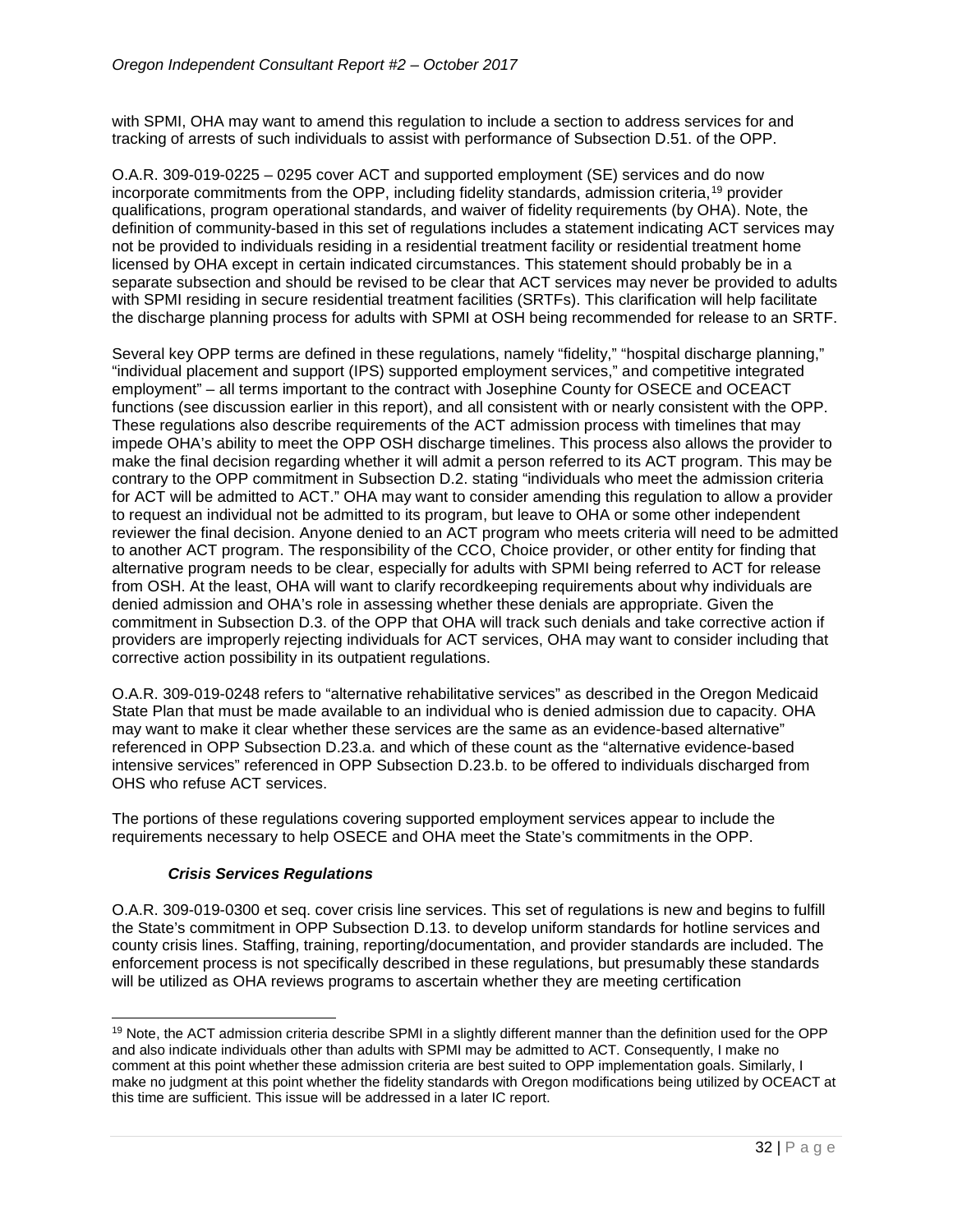requirements. OHA did talk with national crisis line experts as they developed the content for these regulations.

# *Acute Care Regulations*

O.A.R. 309-032-0850 – 0870 cover regional acute care psychiatric services for adults. These regulations have been amended effective June 2017 to include a definition of "warm handoff" and a description of the warm handoff process consistent with the OPP. As in some other regulations, the term SPMI is defined to include a separate diagnostic category of Bipolar Disorder, which is not included separately in the original SPMI definition. The regulation does reference the website where ICD 9 & 10 codes for SPMI (as opposed to DSM V) can be found. However, this list of code variations is complicated and can be confusing so is not currently on the OHA website. These acute care regulations specifically require a warm handoff to be offered to individuals with SPMI and the discharge plan to include whether that warm handoff occurred and the entities involved, and whether the person declined a warm handoff, all consistent with OPP commitments. These regulations also specify discharge planning for persons with SPMI and do include a requirement to assess housing needs, among other continuing care needs and collaborate with the individual's CCO for the latter. The detail found in OPP Subsection D.34. is not reflected in the regulations. This detail includes OHA's commitment to require ACPFs to collaborate with CCOs and CMHPs to seek to ensure individuals with SPMI are discharged to housing that meets the individual's immediate need for integrated housing "based on the individual's treatment goals, clinical needs, and the individual's informed choice." OHA may want to consider making this requirement more explicit in these regulations as well as in the CCO and CMHP contracts and in the subcontract requirements for CCOs with ACPFs.[20](#page-32-0)

Nothing is noted in these regulations about the direct payment by OHA to ACPFs for inpatient services for individuals who are on the waitlist for OSH admission. This issue was discussed earlier, and I reiterate my recommendation that OHA consider changing this practice to place the incentives in the right place to move those in need of OSH services more quickly out of ACPFs and into OSH.

Oregon does have other regulations covering hospital functions. These are generally in O.A.R. 333-505, 333-520, and 333-525. None of these regulations have been changed to address OPP issues. O.A.R. 333-520-0070 covers emergency departments and emergency services.<sup>[21](#page-32-1)</sup> However, none of the commitments in OPP Subsections D.37. – 44. are referenced. OHA may want to review this regulation to determine which of those commitments would be better met by inclusion in these or related regulations.

# *State Hospital Admissions and Discharges Regulations*

O.A.R. 309-091-000 et seq. covers admissions and discharges from OSH. This set of regulations was last updated in 2012, prior to the OPP. The term utilized in this regulation is SMI rather than SPMI and the definition does not comport with the definition being utilized to report on the OPP performance measures. The admission criteria in the regulation does not include the requirement in OHA's 2015 -2018 Behavioral Health Strategic Plan, Initiative 5, Goal 5.1 which requires that in most cases, only those who have

<span id="page-32-0"></span> $20$  H.B. 2023 passed in the 2015 legislative session requires hospitals to adopt and enforce policies for the discharge of a patient who is hospitalized for mental health treatment. This law covers individuals of all ages, not just adults. Requirements in these policies include suicide risk assessment, coordinating the patient's care and transition from an acute care to an outpatient setting that may include community-based providers peer support, lay caregivers, and others. Some of the changes to the acute care psychiatric services regulations appear to have included these requirements.

<span id="page-32-1"></span> $21$  H.B. 3090 passed in the 2017 legislative session amended O.R.S. 441.015 to 441.063 to require hospitals with an emergency department to adopt and implement policies for the release from the ED of a patient presenting with a behavioral health (BH) crisis, including suicide prevention measures. Hospitals are required to provide such policies to OHA, and OHA is mandated to report to the Legislature by January 1, 2018 on the policies, progress on and barriers to implementation, and recommendations for legislative changes to improve behavioral health outcomes for individuals released from EDs following treatment for a BH crisis. OHA indicates the requirements on hospitals of this law have not yet been translated into regulation.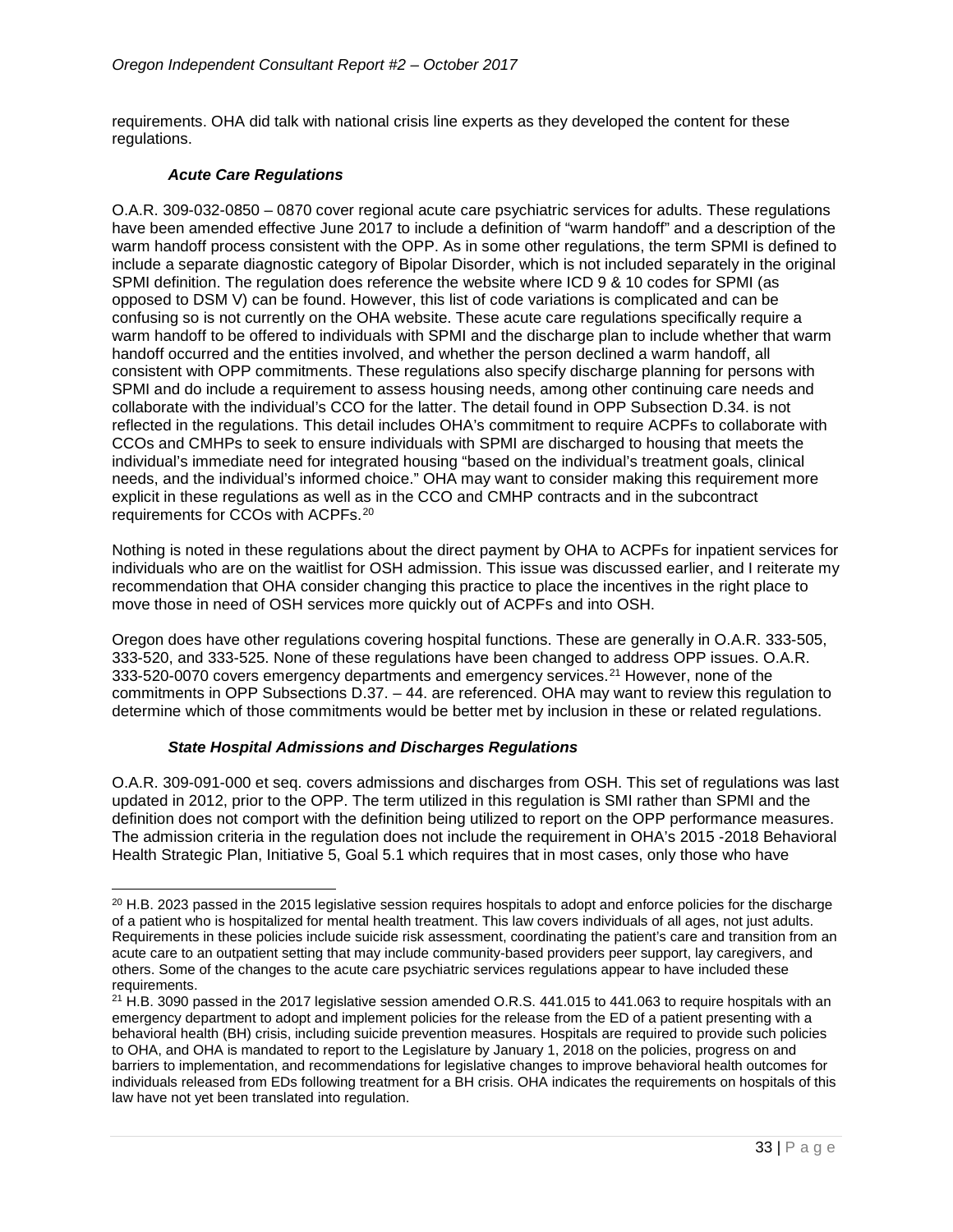received treatment on an inpatient psychiatric unit for seven days can be considered for admission to OSH. In practice, treatment for this purpose is defined as receiving antipsychotic medication, voluntarily or forced. If this criterion is going to continue to be used in practice, the regulations need to be revised to reflect this requirement along with a description of the circumstances that will result in consideration of admission without the patient having previously received seven days of antipsychotic medication. It is not clear to me at this point what role if any the use of this criterion affects the waitlist for admission to OSH. However, OHA will want to understand this and determine the best way to capture that requirement in regulation to affect the goal of community-based inpatient treatment first before referral for longer term inpatient care at OSH.

Similarly, this set of regulations includes discharge criteria and procedures for those who are civilly committed and those who are placed at OSH "voluntarily" by a guardian. These criteria are very high level and do not reflect the roles and processes currently utilized by OSH and OHA. The discharge criteria and process for those admitted due to forensic involvement are different in these regulations. To the extent the OPP specifically covers only those who are SPMI and are civilly committed, OHA will want to consider updating these regulations to more fully and accurately describe the criteria, process, and roles of the various players currently involved (e.g., CCO, CMHP, Choice provider, KEPRO, hospital personnel, etc.). Such revisions would be an opportunity to establish timelines for each party's activities and decisionmaking to reflect and assist the OPP goals of rapid discharge to appropriate community settings and services following a determination that a civilly committed adult with SPMI in OSH is ready to transition.

In September 2017, OHA staff issued a memo to Acute Care, Civil Commitment Monitors, and Choice Contractors describing changes to the Long Term Care Referral Form and Process to include both the Choice contractor and the CCO of responsibility and this information will be tracked in the OSH electronic health record. The memo indicates this revised process will allow OHA to monitor whether the Choice provider has met with the patient prior to referral to OSH but no later than 72 hours from the date of approval for long-term psychiatric care. The memo indicates this process will also allow OSH to ensure the Choice provider is invited to the initial Interdisciplinary team meeting as well as all subsequent IDTs. This memo shows OHA's effort to implement the changing requirements in the Choice provider contract language and implement these changes throughout the system.

## *Residential Treatment Facilities for Adults with Mental Health Disorders Regulations*

O.A.R. 309-035-0100 et seq. were updated in June 2017 and cover licensing, administrative management, record keeping, staffing, setting requirements, and a number of other detailed requirements for residential treatment facilities (including SRTFs) and residential treatment homes for adults with "mental health disorders." O.A.R. 309-035-0163 covers admission criteria and process leaving the policy and decision about such admissions to the provider. Admission to and discharge from SRTFs is not delineated separately, and KEPRO's role is not described. Since most admissions to SRTFs originate from the state hospital or similar state-controlled environment and since these facilities are so highly regulated in terms of what they must do and provide to be licensed, I highly recommend OHA consider a fundamental change for admission to such SRTFs, with OHA referring to a licensed SRTF facility any individual who meets admission criteria and who agrees to go to a particular SRTF. The SRTF would have to accept the individual for admission unless, through an exception process under the control and discretion of OHA, the SRTF makes a case for not admitting the individual. OHA should keep track centrally of all available SRTF beds available for civilly committed adults with SPMI and utilize this list to get individuals on the RTT list who meet criteria for SRTF admission into such a setting more quickly than currently occurs due to provider review and screening processes.

I also recommend a specific section of these regulations be developed to address admission, discharge, and service requirements for civilly committed adults with SPMI since such individuals are not subject to forensic psychiatric services review board oversight and decision-making and may be released from SRTFs to RTFs or RTHs or directly to a supported or supportive housing setting with significant community services in place to prevent the need for higher level care again after discharge. Since the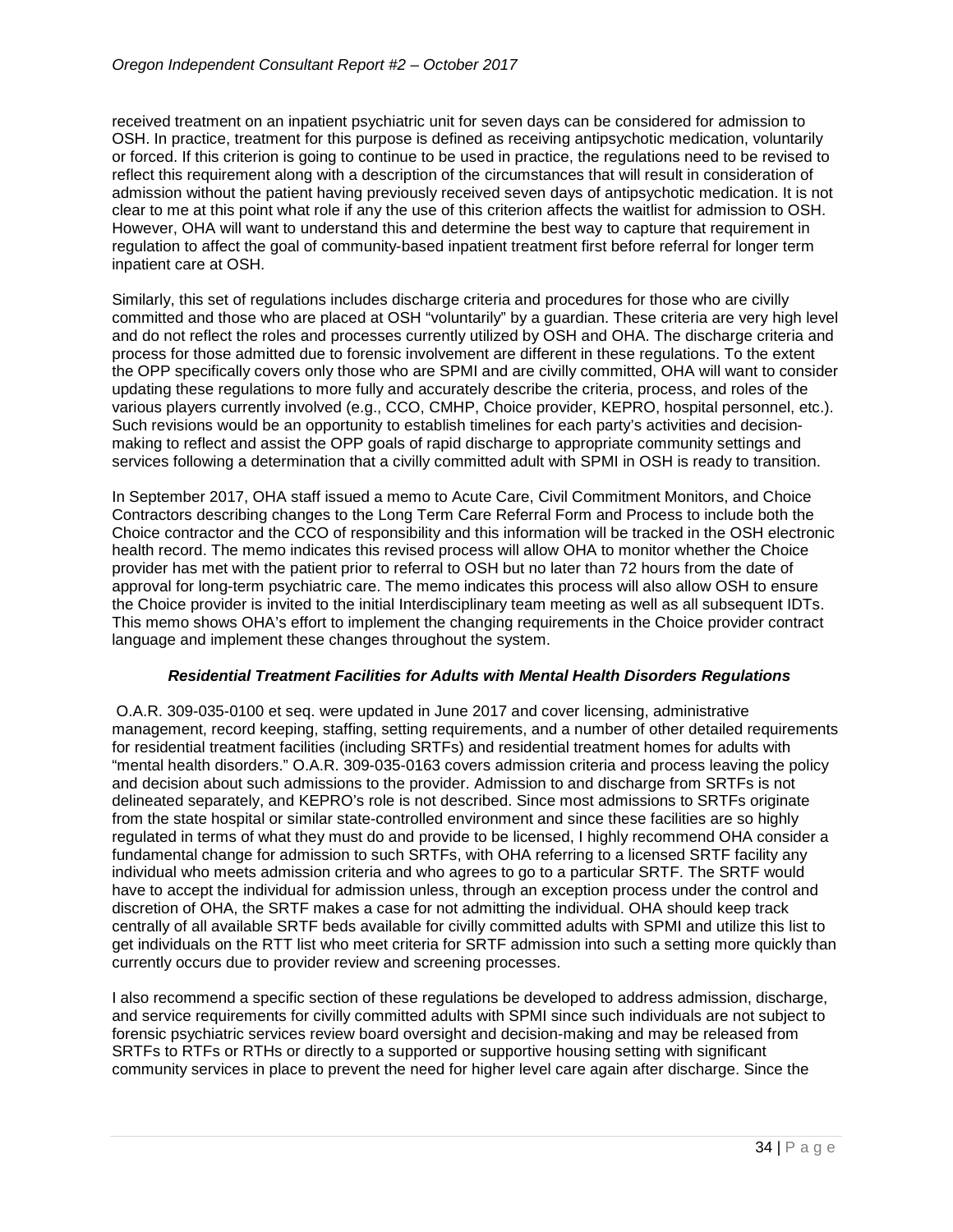OPP commitments represent a goal to shorten the length of stay in SRTFs for such individuals, the requirements for the facility to help make that happen will be important to delineate in regulation.

Person-centered service plans are described in some detail in these regulations at O.A.R 309-035-0190 and may be useful language to consider compared to such language in other regulations or when revising other regulations or documents.

#### *Medicaid Related Regulations – General and Specific to BH*

Oregon has additional regulations governing the Medicaid program, specifically O.A.R. 410-120 and 410- 141. These regulations have not been amended to address OPP commitments. Terms used but not defined include "adults with serious behavioral health conditions" while adults with SPMI is not a term that is used or defined. These regulations do require CCOs to have agreements with CMHPs regarding the management of adults who "were members upon entering the state hospital and are transitioning from the Oregon State Hospital; and care coordination of residential services and supports for adults . . ." Given the earlier discussion regarding the role of CCOs, CMHPs, KEPRO, and Choice providers, OHA should take a serious look at these regulations as they are revising other documents to assure the definitions, expectations, standards, and requirements all line up with the commitments in the OPP.

Likewise, O.A.R. 410-172-0600 et seq. provides guidance for Medicaid payment for behavioral health services. OHA will want to look at this set of regulations as well as those mentioned in the previous paragraph as it is revising the CCO, KEPRO, and other relevant contracts and regulations. Since Medicaid is by far the largest payer of behavioral health services for adults with SPMI, the definitions and references to OPP commitments in these regulations will be important. This set of regulations has specific sections covering substance use disorder treatment services and residential treatment services for children (the latter largely defining processes and limitations). Telemedicine for behavioral health is also covered, which may be relevant for the warm handoff requirements mentioned earlier. However, there is no specific section on services for adults with SPMI or services specifically the subject of the OPP.

# STATUS OF OHA DATA AND NARRATIVE REPORTS

The most recently available narrative report from OHA at the time this report was drafted was released at the end of July and covered the time period ending December 31, 2016 or the first six months of the OPP timeline. The next OHA report will provide data through the end of March 2017, not yet the full first year of the OPP timeline.<sup>[22](#page-34-0)</sup> The next report is due in late January 2018 and will cover the 12 months through the end of June 2017 (FY 2017) or the first full year of the OPP timeframe. As such, this January OHA report will be helpful in determining direction and compliance with some of the commitments in the OPP. Because of these factors, I have not included a compliance matrix in this IC Report #2. However, my next report (IC Report # 3) to be released in the Spring of 2018 will begin to assess compliance with some of the OPP performance metrics for Year One (FY 2017).

Reviewing the data provided to date (that is, through December 2016), it appears OHA is on track in some areas such as mobile crisis services, ACT services, supported housing services, peer-delivered services, supported employment services, jail diversion services provided, and length of stay in SRTFs.<sup>[23](#page-34-1)</sup> On the other hand, the data show some concerns regarding OSH discharge timelines and rates of visits to EDs. Similarly, in some areas OHA is tracking data but does not have a specific target to meet, and these data show concerns about the direction or trend. These include readmissions to EDs and acute care facilities, length of stay in ACPFs, and whether jail diversions are working to prevent individuals with

<span id="page-34-0"></span><sup>&</sup>lt;sup>22</sup> This OHA report was released at the beginning of November 2017.

<span id="page-34-1"></span><sup>&</sup>lt;sup>23</sup> While these data do show positive trends, I should note that these are OHA provided data that have not been verified by me. I will be reviewing some of the data for some of the performance measures through a team review of community providers and services sometime during 2018.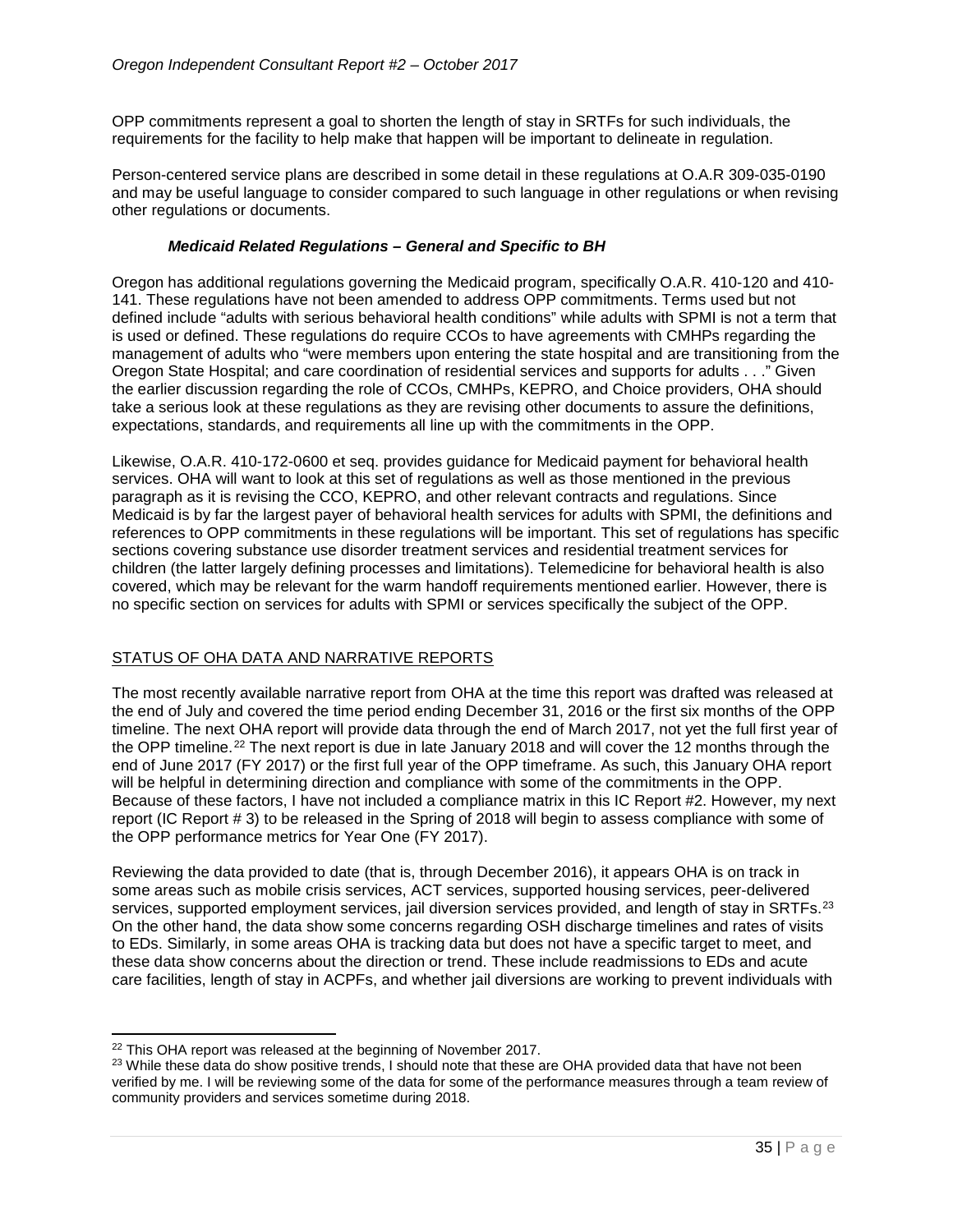SPMI from being booked into jails rather than provided alternative community-based behavioral health treatment. OHA is cognizant of these data trends and considering how to impact the areas of concern.

In four areas, USDOJ raised issues with the definition and method of data collection. These generally have to do with lengths of stay calculations for individuals in but not vet discharged from OSH, SRTFs, and ACPFs and the denominator for the calculation of ACPF admissions. USDOJ has requested and OHA is considering how to respond to USDOJ concerns. The first of three annual meetings between OHA and USDOJ is occurring in early November and these issues will be discussed at that meeting.<sup>[24](#page-35-0)</sup>

#### **CONCLUSION**

Overall, OHA has made significant effort and good progress toward meeting its commitments in the OPP regarding contract and regulatory changes. OHA continues to do more and is working on additional changes and amendments. While even more could certainly be done to align service definitions, requirements, expectations, performance outcomes, collaborations, and incentives for adults with SPMI, this process of alignment is a daunting task and will no doubt take additional time to negotiate State and federal requirements for such changes. Given the dynamic state of these changes, this IC Report does not attempt to assess compliance, but rather identifies areas in which the State has made considerable progress, areas where existing language is good or could be reviewed prior to additional changes in other documents, and areas in which the State could make a bigger impact by addressing some outstanding issues. This IC Report #2 identifies examples of areas for improvement and possible approaches. It does not attempt to identify all such improvements that could be made.

Given the enormity of this larger task of alignment, OHA's efforts to date show its commitment to addressing the OPP provisions and indicate a willingness to tackle big issues in consultation with stakeholders and with USDOJ's and this Independent Consultant's input.

<span id="page-35-0"></span><sup>&</sup>lt;sup>24</sup> This meeting was held in early November and these issues were discussed.